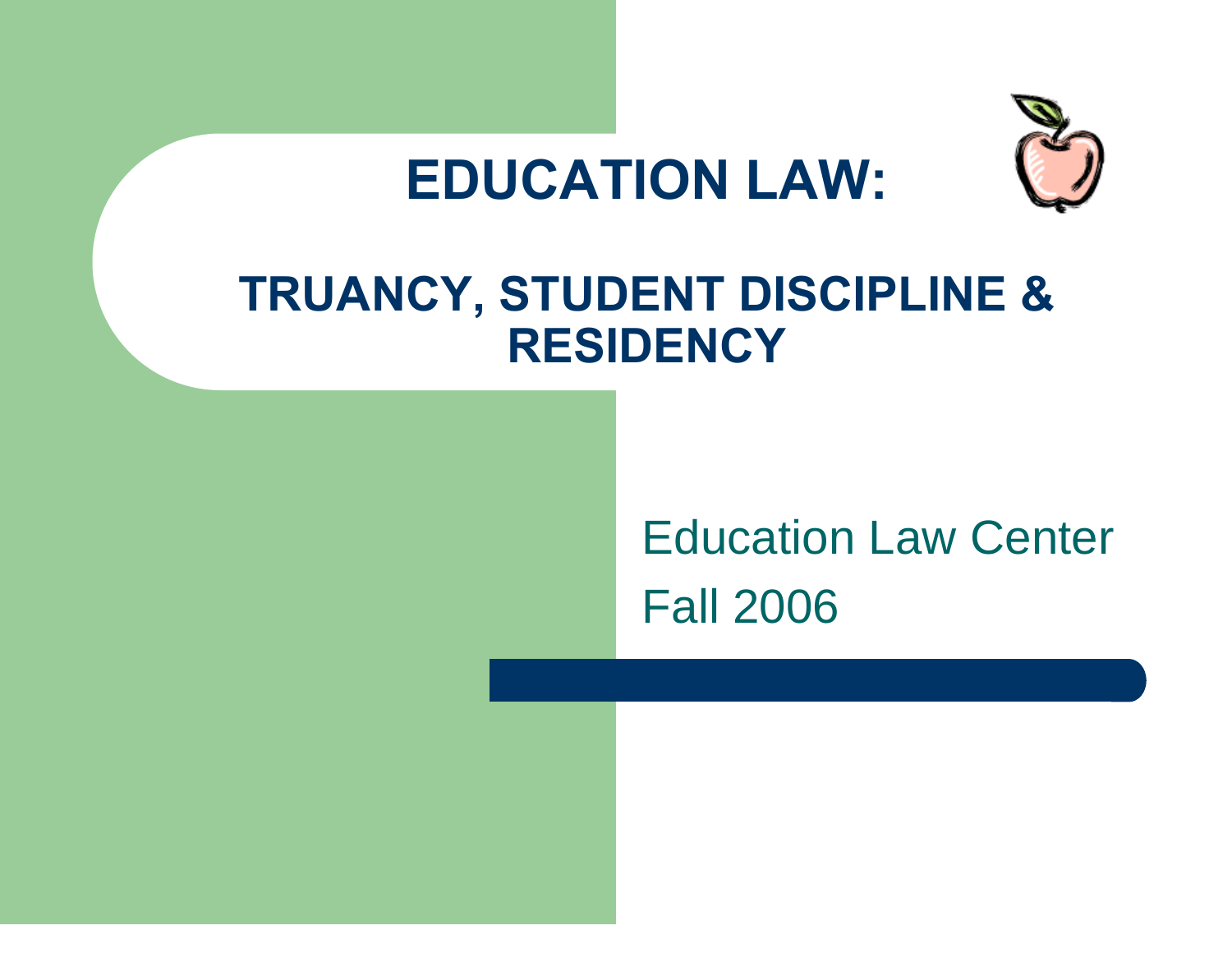

# **TRAINING OVERVIEW**

- Sources of Education Law in PA
- $\bullet$ **Truancy**
- $\bullet$ **School Discipline** 
	- Behavior That Can Result in School Discipline
	- Common Forms of Discipline
		- **Suspensions**
		- $\bullet$  Expulsions
		- Transfers
- $\bullet$ Limits on School Boards' Authority to Discipline
- $\bullet$ **Residency**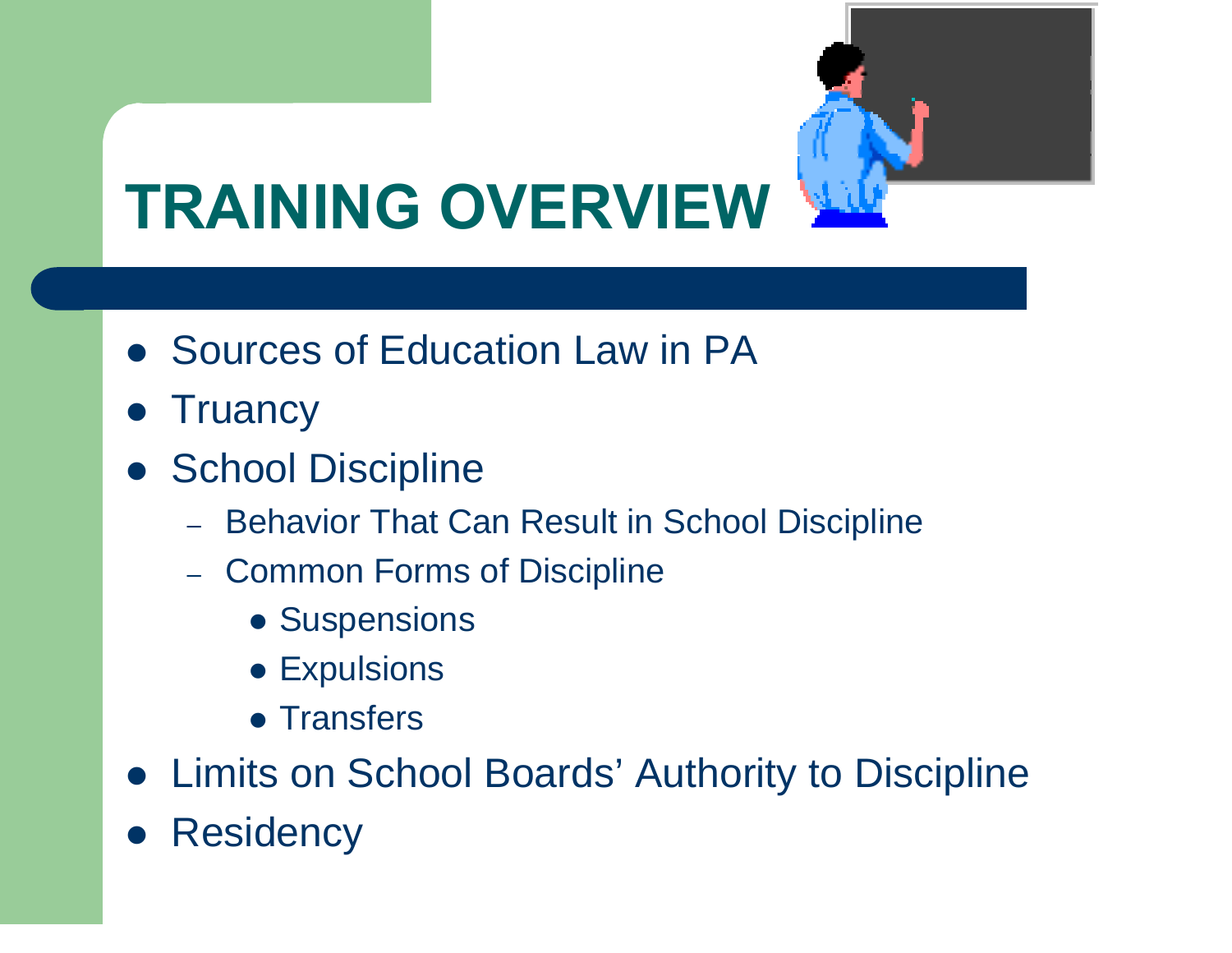## **SOURCES OF EDUCATION LAW IN PA**

- $\bullet$  PA's Public School Code: 24 P.S. § 1-101, *et seq.* Available at www.pacode.com
- The regulations implementing the School Code: Title 22 (Education) of the Pa. Code.
- $\bullet$  Discipline:
	- "Rules and Regulations," 24 P.S. § 5-510
	- "Possession of Weapons Prohibited," (Act 26), 24 PS 13-1317.2
	- "Disruptive Students Program," 24 PS 19-1901-C; 24 PS 19-1901-E
	- "Students," State Board of Education Regulations, Chapter 12
		- School Rules, 22 Pa Code 12.3
		- z Exclusions from School, 22 Pa Code 12.6 (*and see* 24 P.S. § 13-1318)
		- Hearings, 22 Pa Code 12.8
- $\bullet$  Residency:
	- 24 P.S. § 13-1301 *et seq*.; 22 Pa. Code Ch. 11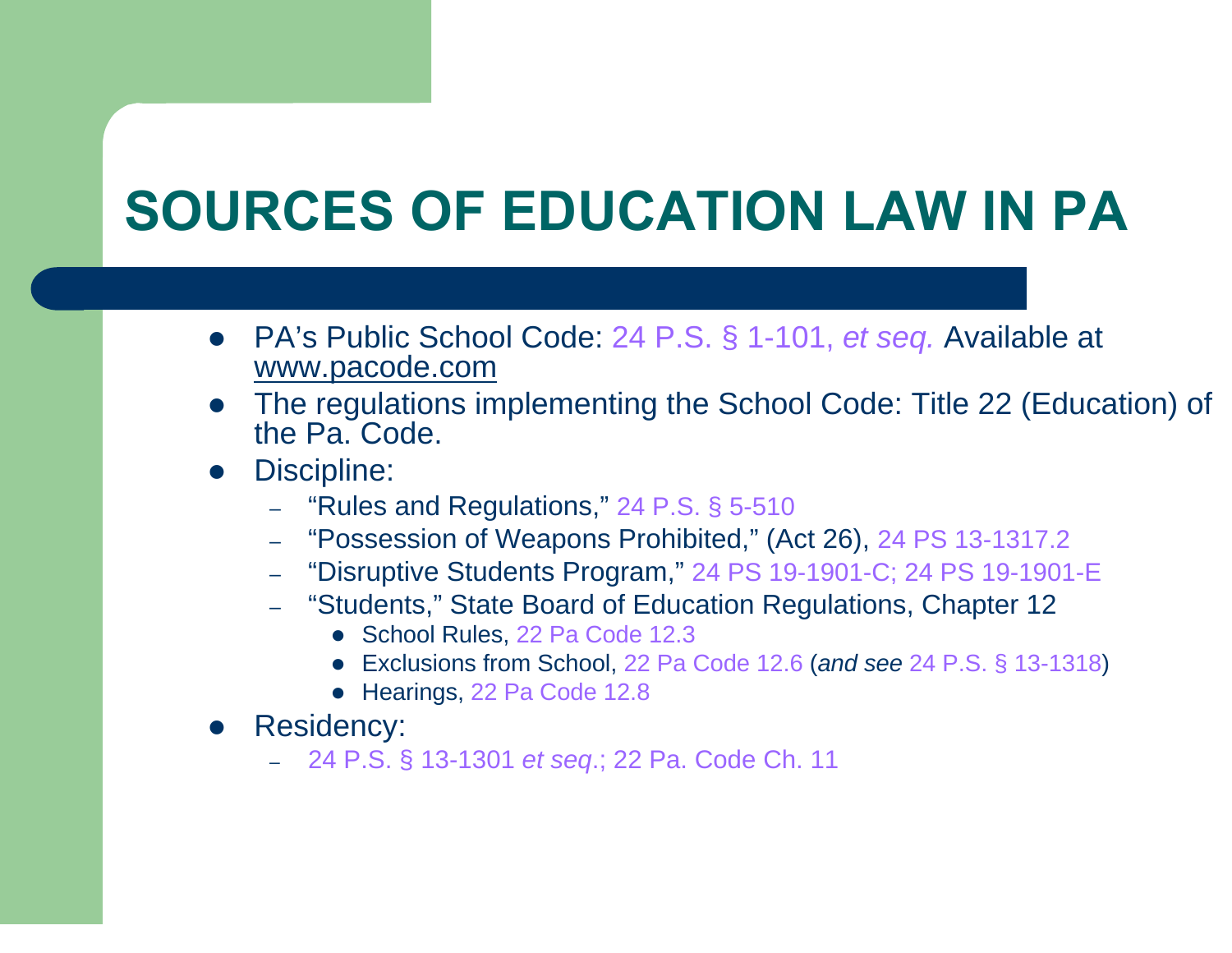

- $\bullet$  Children in PA have the *right to attend school* from age 6 to high school graduation *or* until the end of the school term in which the child turns 21, whichever comes first. *See* 24 P.S. § 13-1301; 24 P.S. § 1-102(3) (defining "school term").
- $\bullet$  **Compulsory school age:** age 8 (or 1st grade, if earlier) until 17th birthday. 24 P.S. § 13-1326.
- O • EXCEPTION: If a student is 16 and is "regularly engaged in any useful and lawful employment or service during the time the public schools are in session," then he or she is not required to attend school. The student must hold an "employment" certificate issued according to law." 24 P.S. § 13-1330(1). Usually school districts issue these work papers.
- O Enrolling a child in a charter school, a licensed private or parochial school, or an approved homeschooling program satisfies the school attendance requirement.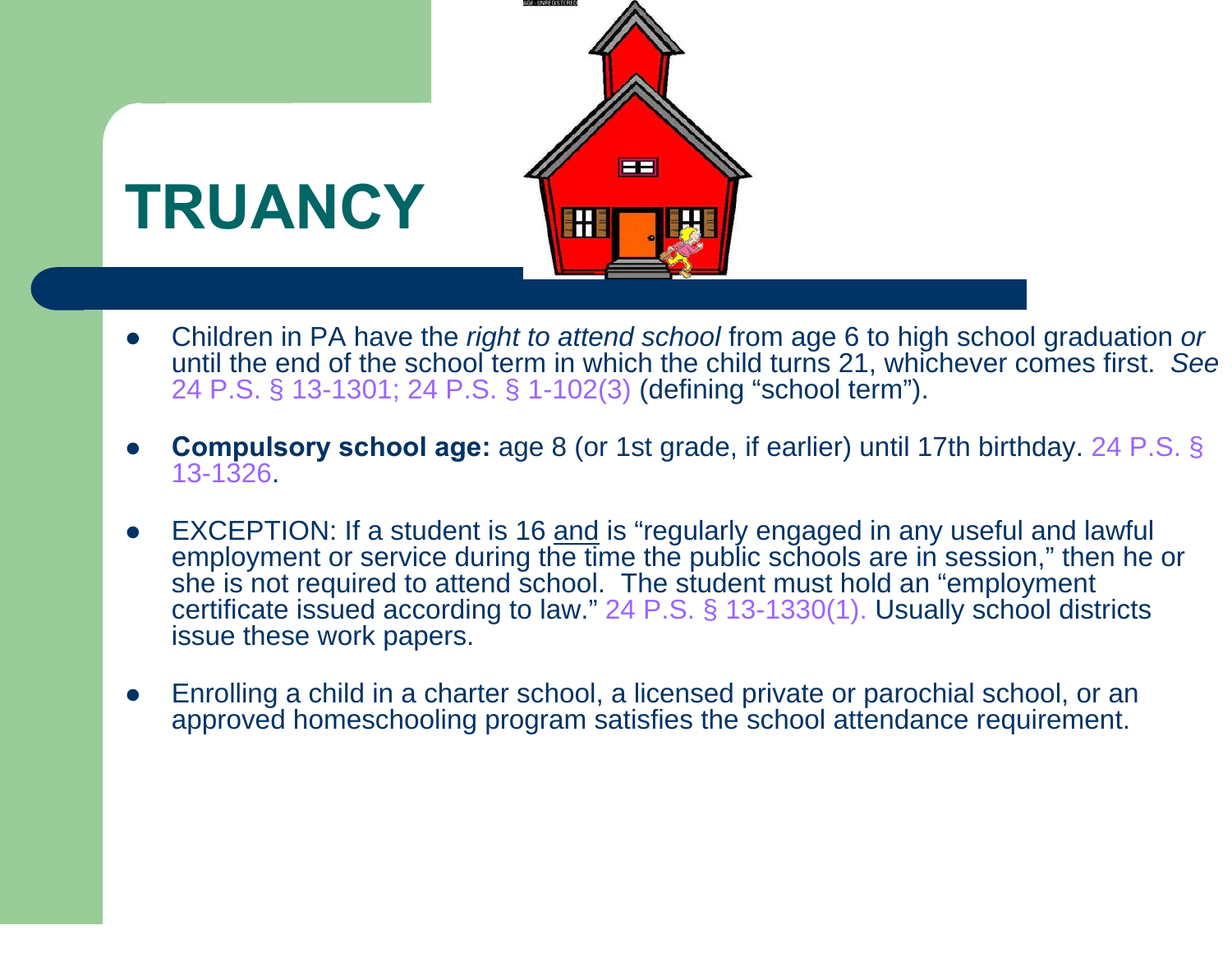## **TRUANCY**

- Every parent, guardian, or "person in a parental relationship" (i.e. an aunt who is caring for the child) is responsible for making sure that the child attends school regularly until the age of 17. 24 P.S. § 13-1333(a)(1).
- $\bullet$  If a child misses school for three or more days in a row without a valid excuse, the school district must provide the parent with written notice of the attendance violation three days before bringing court proceedings against a parent. If the child continues to be truant *after* the parent receives this notice, the school district does not need to send more notices. It can then file a **truancy petition** with the local municipal court. A truancy hearing is then scheduled.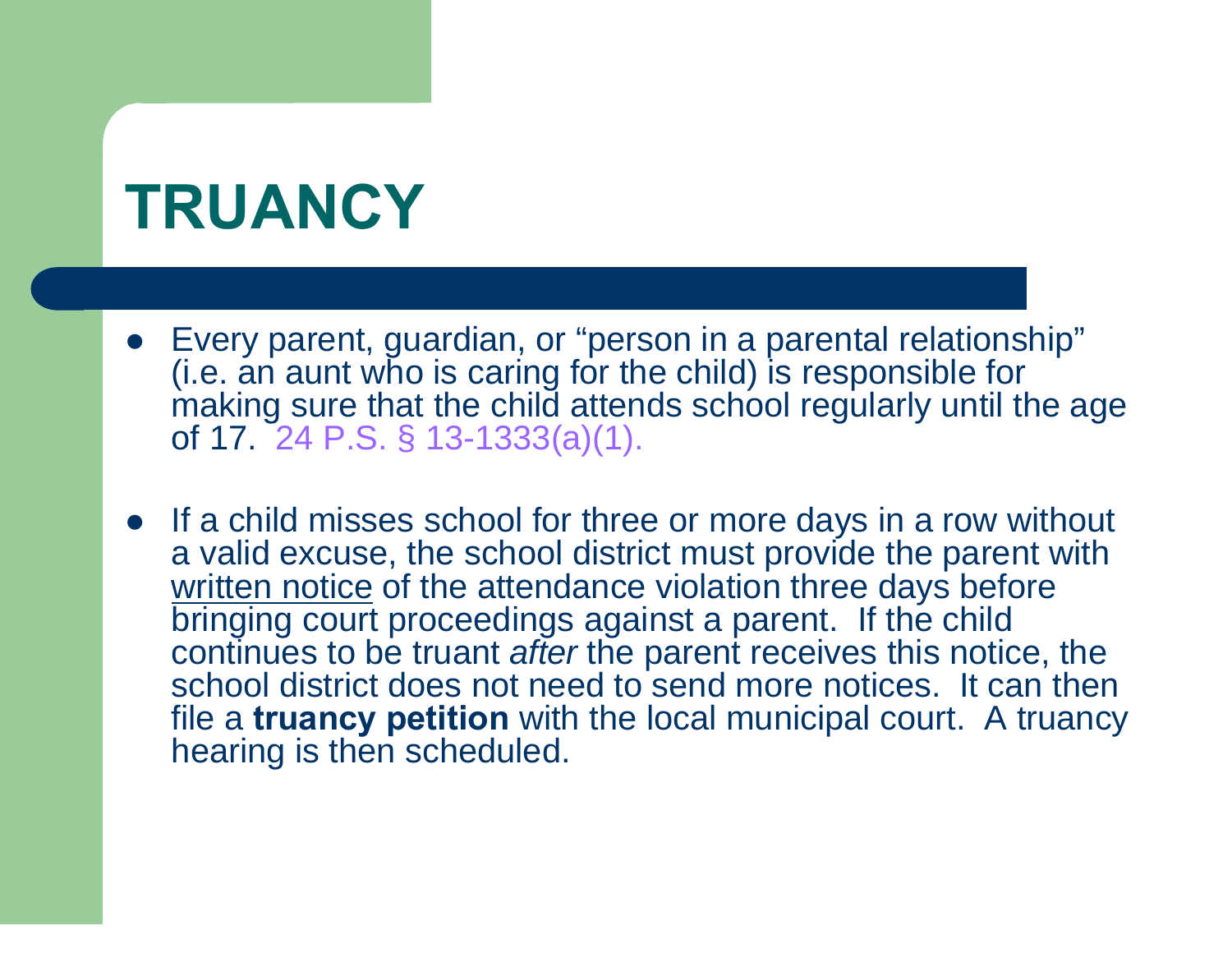

## **TRUANCY**

#### $\bullet$ **Penalties for the parent may include:**

- \$300 fine per violation
- –parent education program
- community service

#### $\bullet$ **Penalties for the student may include:**

- \$300 fine per violation (if parents show they took every reasonable step to ensure school attendance)
- driver's license suspended for up to 90 days (if first truancy conviction); up to 6 months for any additional violation
- adjudicated as dependent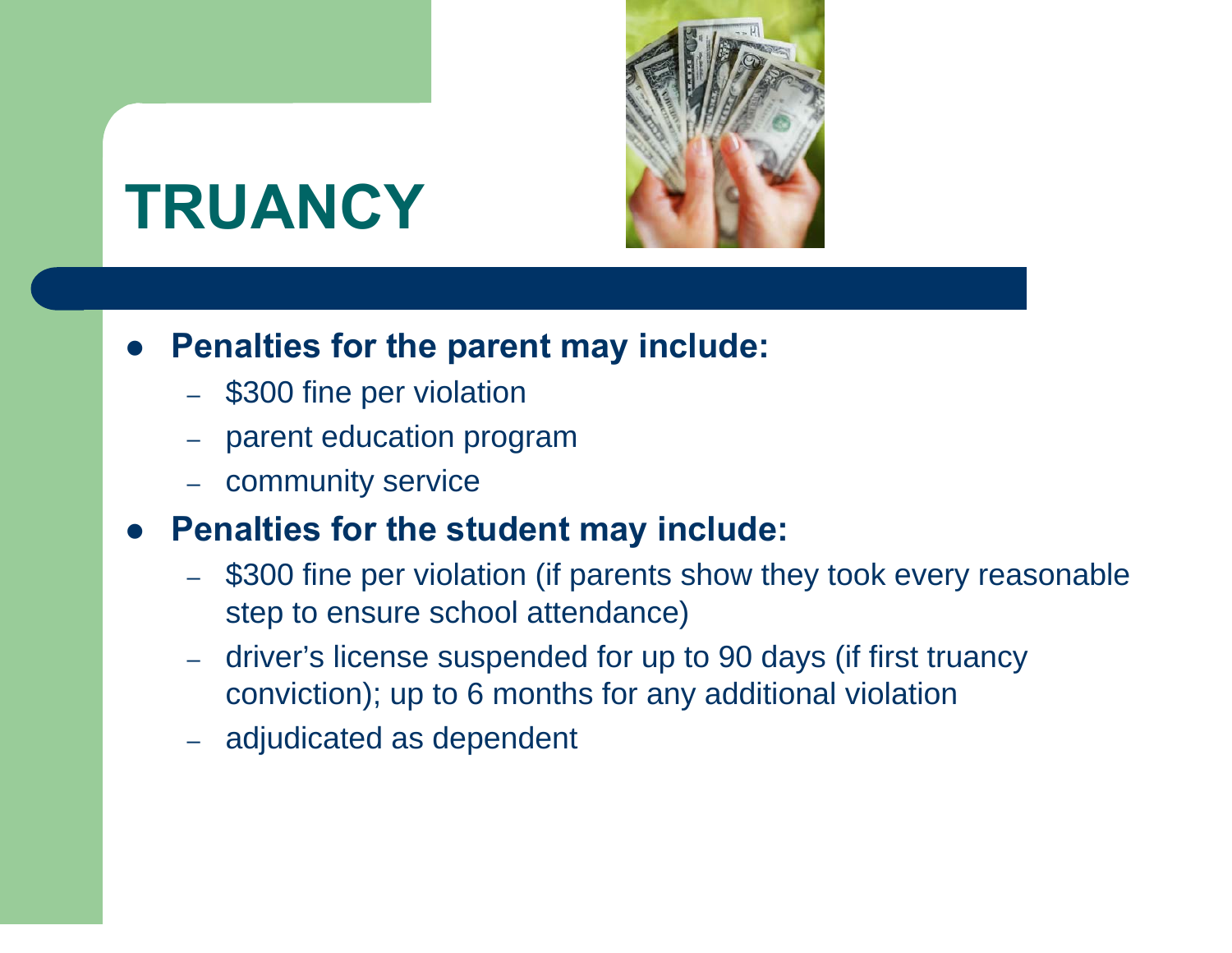# **SCHOOL DISCIPLINE**

#### Schools' Authority to Impose Discipline

- Schools boards and schools can "make reasonable and necessary rules governing the conduct of students in school."
- Schools can regulate student conduct during school hours, including time spent coming to or leaving from school.
- Case law suggests schools have the authority to regulate out of school conduct that disrupts school programs.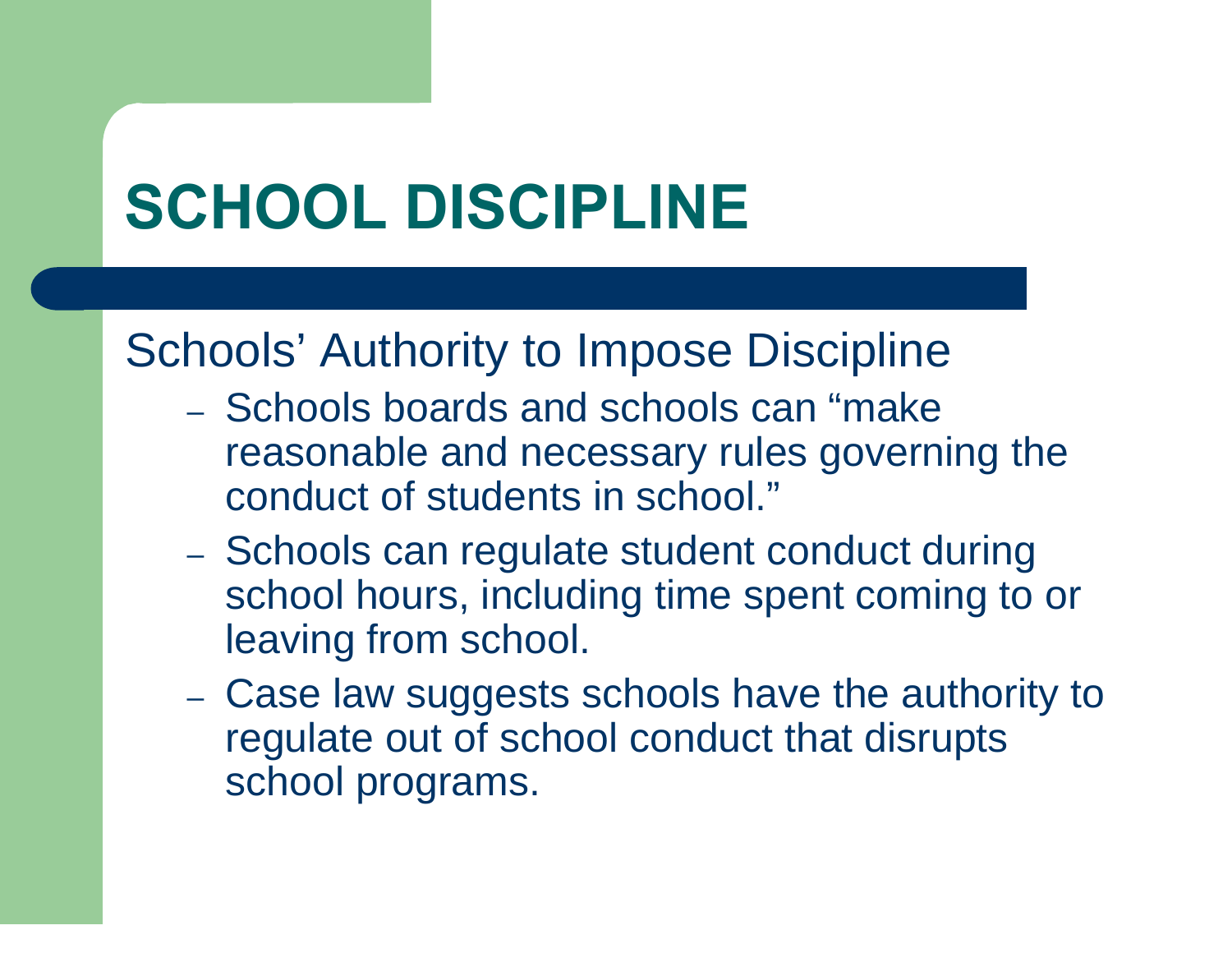### **BEHAVIOR THAT CAN RESULT IN SCHOOL DISCIPLINE**

#### **• Check School's Code of Student Conduct**

- Common Examples:
	- Repeat violations of Code
	- Prohibition of destruction and theft of property
	- Prohibition of bullying
	- Prohibition of assault on school personnel
- Act 26 Possession of a Weapon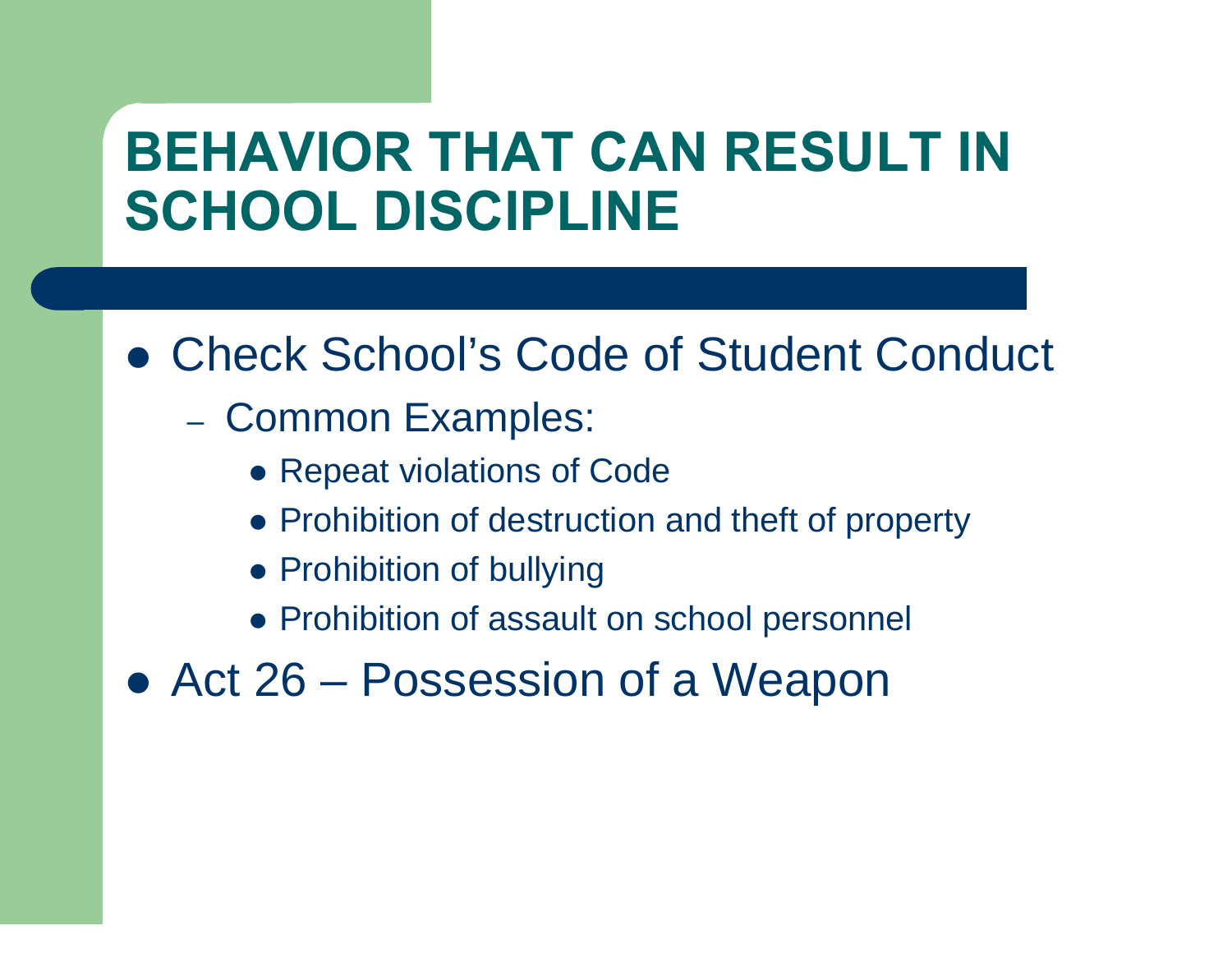### **BEHAVIOR THAT CAN RESULT IN SCHOOL DISCIPLINE**

#### ACT 26 (24 P.S. § 13-1317.2):



#### **Possession of Weapons Prohibited:**

School districts "shall expel, for a period of not less than one year, any student who is determined to have brought onto or is in possession of a weapon on any school property, any school-sponsored activity or any public conveyance providing transportation to a school or a school-sponsored activity."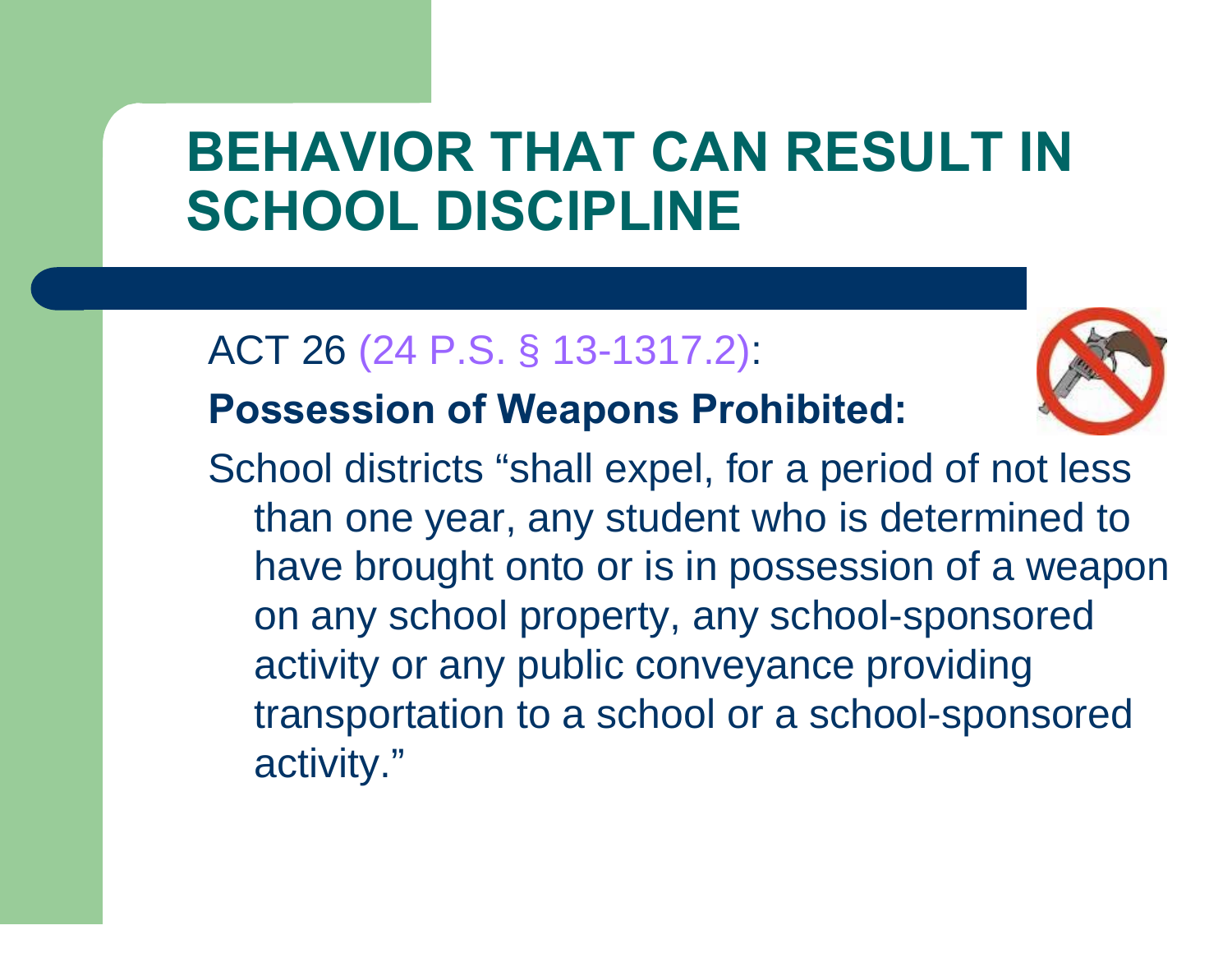

## **Safety Valve in Act 26**

"The superintendent of a school district … [or school board or hearing officer] may recommend **modifications** of such expulsion requirements for a student on a **case-by-case basis**." 24 P.S. § 13-1317.2 (c)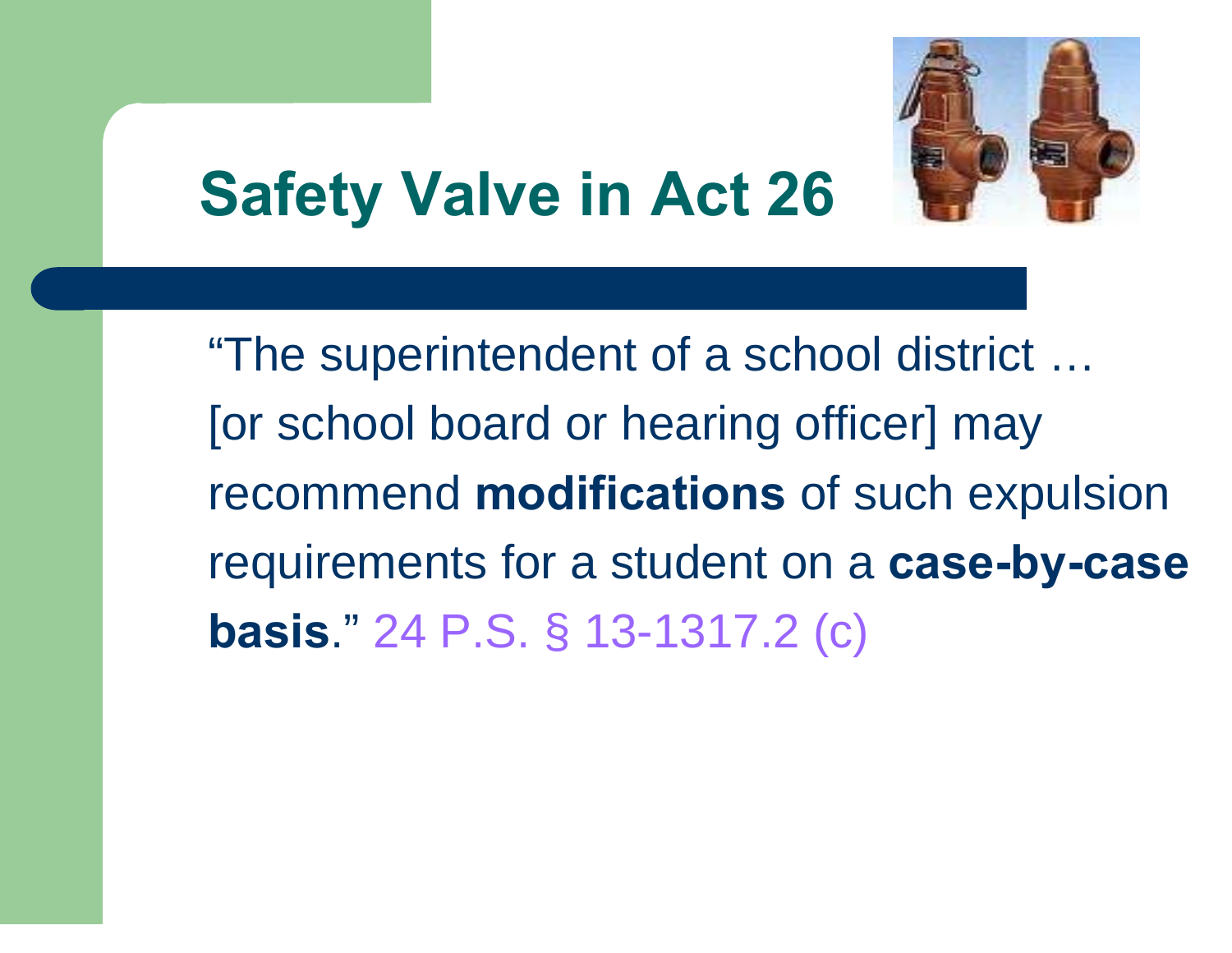

#### ACT 26 –WEAPONS DEFINED

 "As used in this section, the term 'weapon' shall include, but not be limited to, any knife, cutting instrument, cutting tool, nunchaku, firearm, shotgun, rifle and any other tool, instrument or implement capable of causing serious bodily injury." 24 P.S. § 13-1317.2 (g)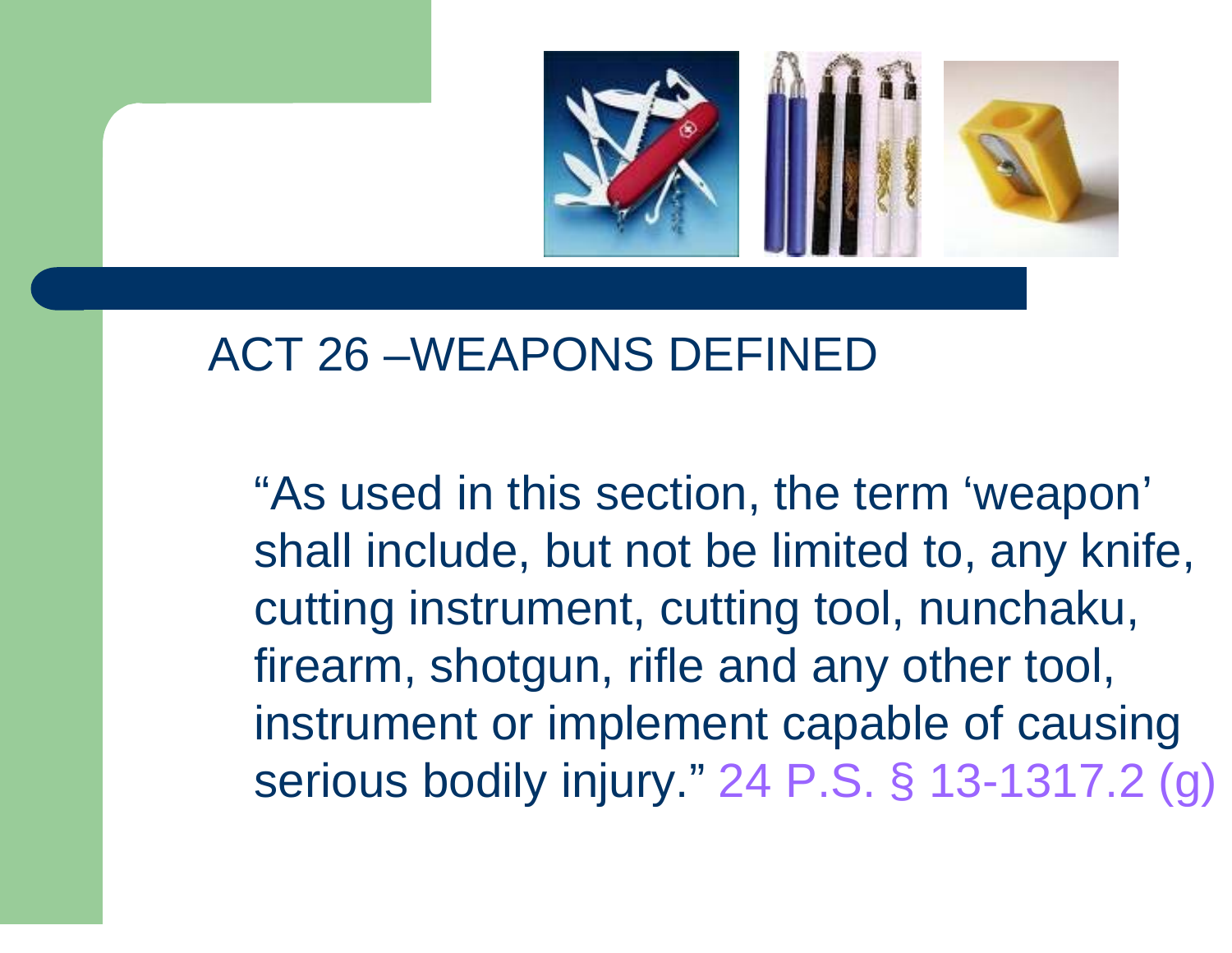

"You have it easy. When I went to school, we never had a day off for metal detector maintenance."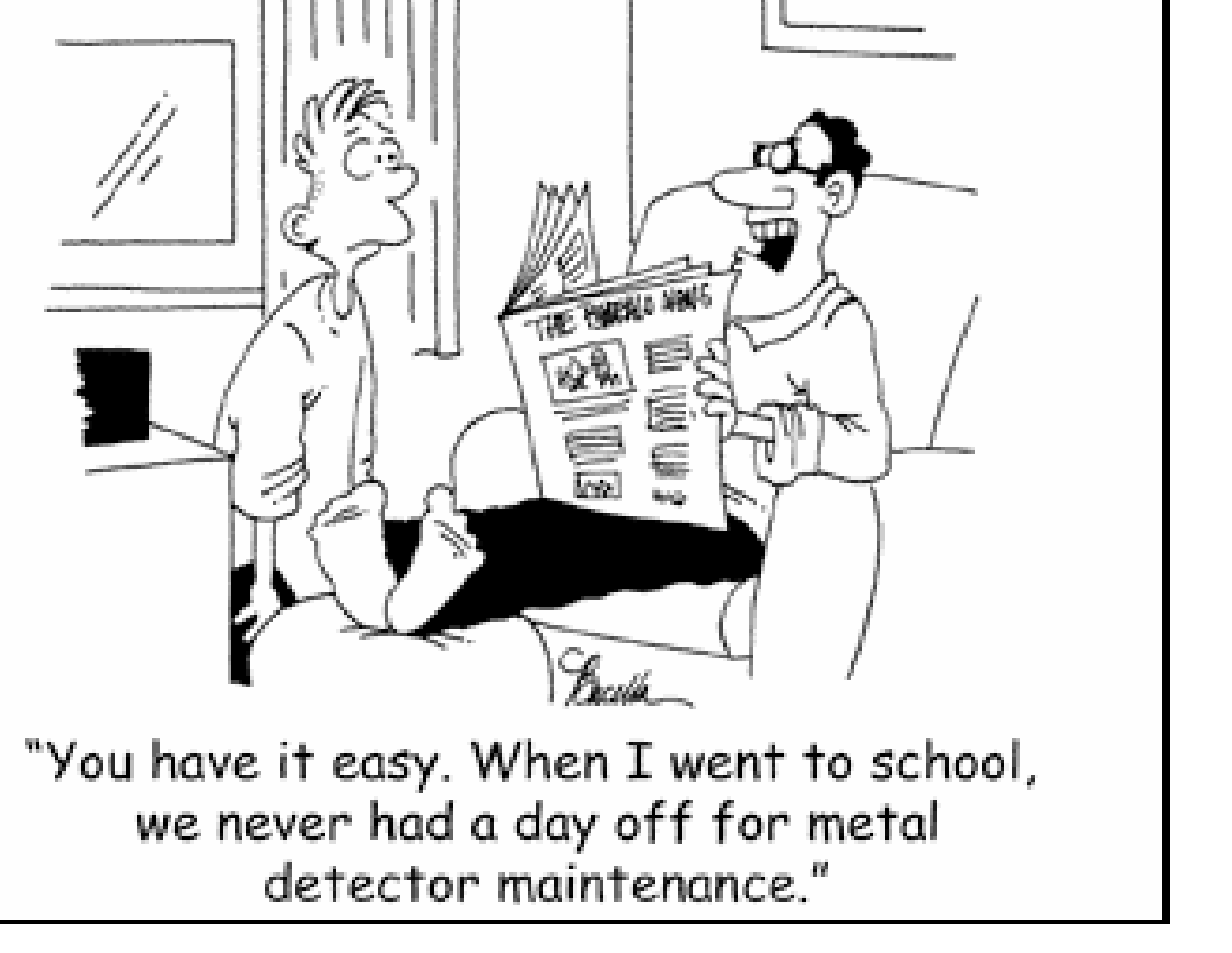### **COMMON FORMS OF DISCIPLINE AND PROCEDURAL REQUIREMENTS:**

 $\bullet$ **• Suspensions** 

**• Expulsions** 

• Transfers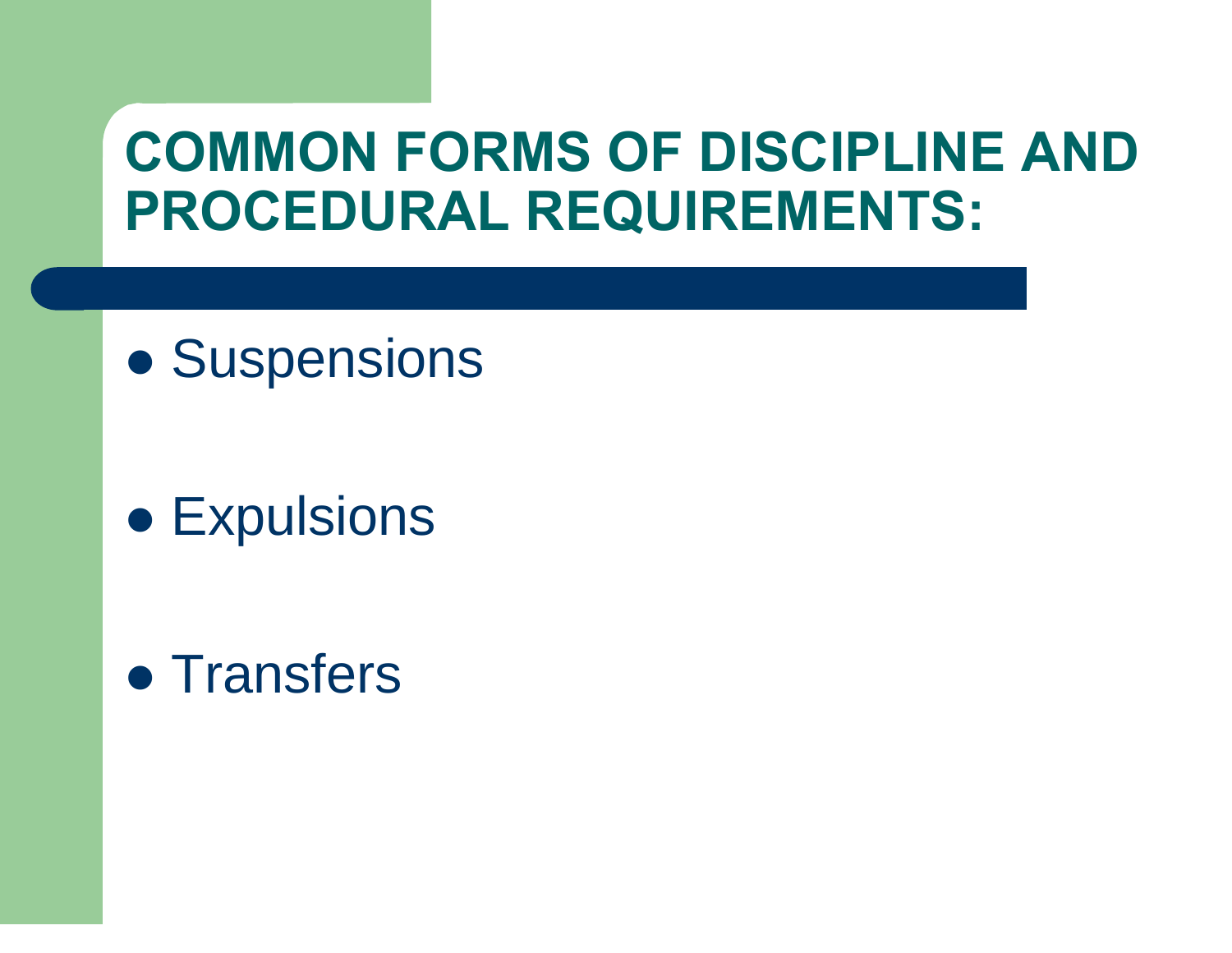

## **SUSPENSIONS**

- $\bullet$ Exclusion from school for 1 - 10 consecutive school days.
- $\bullet$ Can be imposed by principal, VP or other in charge of a school.
- $\bullet$  Student must be informed of reasons for suspension and given opportunity to respond.
	- – Exception: when health, safety or welfare of the school community is threatened. Notice and opportunity to be heard ASAP.
- $\bullet$  Student's parents and superintendent must be informed of suspension in writing.
- $\bullet$  In-school suspension is exclusion from classes but not from school. The regulation contains no time limit.

22 Pa. Code § 12.6(b) 22 Pa. Code § 12.7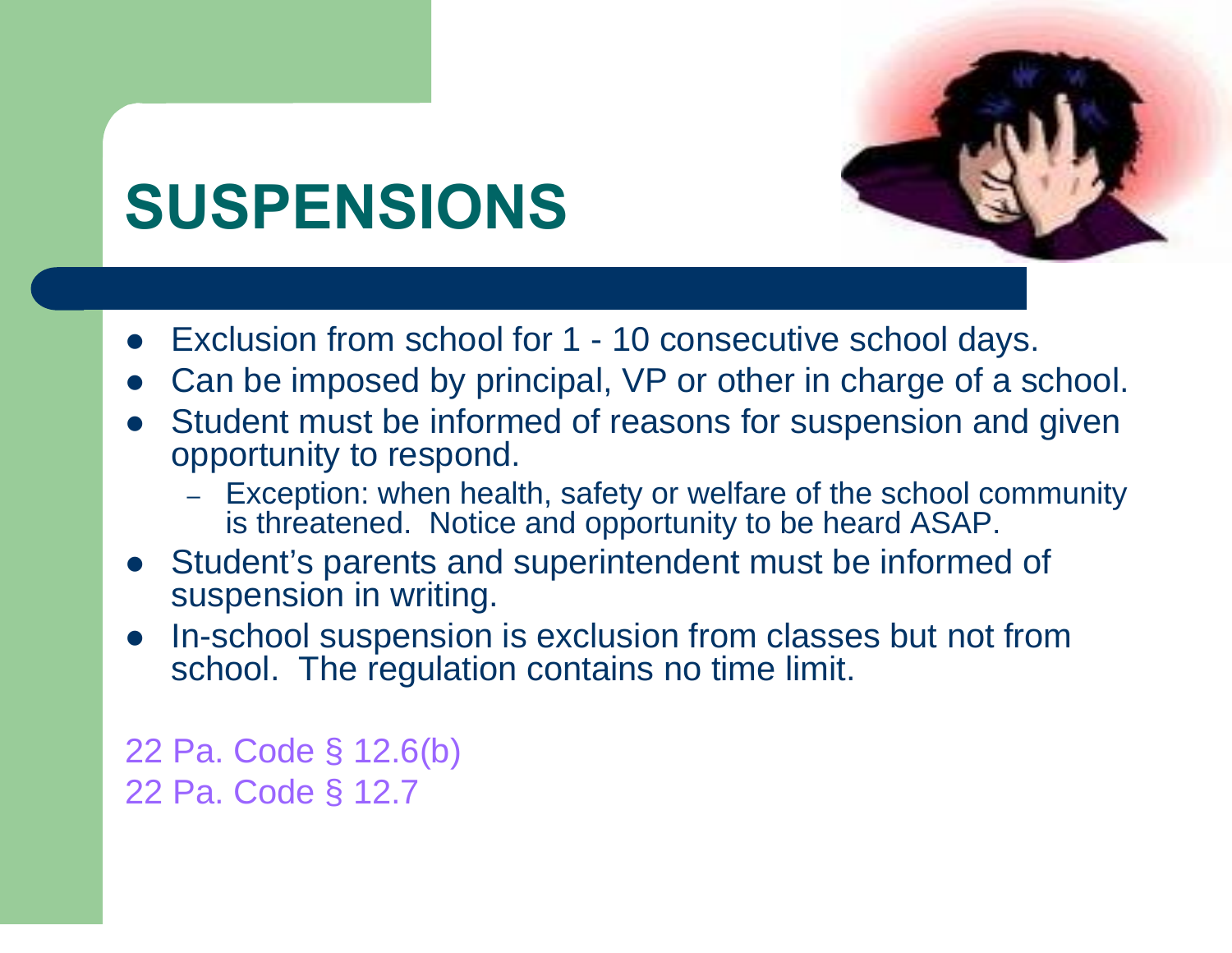# **SUSPENSIONS**

Additional Requirements for Suspensions of 4-10 days

- **Parents & student have the right to an informal hearing** and:
	- Written notification of reasons for suspension
	- Sufficient advance notice of time and place of hearing
	- Student can question any witnesses present at the hearing
	- Student can speak and produce witnesses
	- $\rightarrow$  Informal hearing must be held w/in first 5 days of suspension

22 Pa. Code §§ 12.6(b)(iv), 12.8 (c).

\*Suspensions are not appealable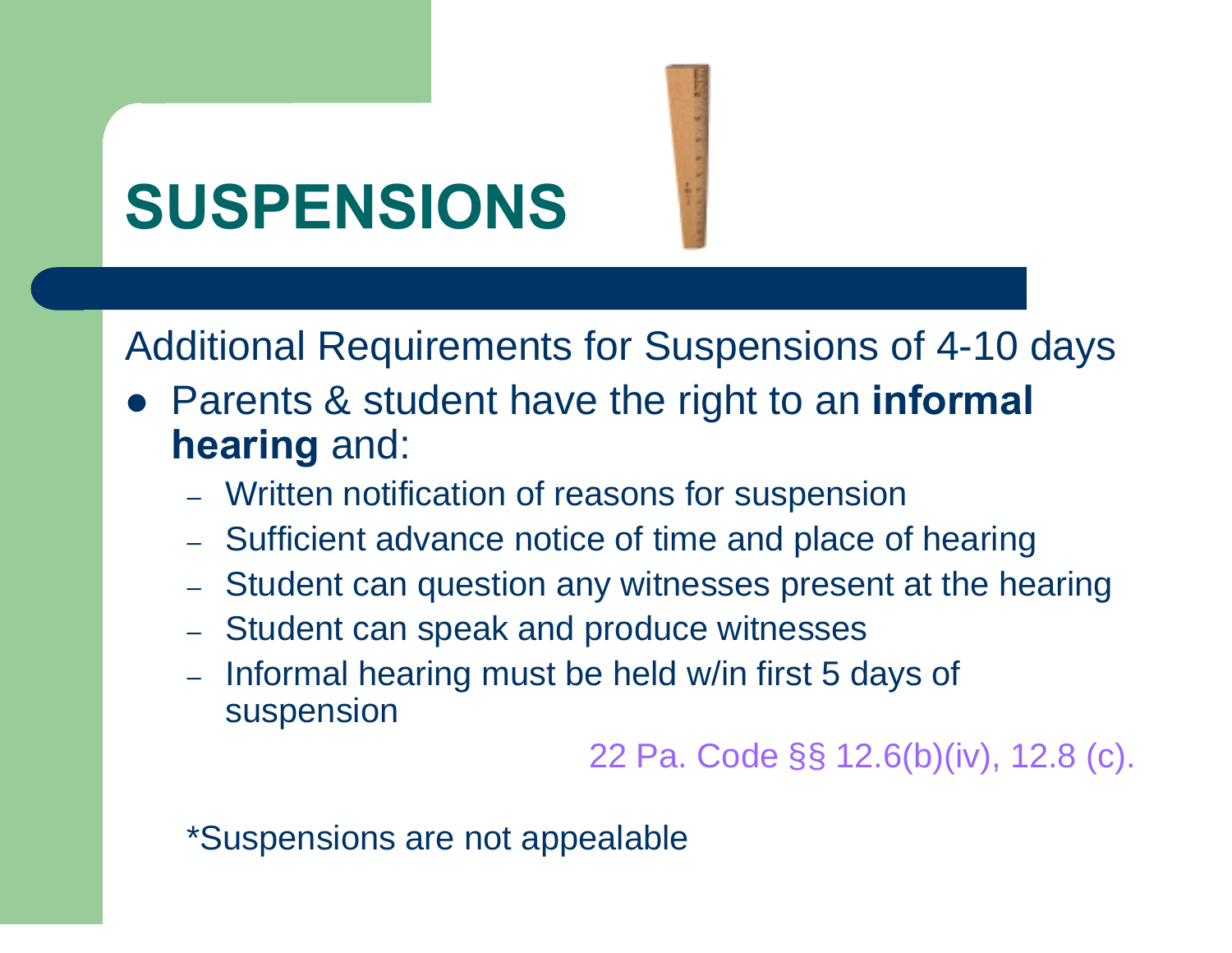

- "Exclusion from school by the board of education for a period exceeding 10 school days and may be permanent expulsion from the school rolls." 22 Pa. Code § 12.6(b)(2)
- z All expulsions require a **formal hearing**. *Id.*
- Student remains in class unless at informal hearing school finds student is a threat to the health, morals, welfare or safety of others. 22 Pa. Code § § 12.6 (c) (d).
- Formal hearing can be in front of board panel but must be approved by majority vote of **full board**. 22 Pa. Code § 12.8 (b).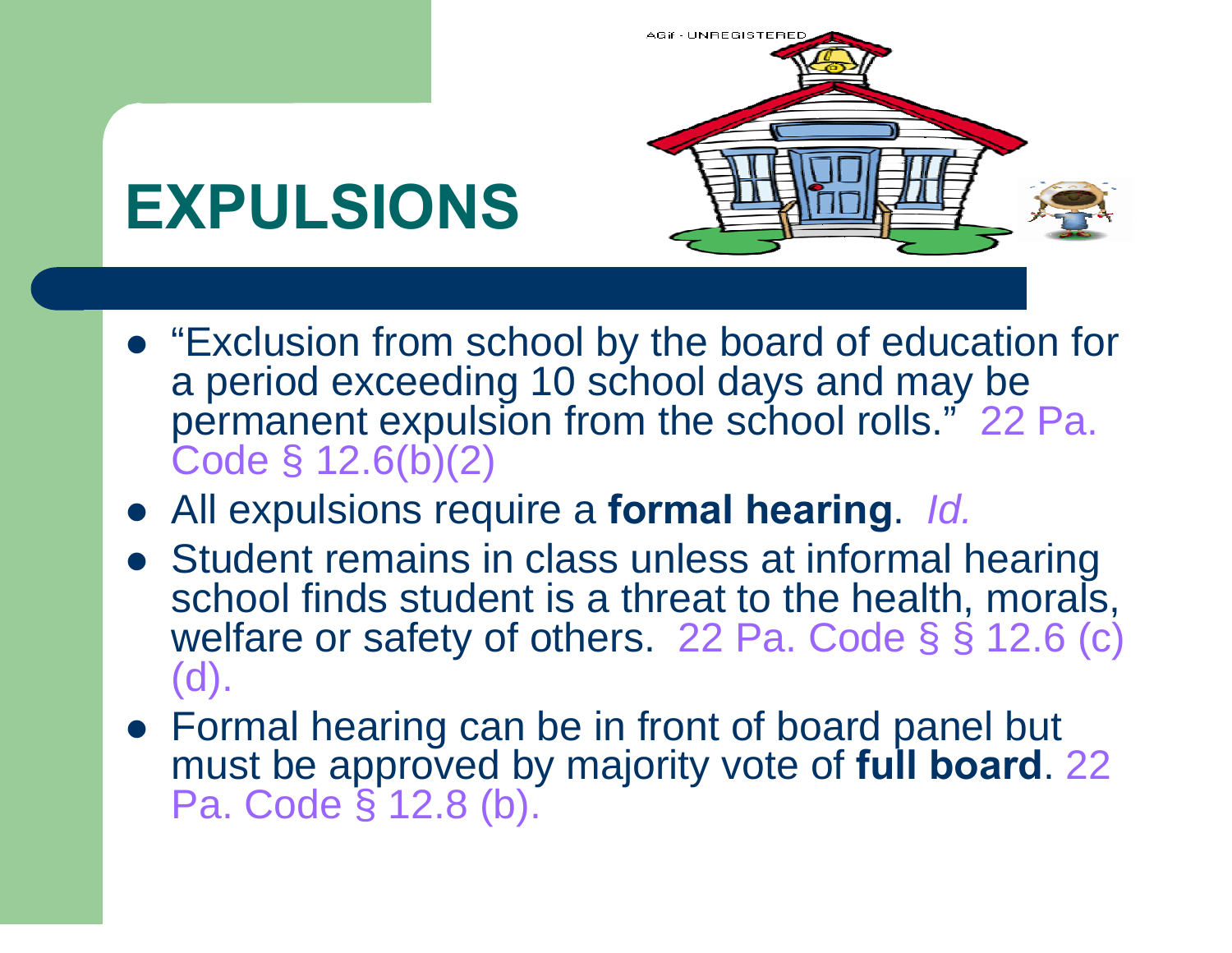## **EXPULSIONS – Due Process**

#### Rights at the formal hearing include:

- Prior written notice
- Right to hire counsel
- –Right to present witnesses, cross examine and testify
- Hearing must be recorded
- Written adjudication containing findings and reasons
- 30 days to appeal to the local court of common pleas (no automatic stay)

#### 22 Pa. Code § 12.8 (b) (1)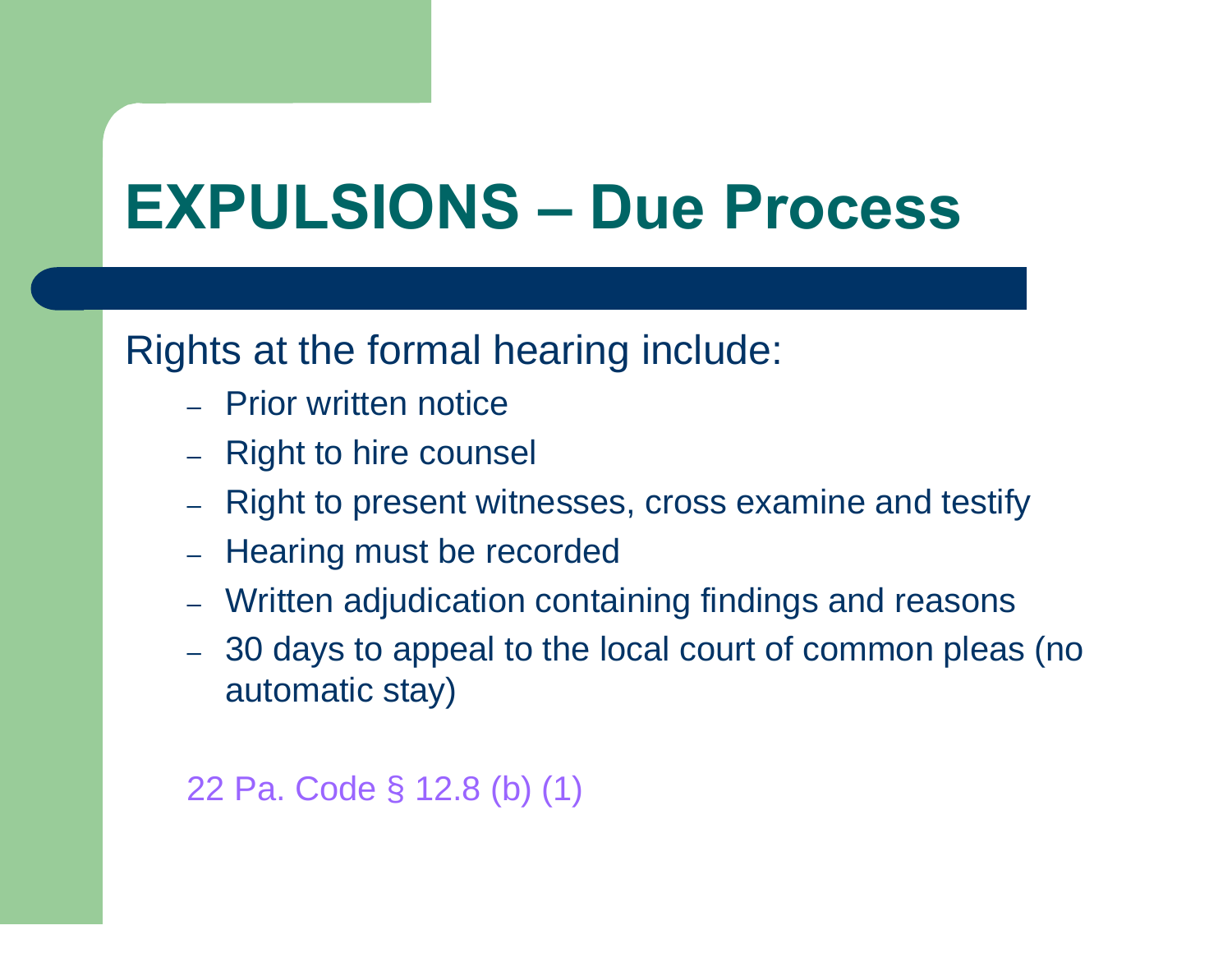

## **EXPULSIONS**

- Evidentiary issues at expulsion hearing:
	- School has burden of proving by a **preponderance of the evidence** that the student violated a school rule.
		- **Circumstantial evidence may be used.** A.B. v. Slippery *Rock Area School District*, Civ. No. 695, 2006 WL 2506068, \*3 (Pa. Commw. Ct. 2006).
	- PA administrative law cases suggest that hearsay is admissible at expulsion hearings but must have corroborating non-hearsay evidence on point.
		- Object for the record.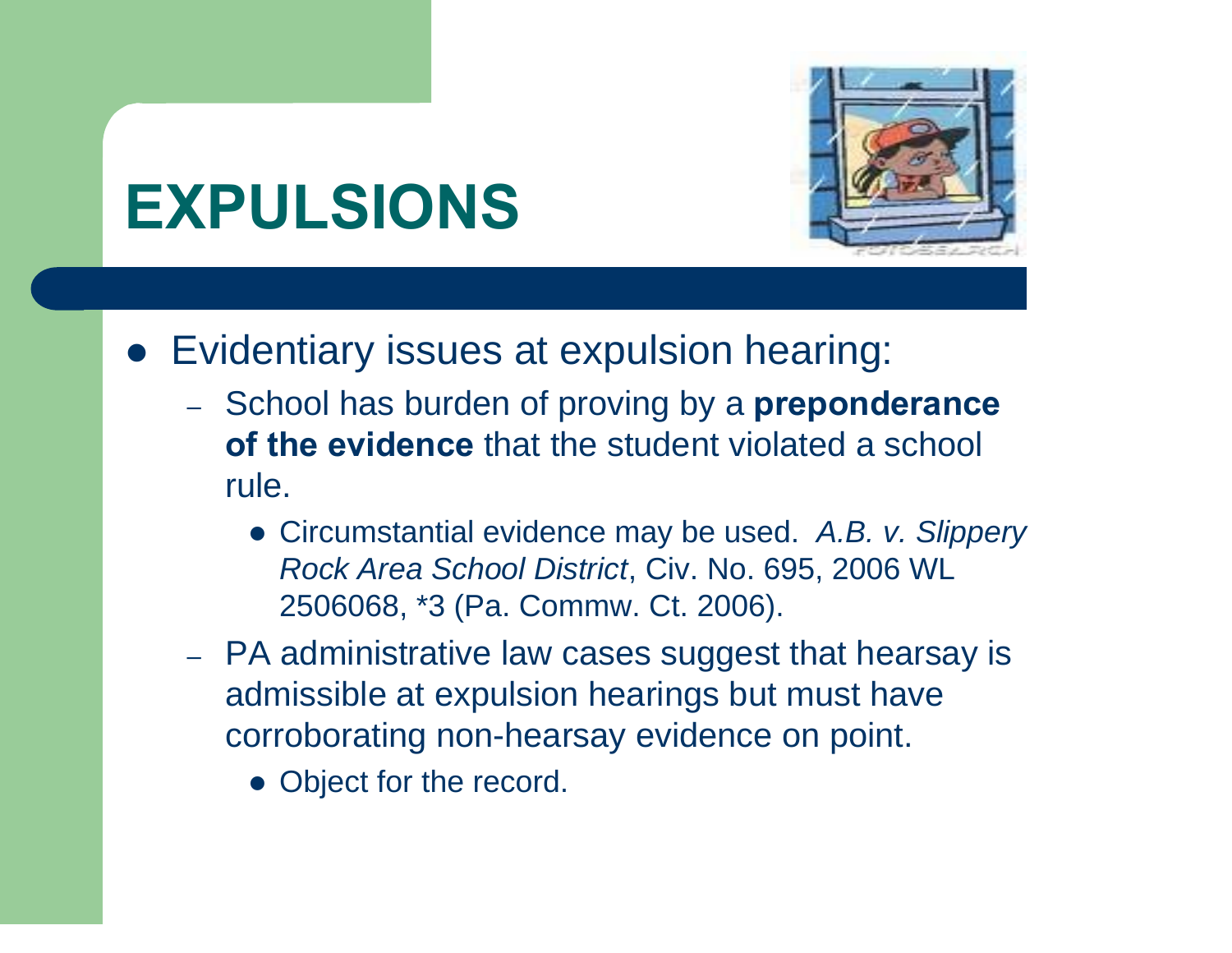## **EXPULSIONS**

Obligations and Rights of an Expelled Student

- If student is under 17, student must attend school. Can be another public school, charter school, private school, home schooling
- If none of these can be arranged, parent must state so in writing within 30 days of date of decision
- Then District must "make provision for the student's education" 22 Pa. Code § 12.6(e)(2)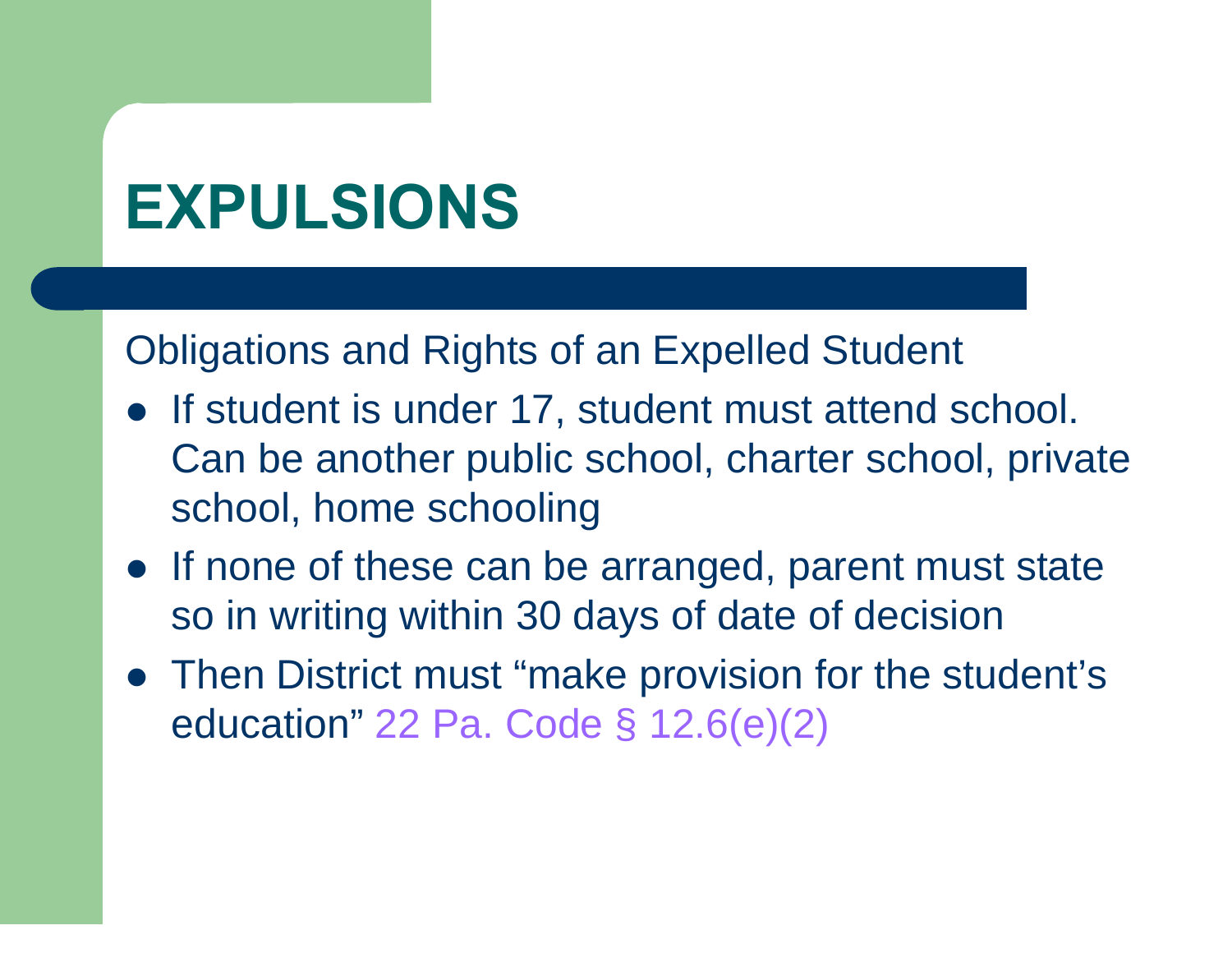## **DISCIPLINARY TRANSFERS**

- Transfer results from violation of school rule Conduct must be prohibited by code of conduct
- Most transfers are to "disruptive student programs" 24 PS 19-1901 (C) *et seq*.
- Right to an informal hearing
	- Precedes transfer unless "student's presence poses a continuing danger to persons or property or an ongoing threat of disrupting the academic process"
	- Chance to show why student does not meet definition of disruptive student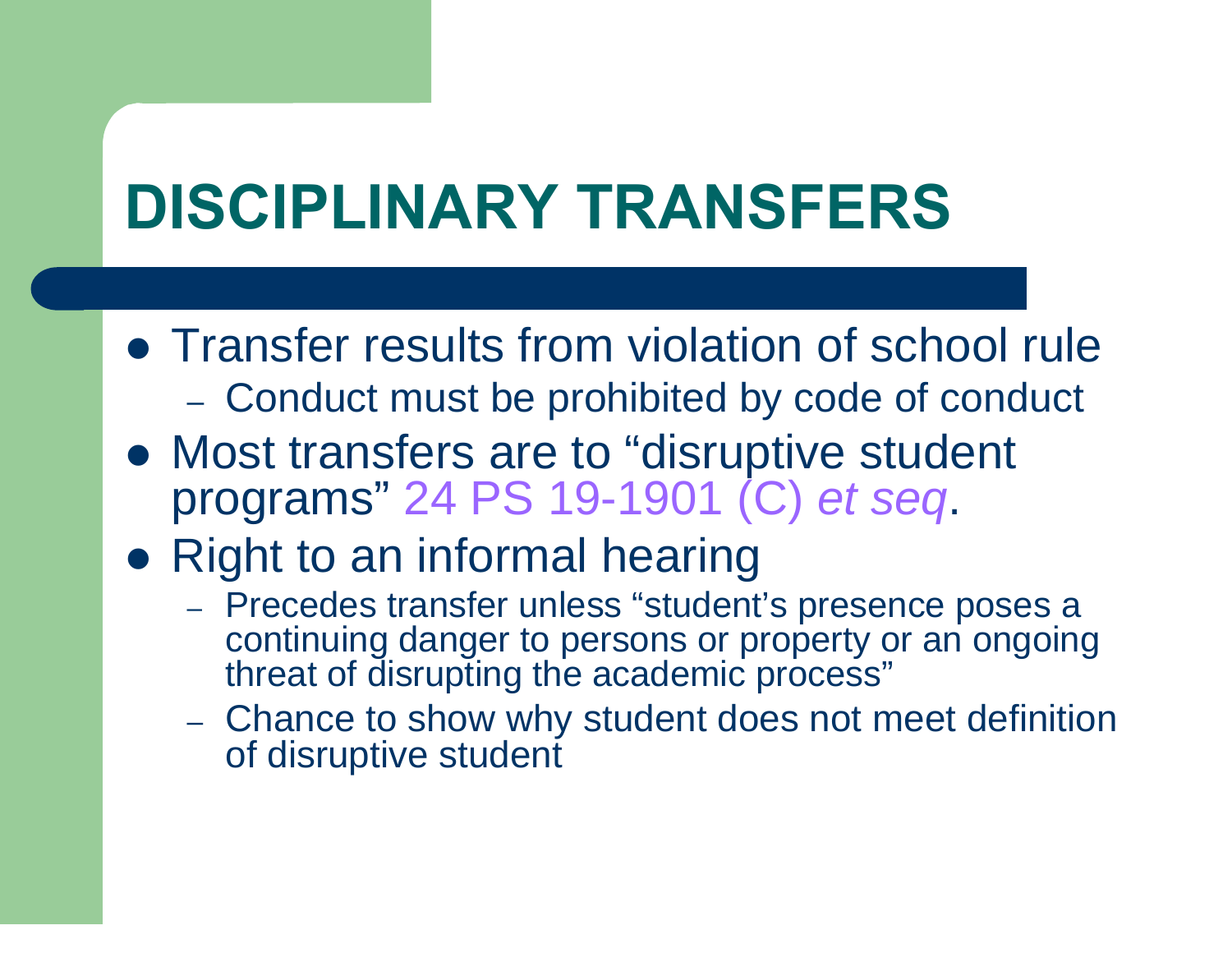## **DISCIPLINARY TRANSFERS**

Definition of Disruptive Student, 24 PS 19-1901 C (5):

A student who poses a clear threat to the safety and welfare of other students or the school staff, who creates an unsafe school environment, or whose behavior materially interferes with the learning of other students or disrupts the overall educational process. The disruptive student exhibits to a marked degree any or all of the following conditions: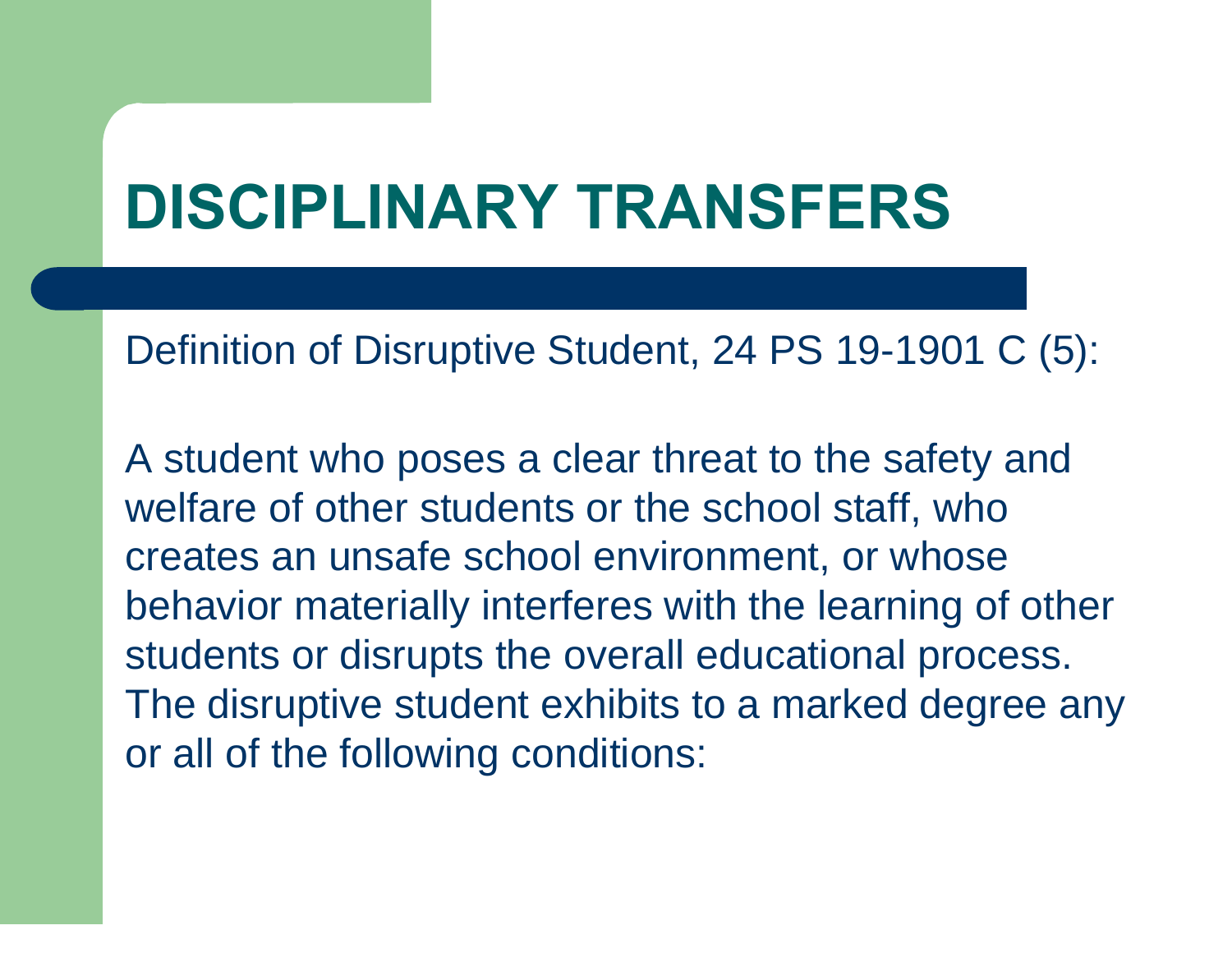#### **Definition of Disruptive Student, 24 PS 19-1901 C (5) continued**

- (i) Disregard for school authority, including persistent violation of school policy and rules.
- (ii) Display or use of controlled substances on school property or during school-affiliated activities.
- (iii) Violent or threatening behavior on school property or during schoolaffiliated activities.
- (iv) Possession of a weapon on school property, as defined under 18 Pa C.S. § 912 (relating to possession of weapon on school property).
- (v) Commission of a criminal act on school property or during schoolaffiliated activities.
- (vi) Misconduct that would merit suspension or expulsion under school policy.
- (vii) Habitual truancy.

No student who is eligible for special education services pursuant to the Individuals with Disabilities Education Act (Public Law 91-230, 20 U.S.C. §1400 et seq.) shall be deemed a disruptive student for the purposes of this act, except as provided for in 22 Pa. Code § 14.35 (relating to discipline).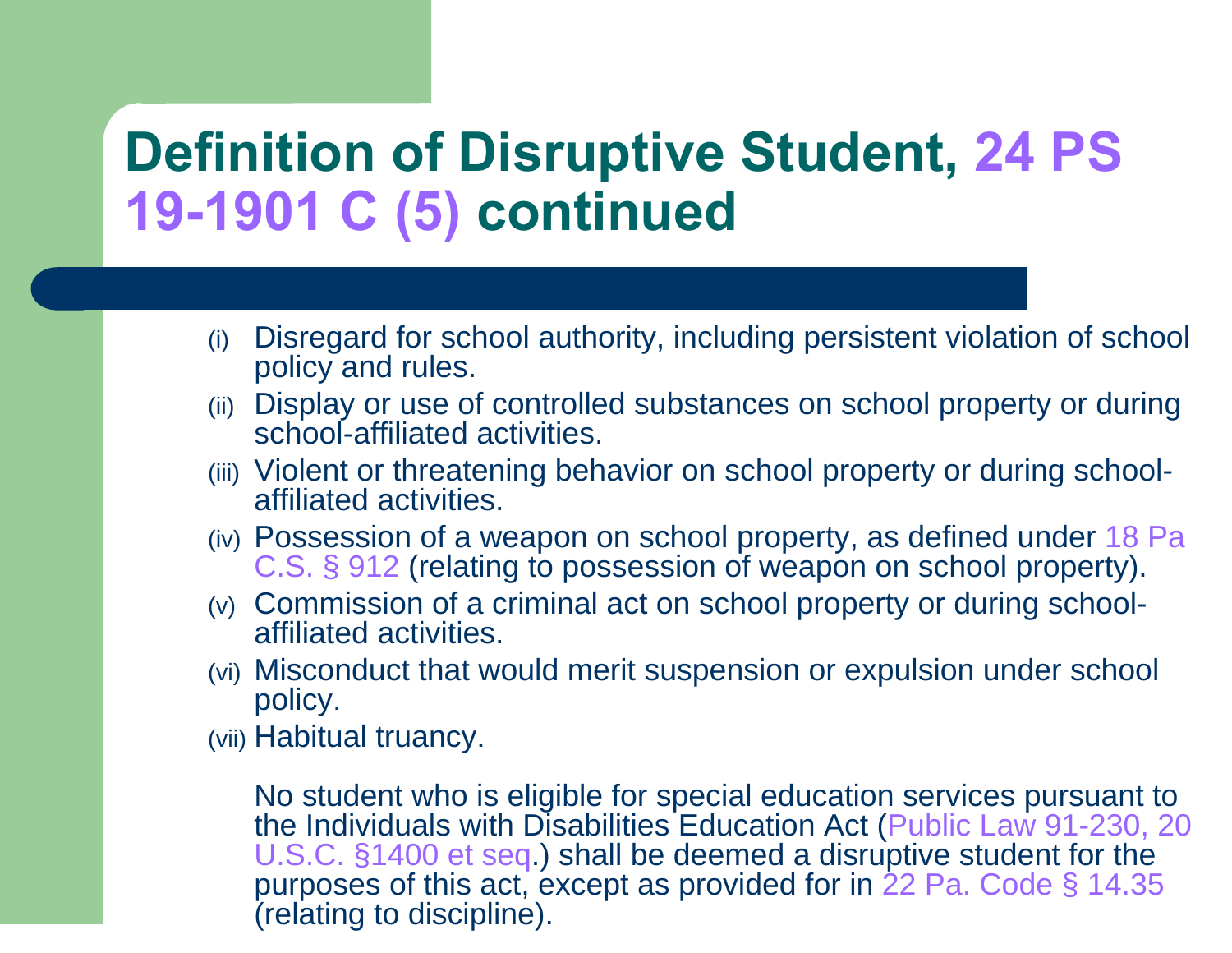### **Serious Consequences of Alternative School for Disruptive Youth:**

- Can be as little as 15 hours per week.  $(v. 27.5)$
- $\bullet$ Can be in afternoon or evening
- $\bullet$ Only 4 basic subjects required
- $\bullet$  District has discretion to decide when student can return to regular education
- $\bullet$ **Stigma**

*Compare* 22 Pa. Code § 11.3 *with* 24 P.S. §§ 19-1901-C – 19-1905-C. *See* http://www.pde.state.pa.us/k12/cwp/view.asp?A=11&Q=67371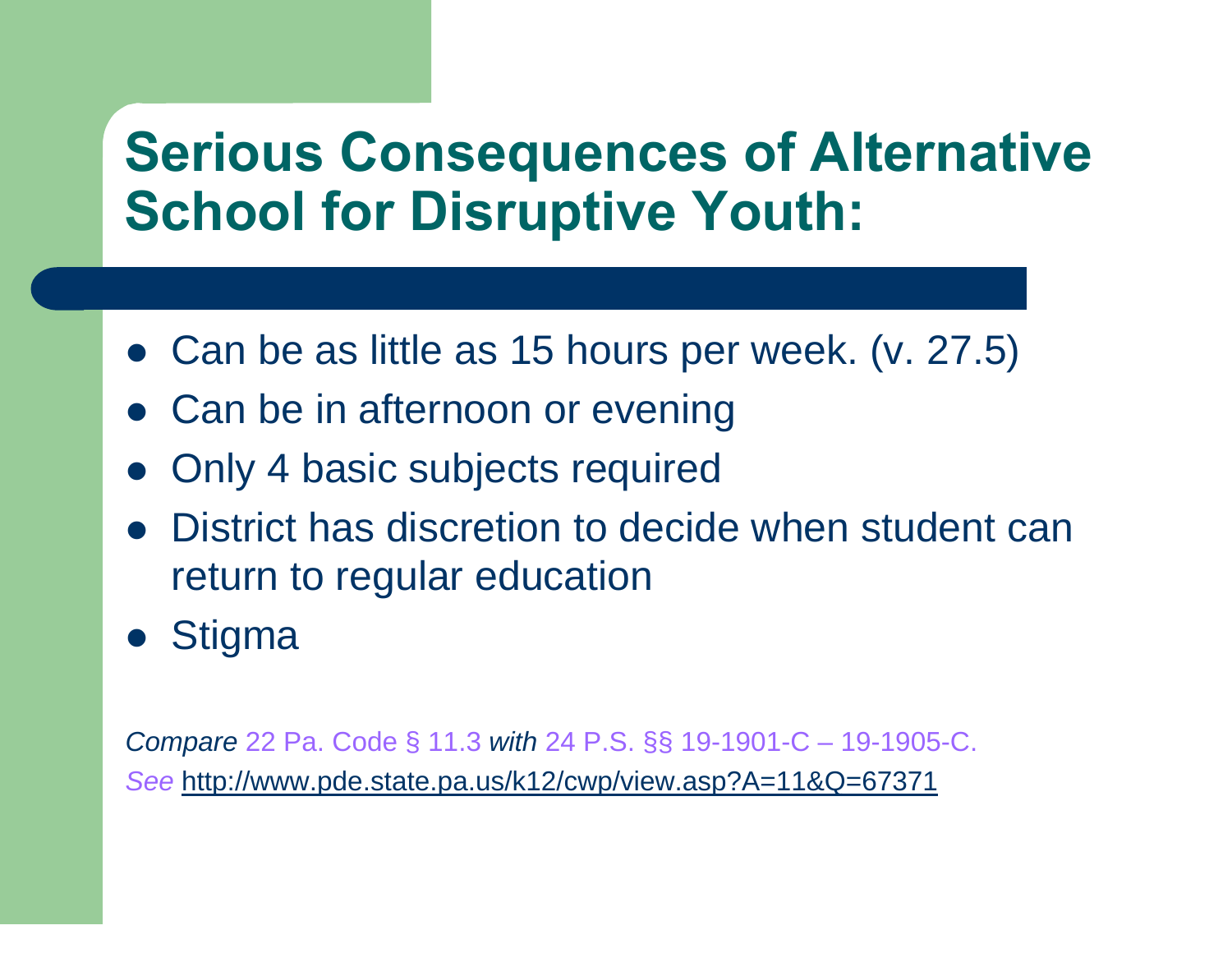

### **Case Study 1**

Marta uses a boxcutter in her job at a market. She put the boxcutter in her jacket pocket, then by mistake failed to take it out the next morning before heading for school. She went through the metal detector at school and was caught with the boxcutter. The school had her arrested and seeks to transfer her to an alternative disciplinary school for possession of a weapon.

You represent Marta at the hearing. What arguments can you make in her favor and what might you bring to the hearing?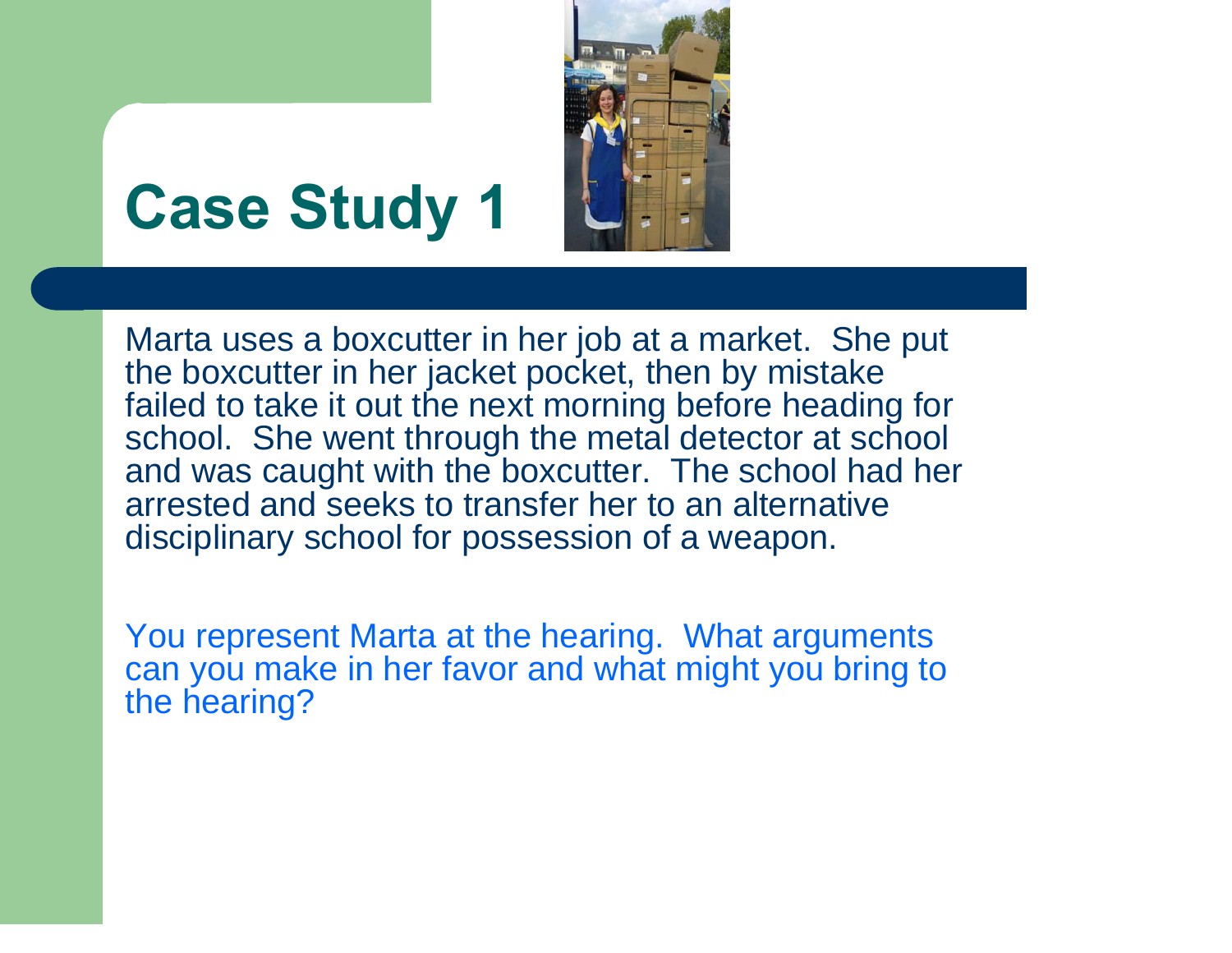### **GENERAL ADVICE FOR TRANSFER OR EXPULSION HEARING**

- $\bullet$ Explain the circumstances surrounding the misbehavior
- $\bullet$  May need to address attendance, grades, previous discipline actions against the student, and the student as a member of the community.
- $\bullet$  Helpful information to bring may include:
	- – A letter from a teacher in the school stating his or her opinion that the student should not be transferred or expelled
	- – A letter from someone in the community (a neighbor, a minister, an employer, etc.) in support of the student
	- – A letter from a counselor or therapist expressing his or her opinion about the right school placement for the student
	- Any other information which could explain the misbehavior or explain why the student should not be transferred or expelled (witness statements, etc.)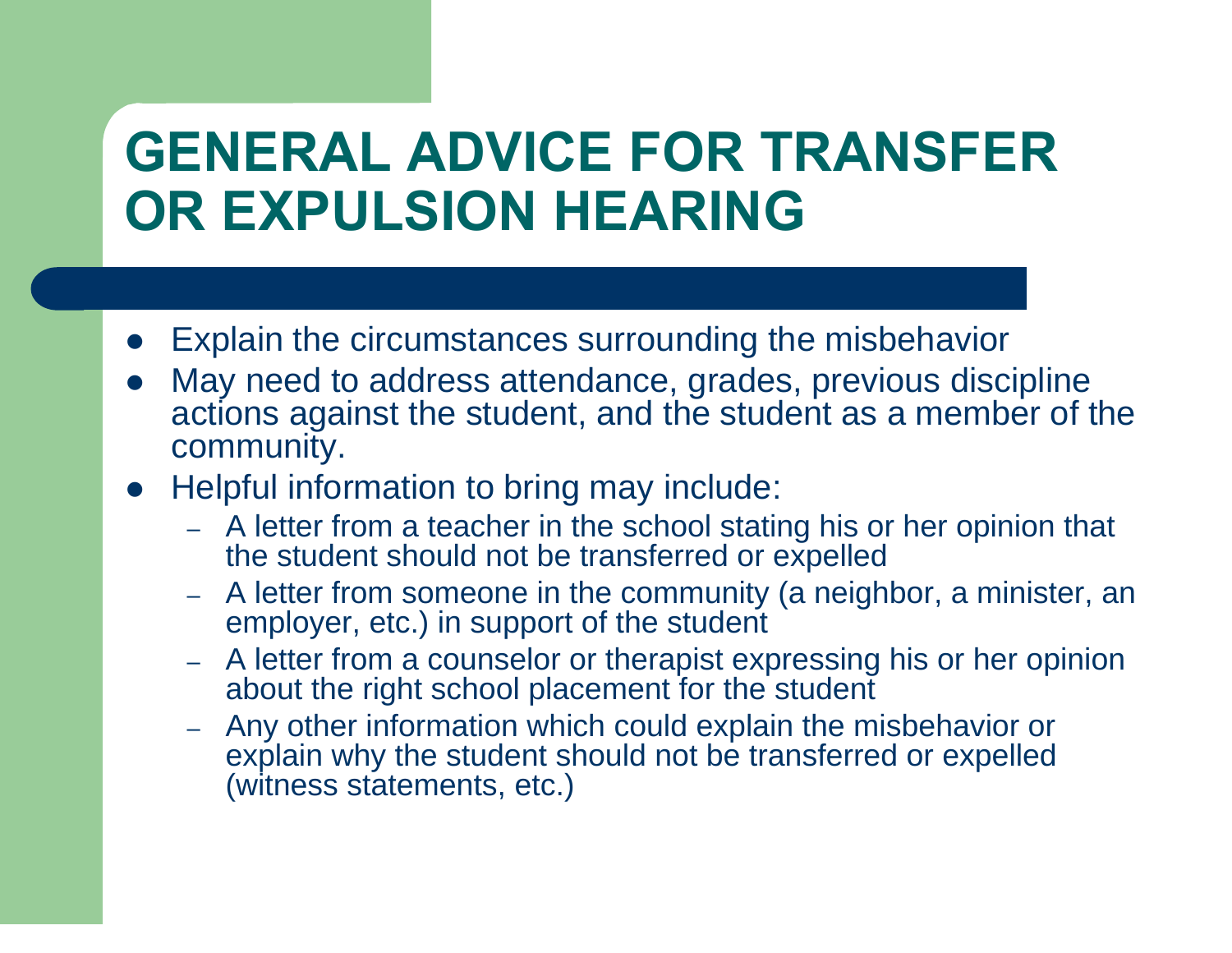### **"DO I HAVE TO GO TO THE ALTERNATIVE SCHOOL?"**

Parents may ask you for other options.

- $\bullet$ Charter School (regular or cyber)
- Private School
- Home Schooling
- No appeal currently available; conceivably, original action challenging decision may be possible in some cases
- Find out what district's criteria for restoration from an alternative school is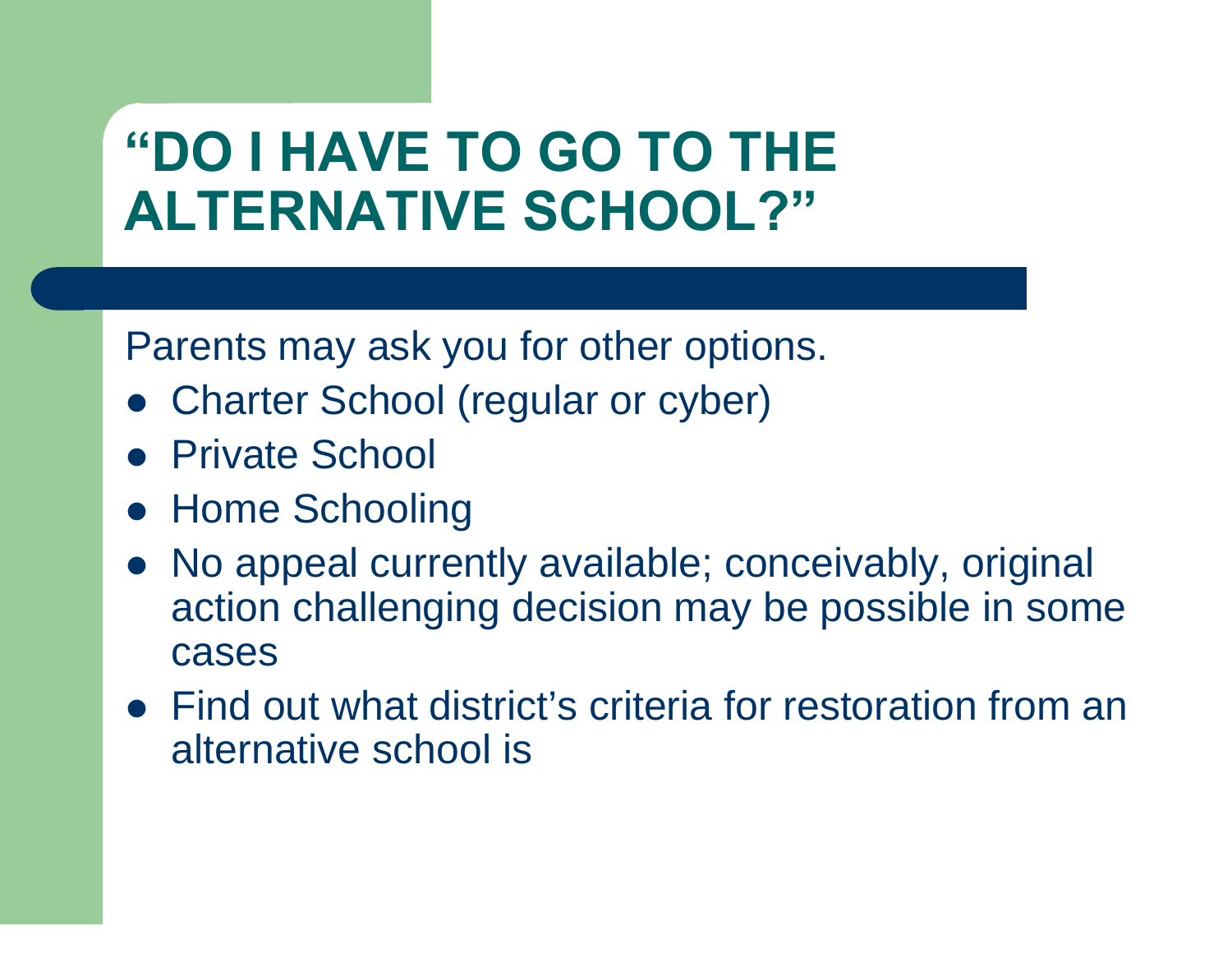

## **Case Study 2**

Harry went to a Saturday night party with classmates at a local club where there were illegal drugs. The police came and charged Harry with a drug offense. The school expelled Harry, citing the following provision of the district's Code of Student Conduct:

> Any student who engages in any illegal behavior shall be subject to discipline by the School District.

•What arguments can you make on behalf of Harry?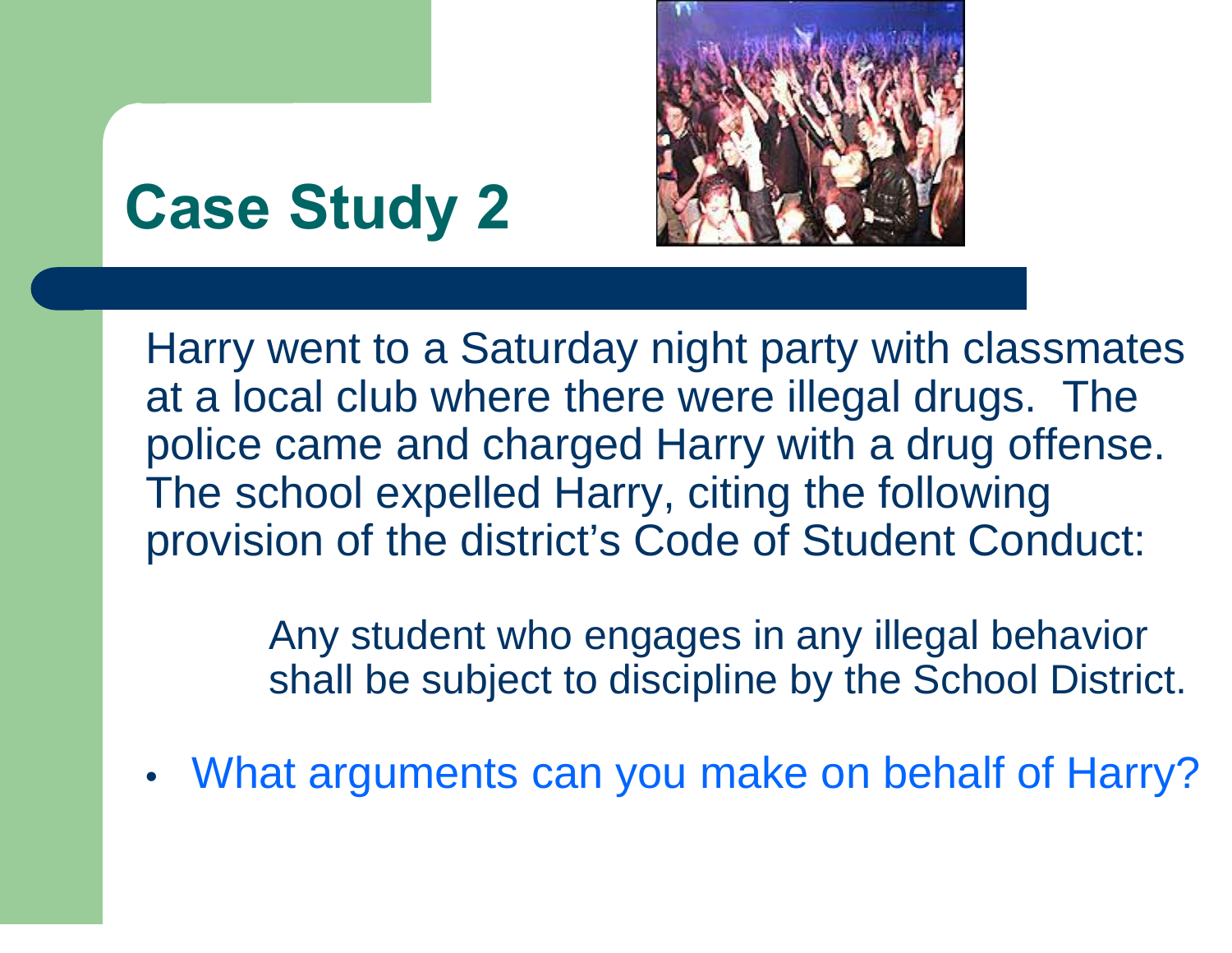### **LIMITS ON SCHOOL BOARDS' BROAD AUTHORITY TO DISCIPLINE**

- Prohibited behavior must be set forth in published school rules
- No corporal punishment
- No denial of diploma
- Rules must be reasonable, not arbitrary and capricious, not unconstitutionally vague (*see Fairness in School Discipline in PA*)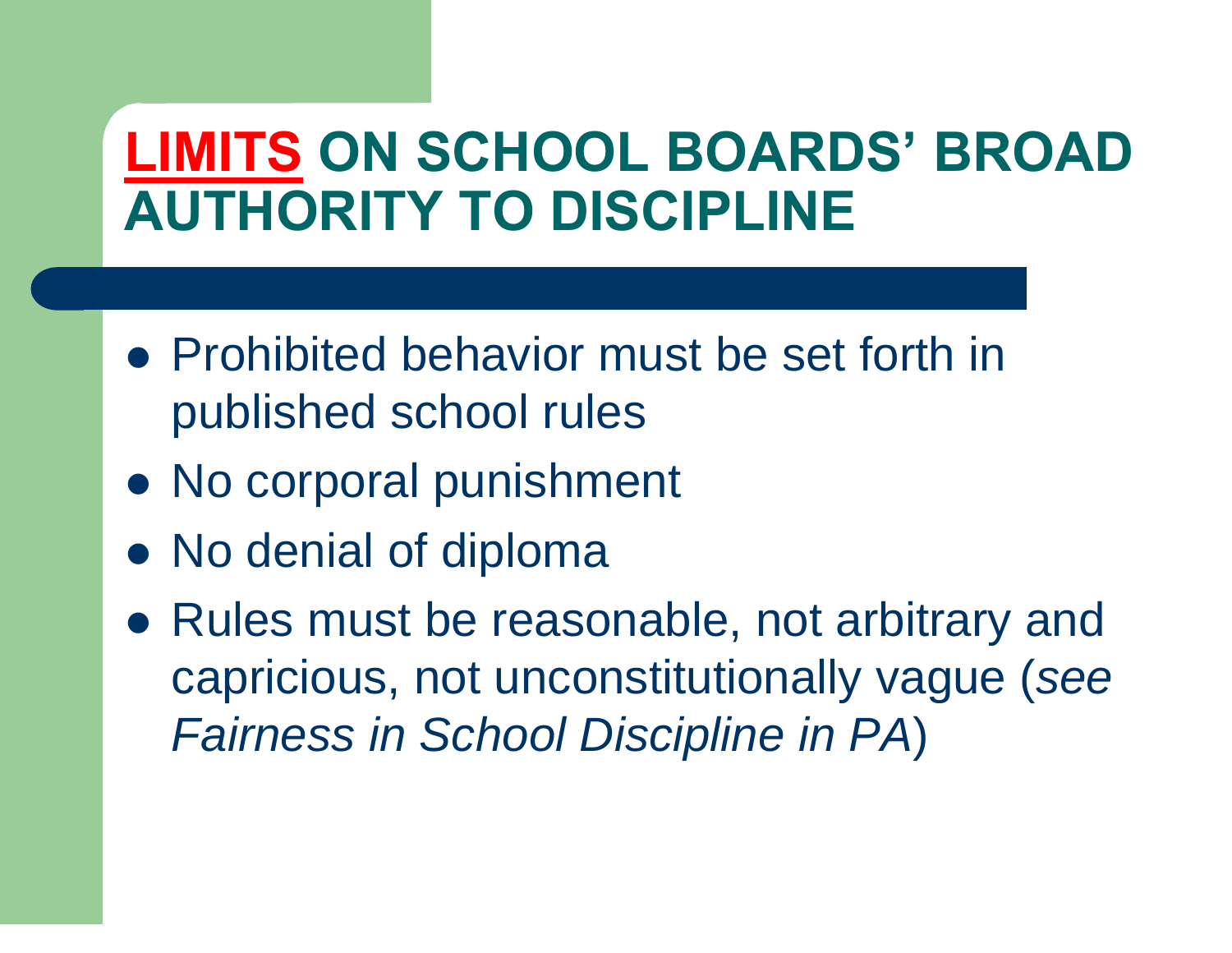### **LIMITS ON SCHOOL BOARDS' BROAD AUTHORITY TO DISCIPLINE**

- Rules may not exceed the authority conferred on districts by state statute. *See Hoke v. Elizabethtown Area Sch. Dist.*, 833 A.2d 304, 310 (Pa. Commw. Ct. 2003), *appeal denied,* 847 A.2d 59 (Pa. 2004).
	- **X** Punishment that occurred before the student enrolled in the district (exception: weapon)
	- **?** Activity that occurs off school grounds and/or outside of school hours. (See next slide)
	- **√** Misconduct en route to or from school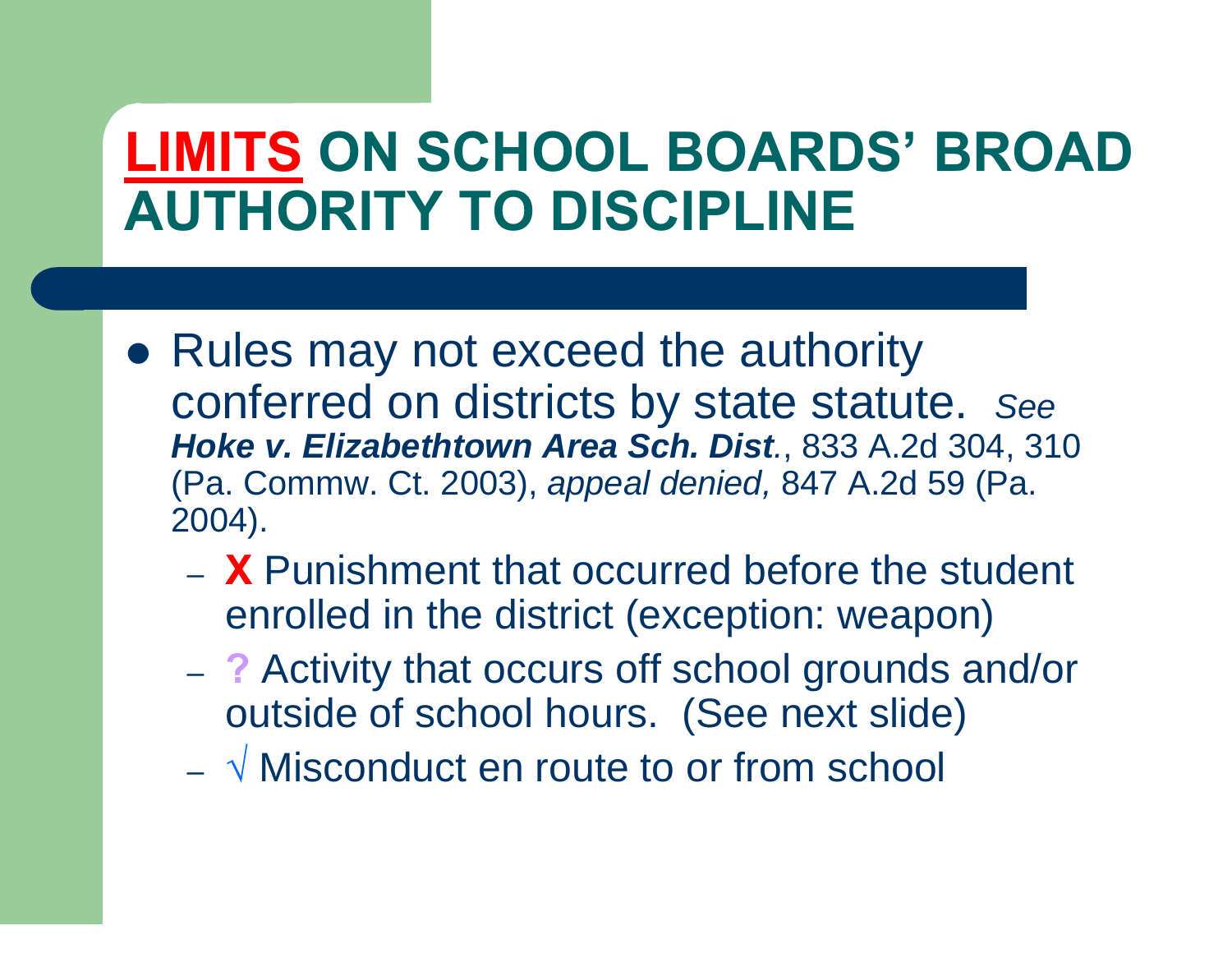#### **Activity that occurs off school grounds and/or outside of school hours can be punished:**

- 1. If it also involves in-school misbehavior (Agreement to make drug sale at school though sale took place off campus)
- 2.If it occurs at a school sponsored event (prom)
- 3. If it has a substantial impact on the school program (*Layshock v. Hermitage School Dist*., 412 F.Supp.2d 502 (W.D. Pa. 2006))
- Punishment for misconduct on school property outside of school hours with no substantial impact on school program has not been upheld

(*D.O.F. v. Lewisburg Area School Dist.,* 868 A.2d 28 (Pa. Commw. Ct. 2004))

 Punishment for misconduct that has no demonstrable connection to the school program or property has not been upheld in recent cases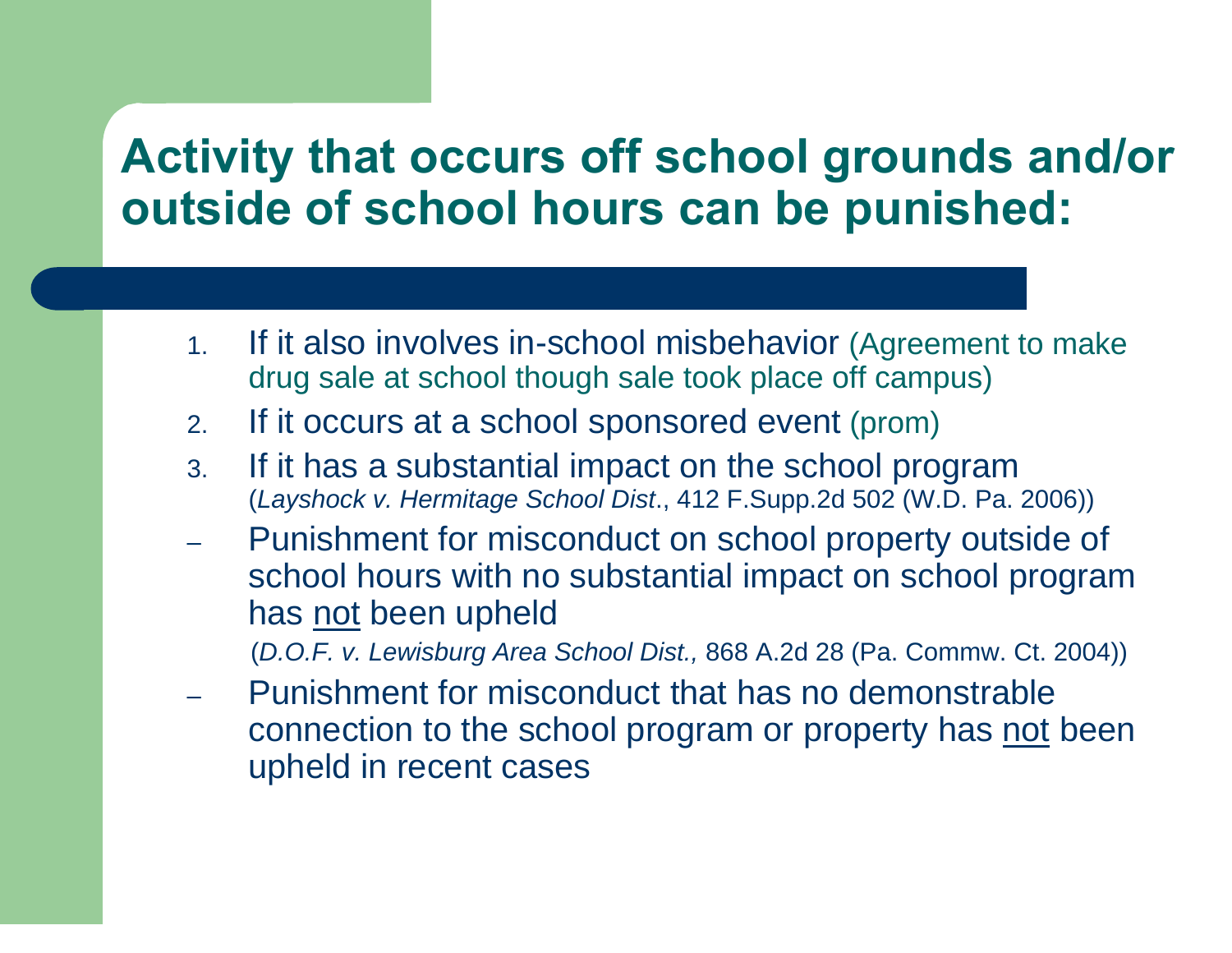### **LIMITS ON SCHOOL BOARDS' BROAD AUTHORITY TO DISCIPLINE**

#### STUDENT EXPRESSION PROTECTIONS:

O First Amendment



- Arm bands are protected expression. Tinker v. Des Moines Independent Community School District, 393 U.S. 503 (1969).
- Lewd or vulgar speech is not protected. Bethel School District v. Fraser, 478 U.S. 675 (1986).
- Speech that constitutes a "true threat" is not protected.
- Vagueness
- Rules may be subject to overbreadth challenge
- O State Regulations:
	- "Students have the right to express themselves unless the expression materially and substantially interferes with the educational process, threatens immediate harm to the welfare of the school or community, encourages unlawful activity or interferes with another's individual rights." 22 Pa. Code § 12.9(b). (**Substantial Disruption Test**)
	- Students are not required to recite the Pledge or salute the flag. 22 Pa. Code § 12.10.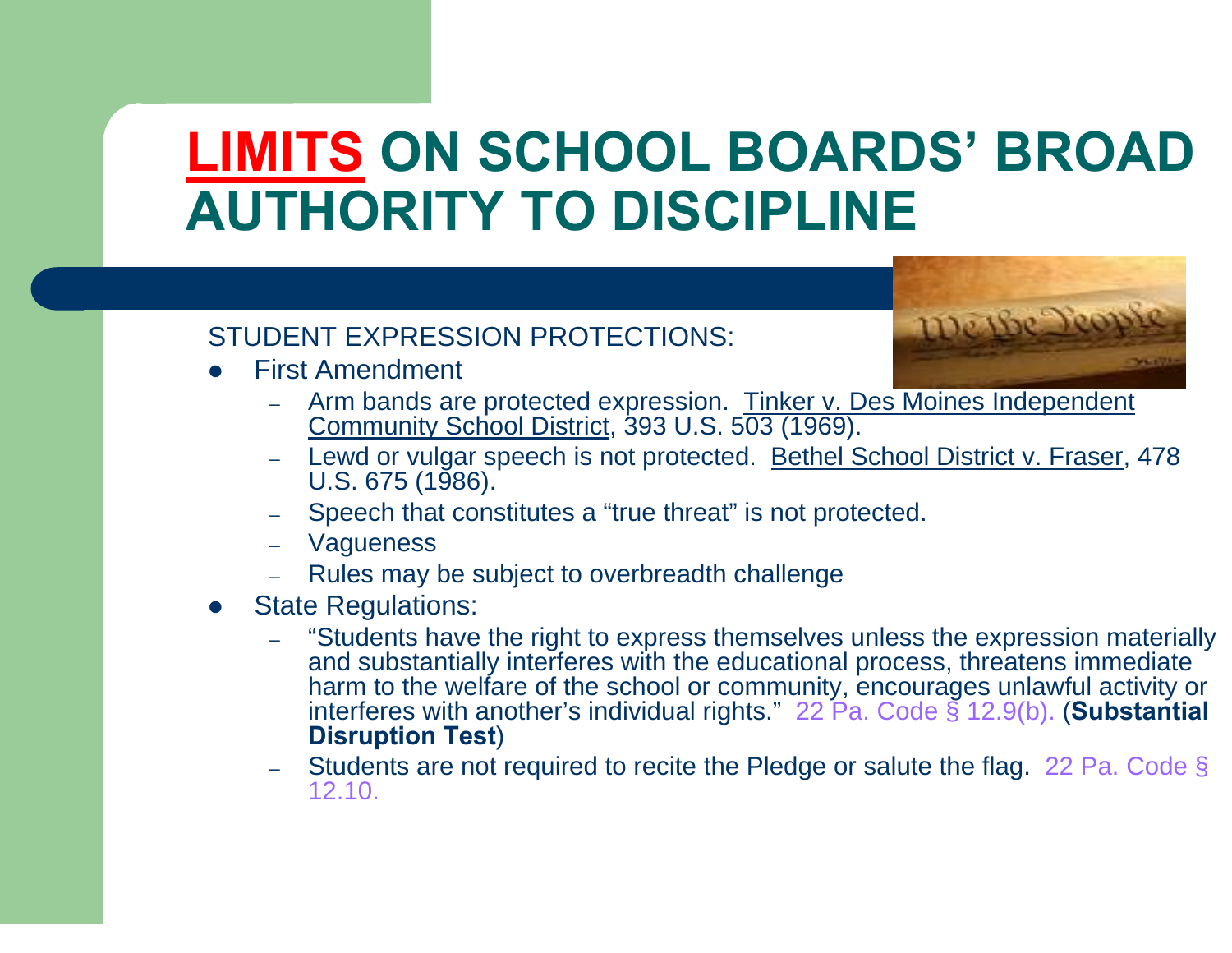## **DISCIPLINE—miscellaneous**

- Charter Schools
	- Subject to same laws
- **English Language Learners** 
	- Parents and students have the right to notices and procedures in a language they understand
	- Issue at hearing can be whether student's English ability was a factor in the incident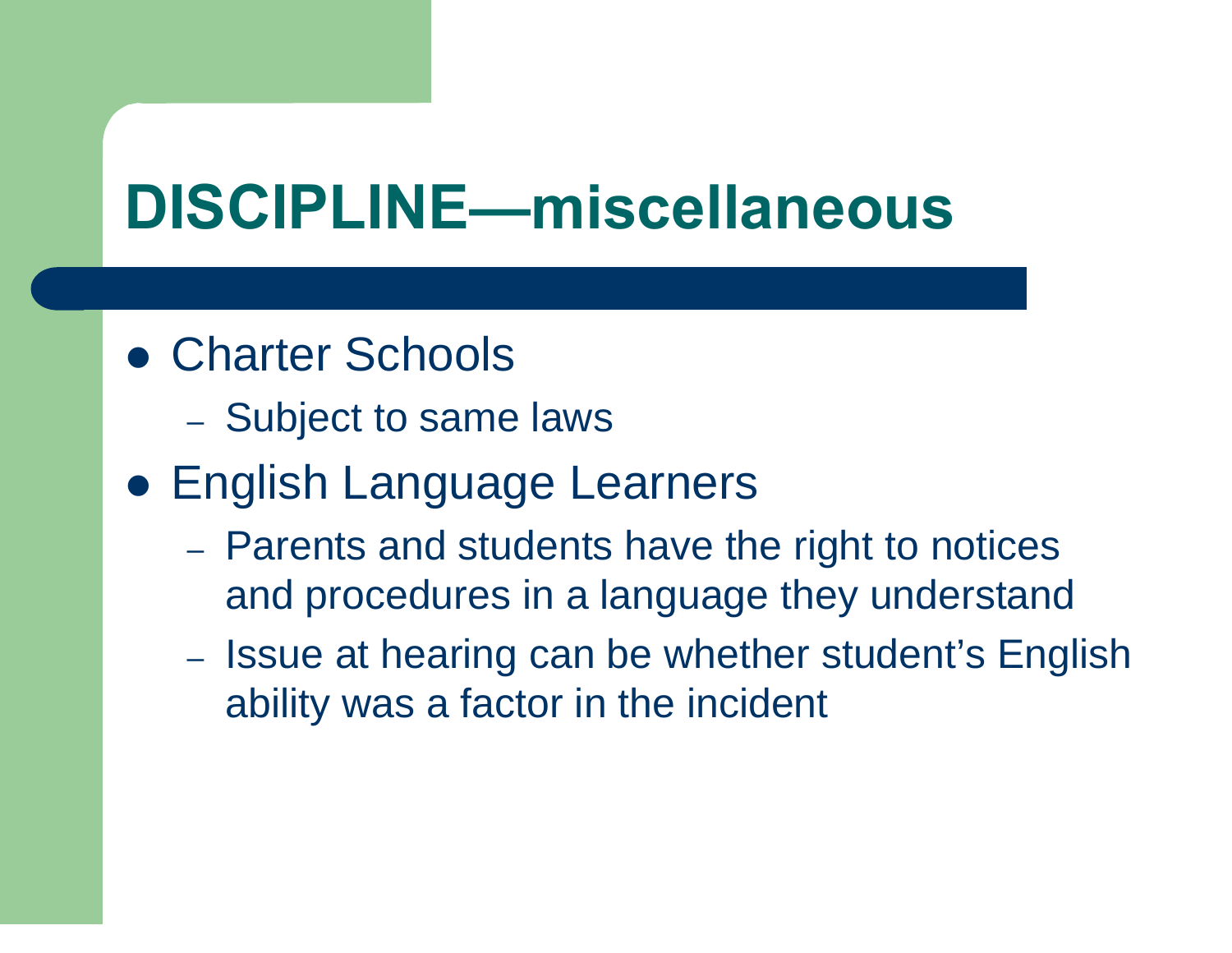### **Residency and Enrollment**

24 P.S. § 13-1301 *et seq.*  22 Pa. Code Chapter 11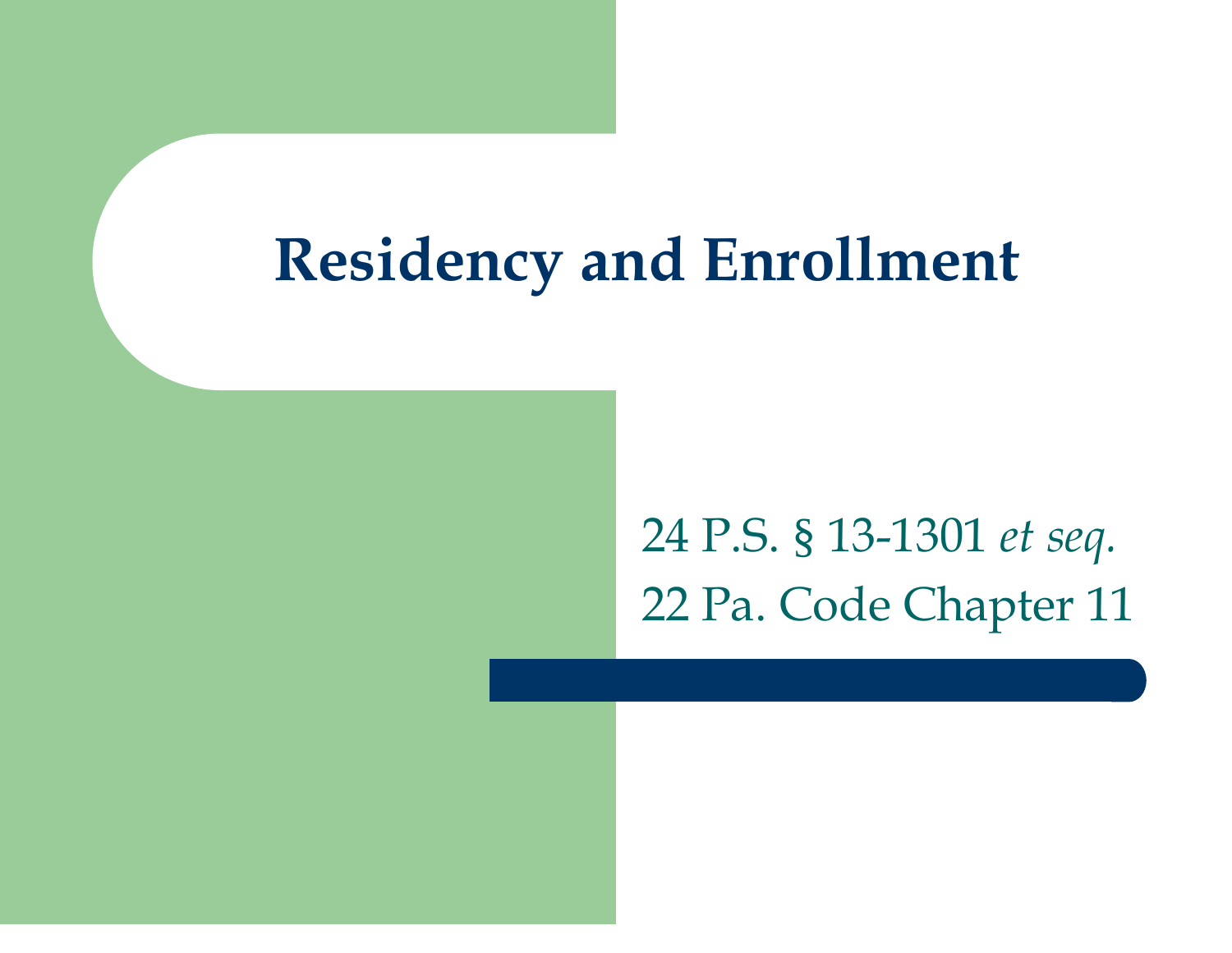## **The Child's Right to Attend School Where He/She Lives**

#### **• Children in Foster care**

- Non-resident children in foster care must be treated in the same manner as resident children
- z **Children in Children's Institutions**  supervised or licensed shelters, group homes, maternity homes, RTFs, or other institutions for the care or training of adolescents see 24 PS § 13-1306)
	- "Host" school districts (where facility is located) must provide or arrange to provide education services, including special education services
	- –This is a separate question from who gets the bill…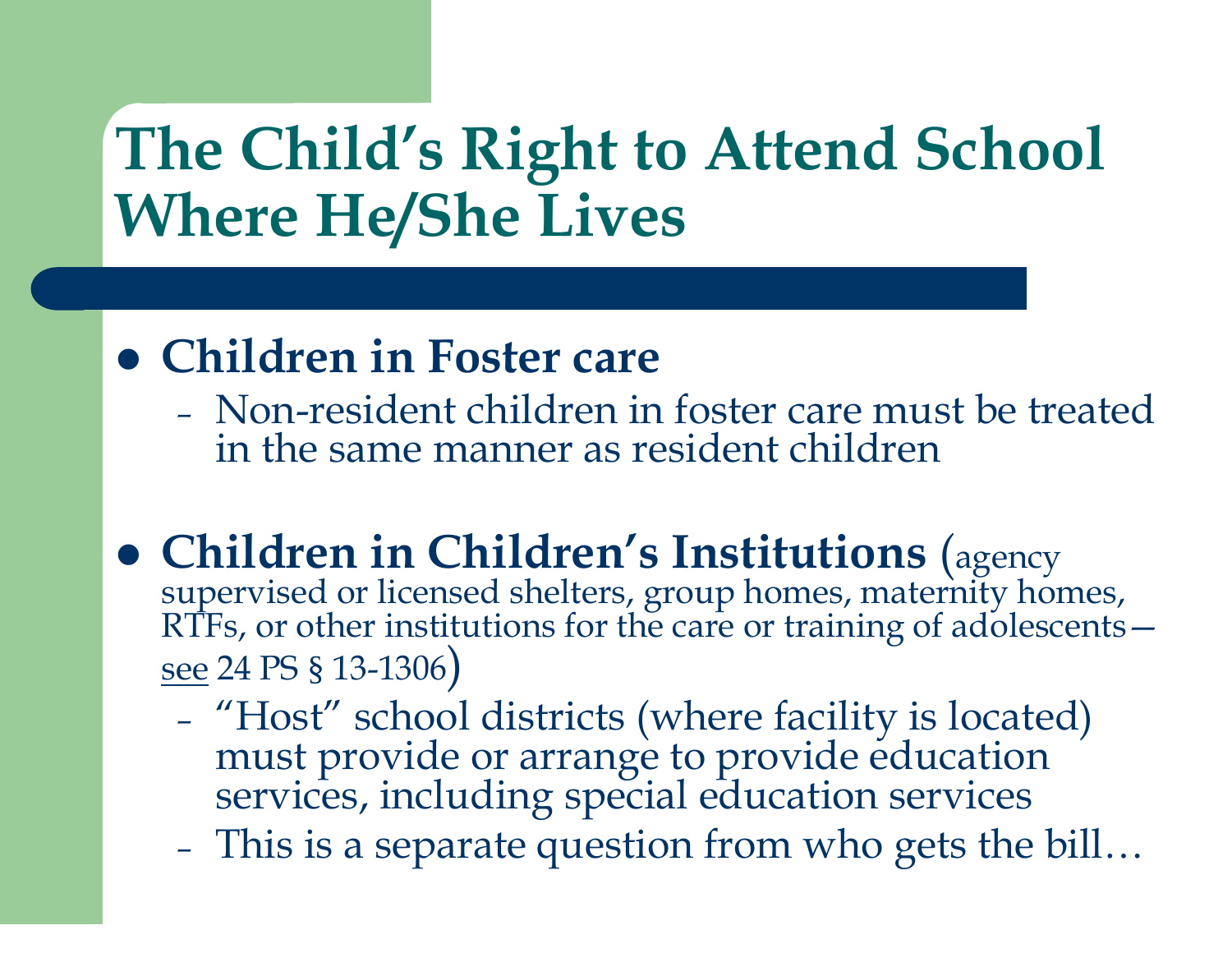### **Children not living with a parent**

• 24 P.S. 13-1302 / 22 Pa. Code 11.19

- Non-resident student living w/district resident
- – Test: the resident (adult) must show **either**
	- Legal proof dependency or guardianship

#### **OR**

- Sworn statement that:
	- –Fully support child without personal gain
	- –Will assume all school obligations for the child
	- –- Intend to keep child continuously (not just during school)
- –- See PDE's BEC (<u>www.pde.state.pa.us</u>)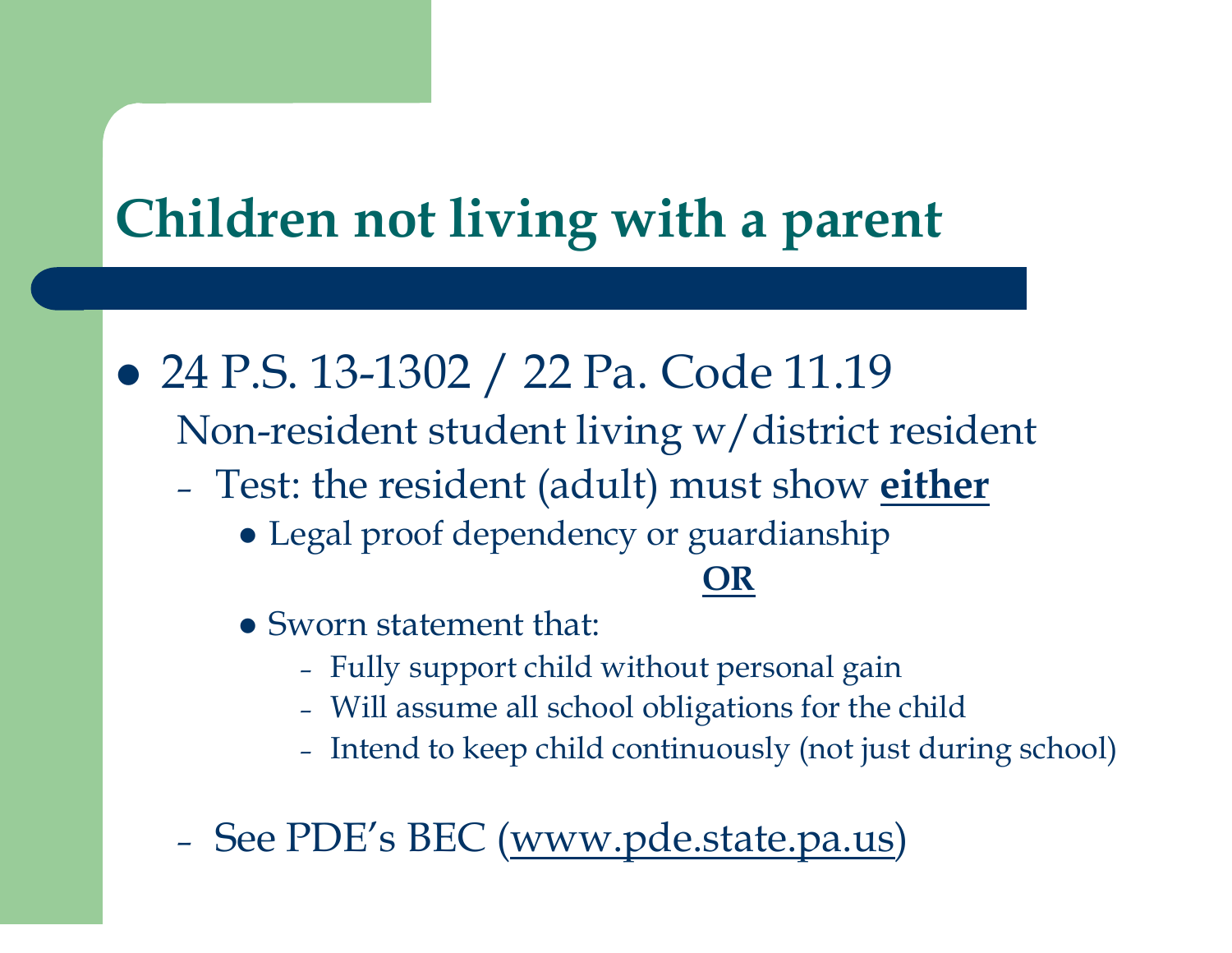# **Enrollment Rules**



#### • Law requires proof of:

- $\bullet$  AGE
	- Birth certificate, notarized statement by the parent, etc.
- $\bullet$  IMMUNIZATIONS
	- Can be oral assurance from old district or a doctor with record to follow
- **RESIDENCY** 
	- Either show parent is district resident or the
- **STATEMENT OF DISCIPLINARY RECORD** 
	- Also known as "Act 26" statement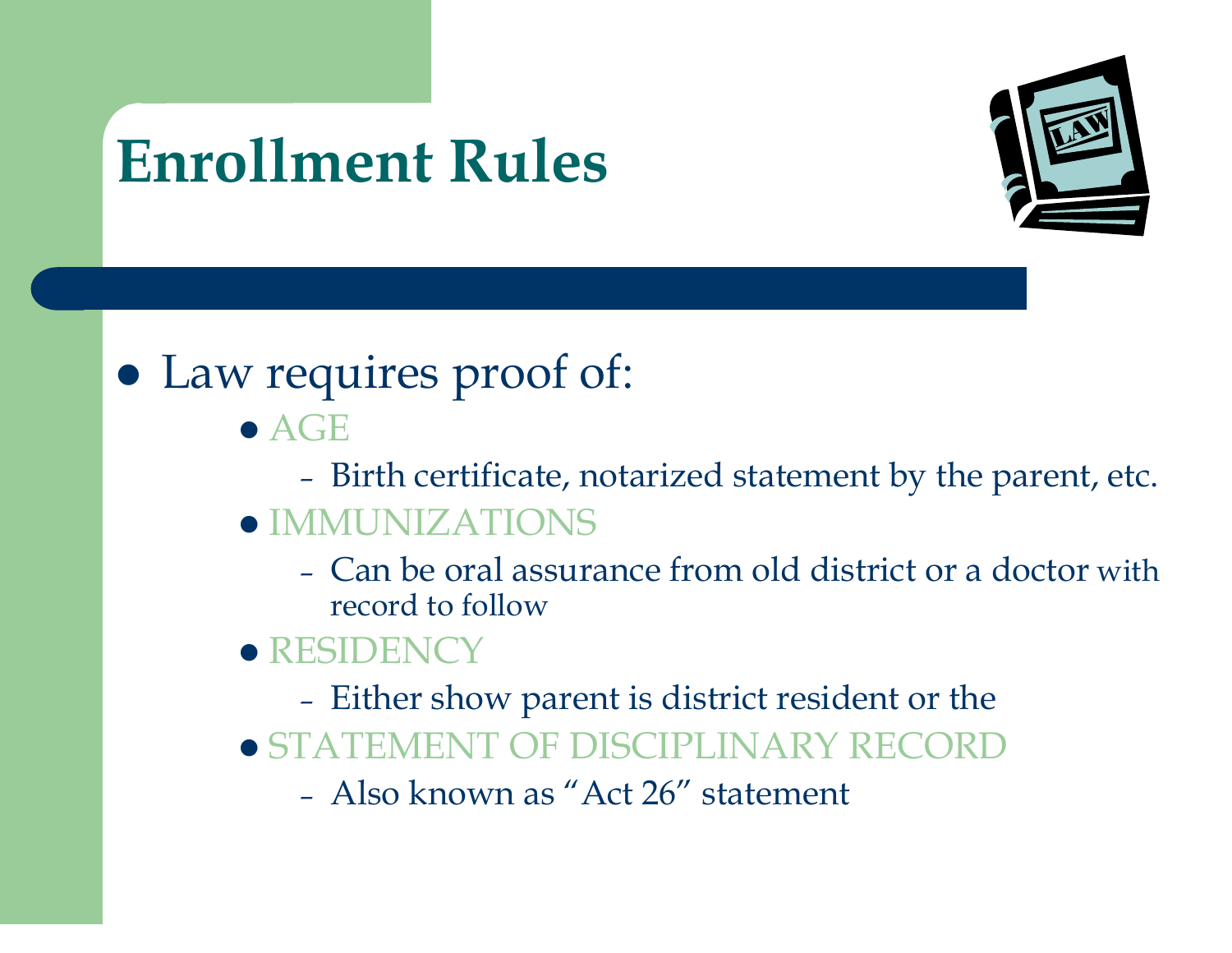#### **Enrollment Rules (continued)**

- School may ask for other (contact-type) information
- Schools MAY NOT require:
	- Child's social security number,
	- Visa/immigration documents,
	- Reason for child's placement or placement history
		- – For example: psych. eval. by child welfare agency (*remember these records are probably confidential*!)
	- Court order: placing the child or guardianship

From: PDE's BEC on Enrollment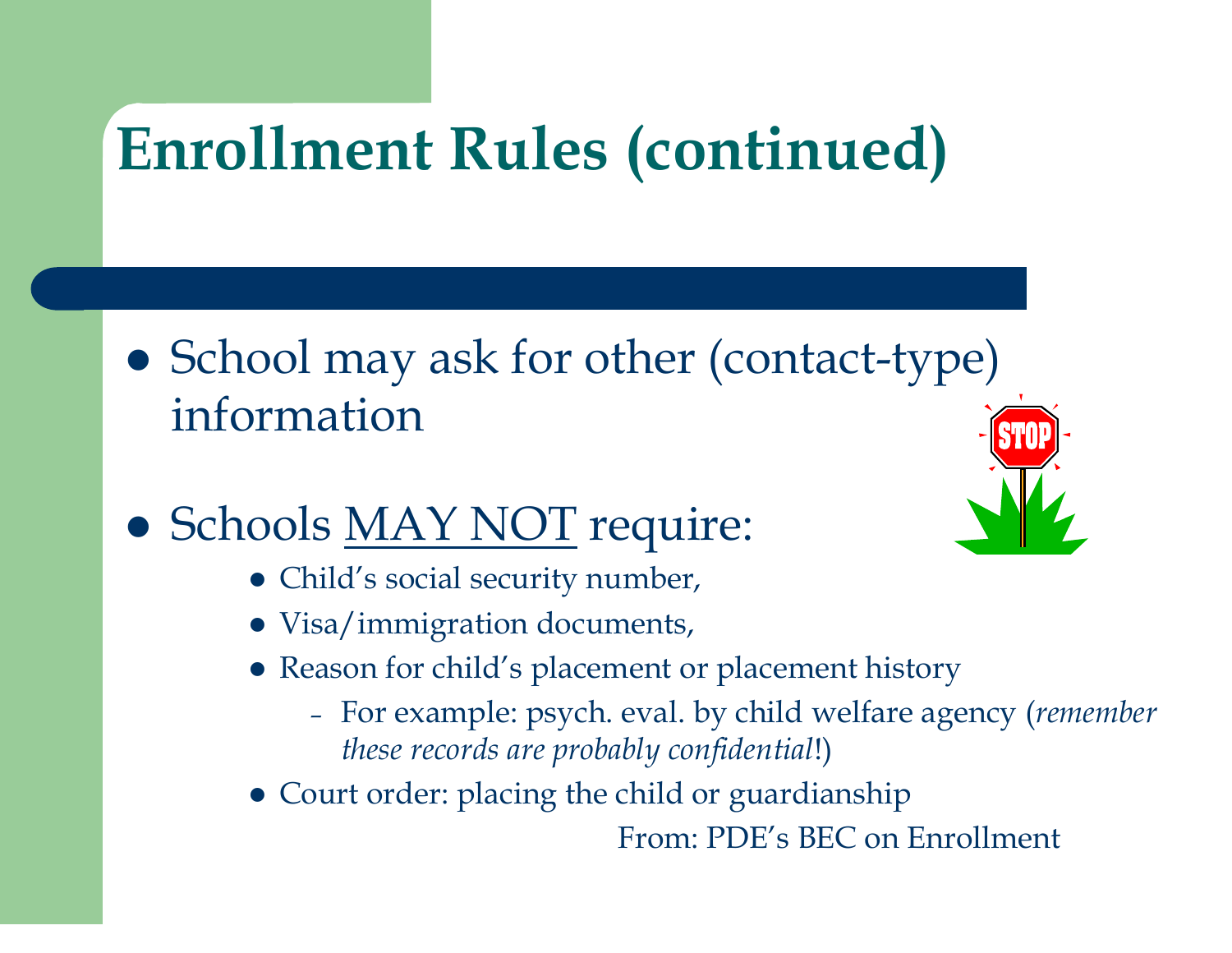#### **Enrollment Rules (continued)**

#### • How long should it take?

- – Must enroll child within **5 business days** of receiving required documents
- If New School asks Old School for records, must be sent within **10 business days**



From: 22 Pa Code 11.11(b)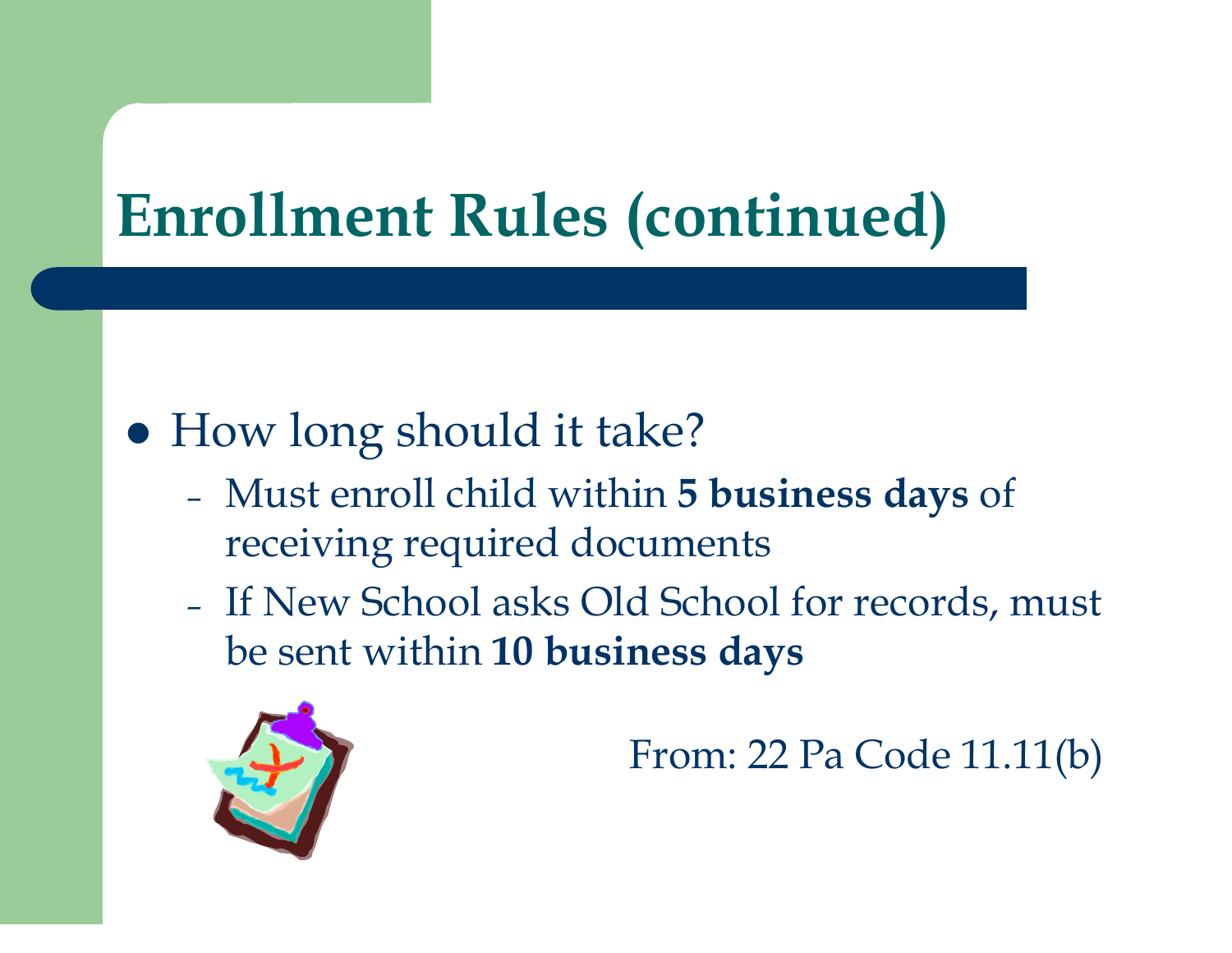# **Enrollment Rules (continued)**

- **School district can not refuse to educate** the child based on disciplinary record
	- –- Exception: If child is <u>currently</u> expelled for a weapons offense, the district may assign that student to an *alternative assignment* or provide *alternative education services* for the duration of the expulsion

From: 24 P.S. 13-1317.2(e.1)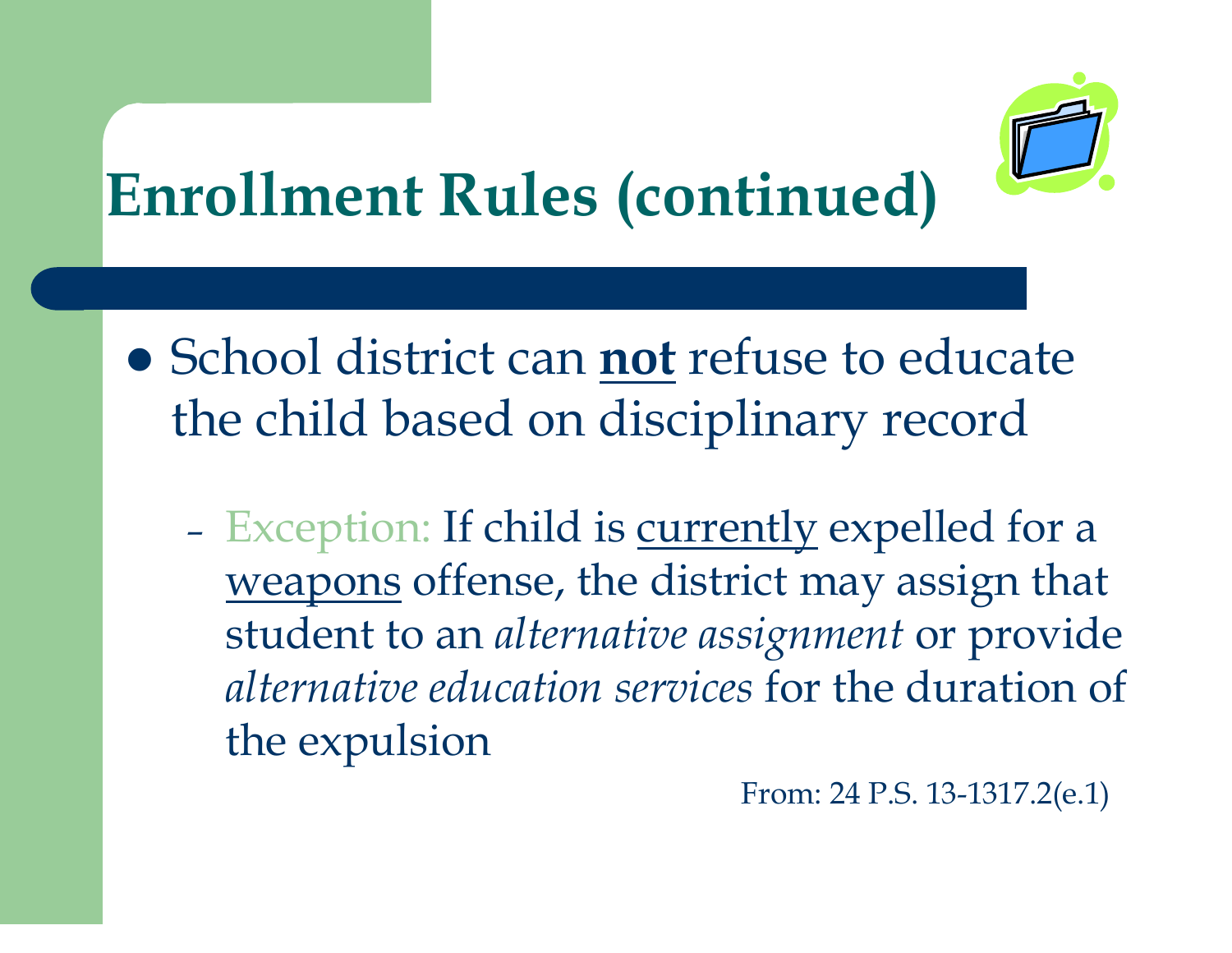#### **Resolving Enrollment Disputes**

 $\bullet$ Person trying to enroll child can complain to:



–

- School Services Unit Pa Department of Education 333 Market Street Harrisburg, Pa 19126-0333 (717) 787-4860 or 783-3750 *phone*  (717) 783-6802 *fax* 
	- $\bullet$ Within 5 business days, PDE will request the district's position. It must respond in 5 business days.
	- If enrollment is denied, PDE's Office of Chief Counsel may choose to intervene.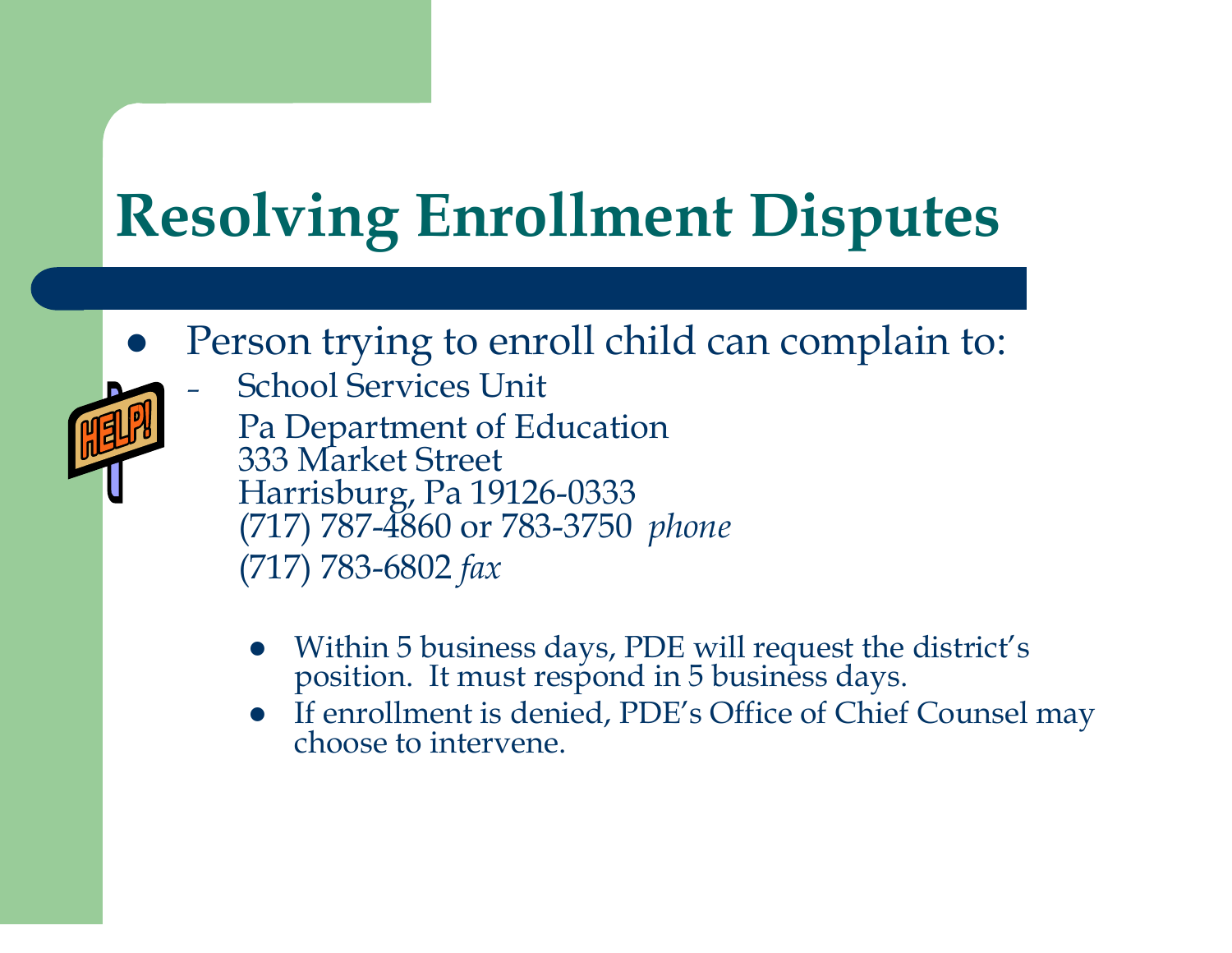#### **Resolving Enrollment Disputes**

- Person trying to enroll child can also:
	- File a complaint for injunctive relief in the local court of common pleas
		- Can file a motion for preliminary injunction because education is a fundamental right (so loss of education is irreparable harm).
			- "[D]eprivation of educational rights can produce irreparable harm and establishes a need for prompt and immediate relief." Oravetz v. West Allegheny School District, 74 Pa. D. & C.2d 733, 737-38 (1975).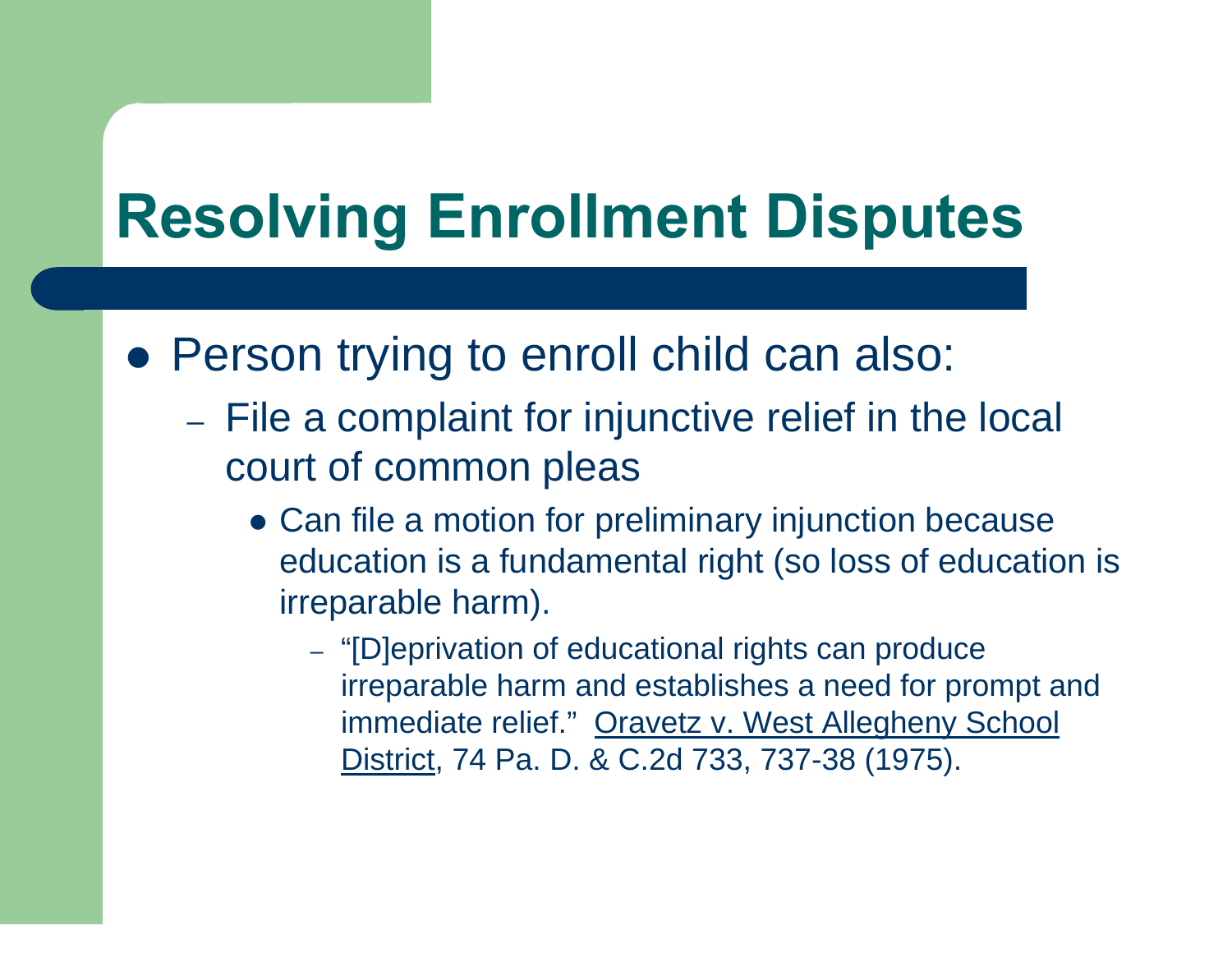#### **EDUCATION LAW CENTER**

- $\bullet$  Help Line
- Pro Bono Referral

www.elc-pa.org Deborah Gordon dgordon@elc-pa.org (215) 238 – 6970 x 313

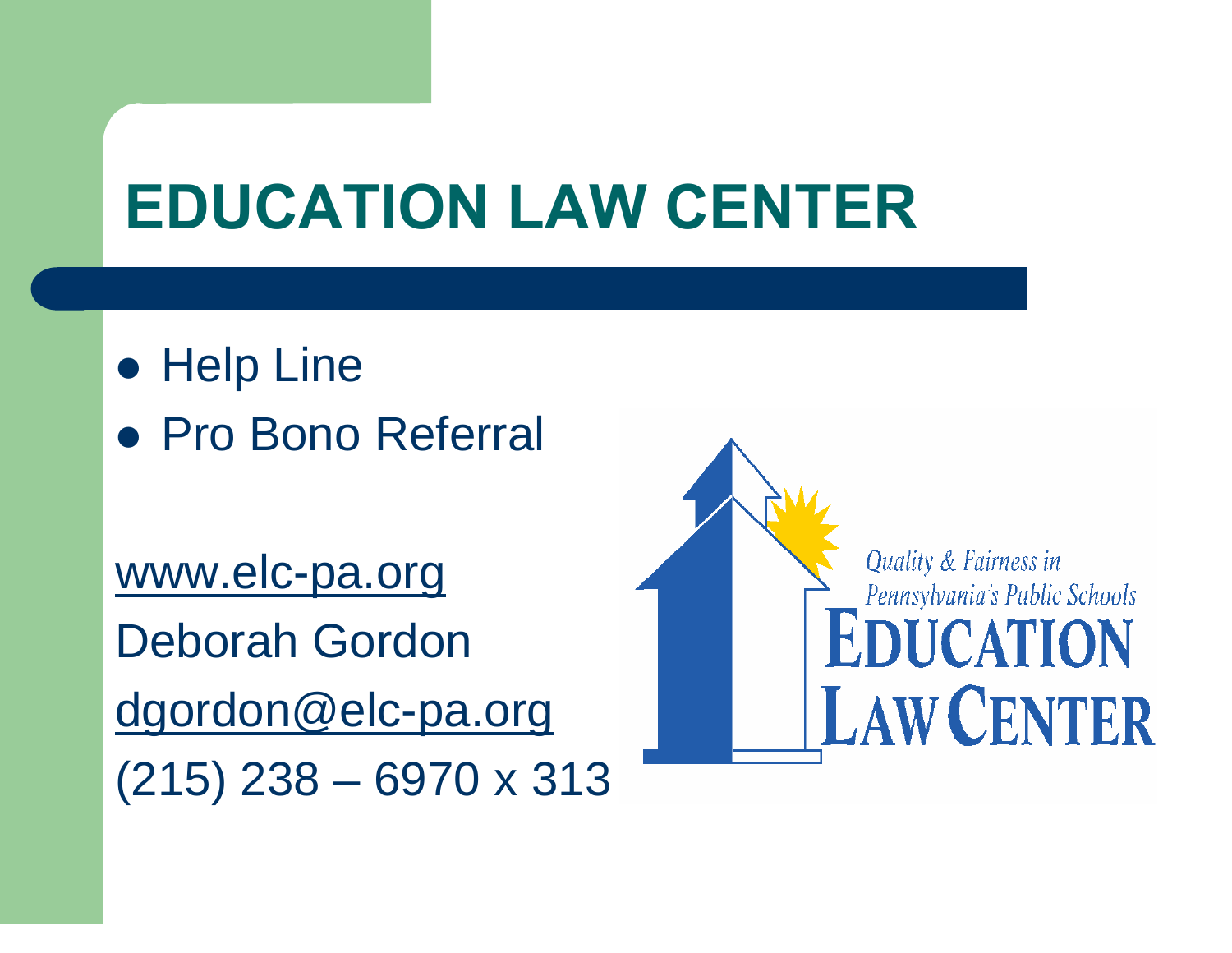# Special Education 101

**Education Law Center** 1315 Walnut Street Philadelphia, PA 19107-4798 (215) 238 – 6970 www.elc -pa.org November 2006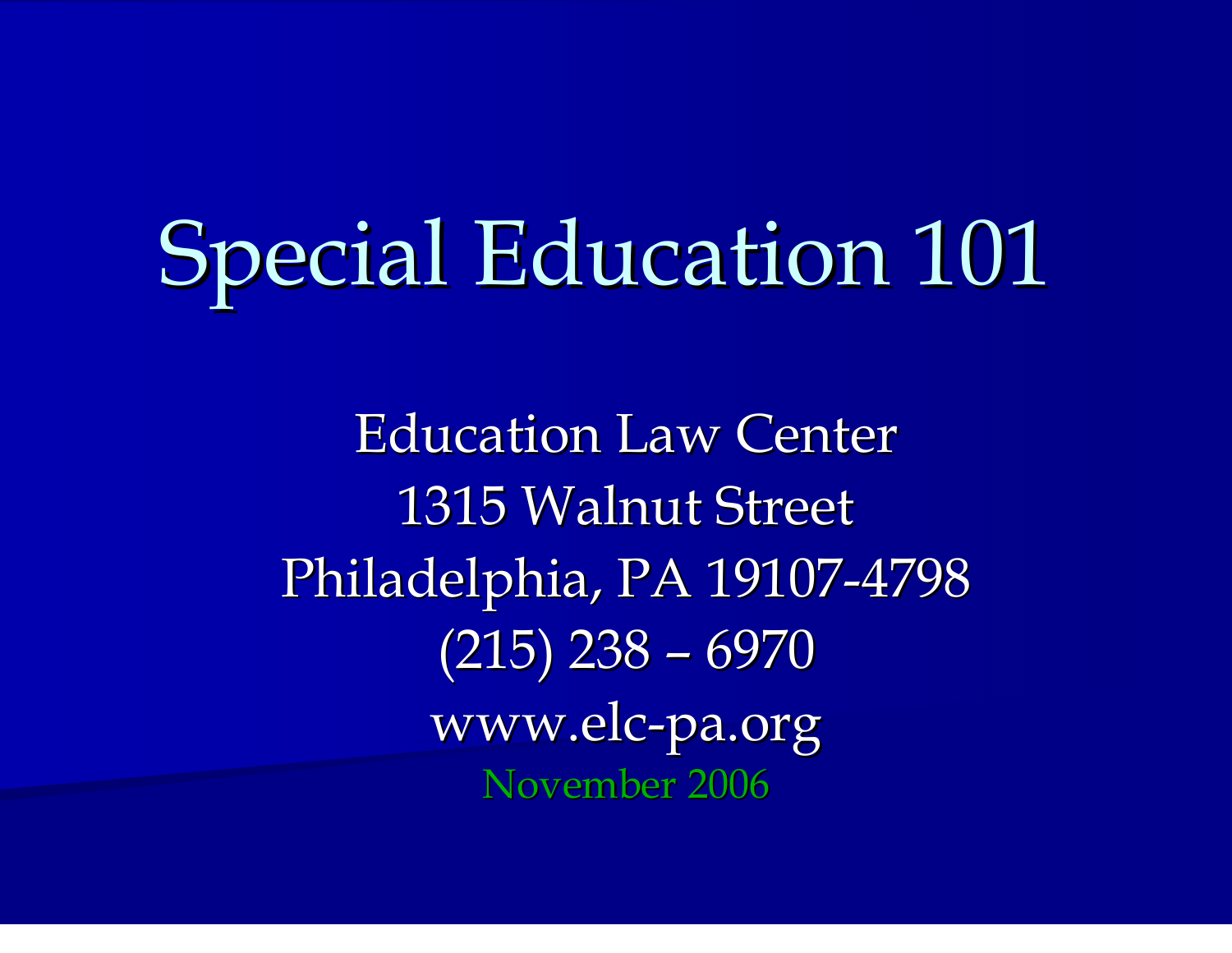## The Law

 $\blacksquare$  Individuals with Disabilities Education Act (IDEA), 20 U.S.C. 1400 *et. seq.*

- IDEIA or IDEA 2004
- –– Federal Regulations, 34 CFR Part 300
- –- Apply to all public schools (charters too)
- **State Regulations, 22 Pa. Code Chapter 14** –- Do not apply to charter schools (Charters follow 22 Pa Code Ch. 711)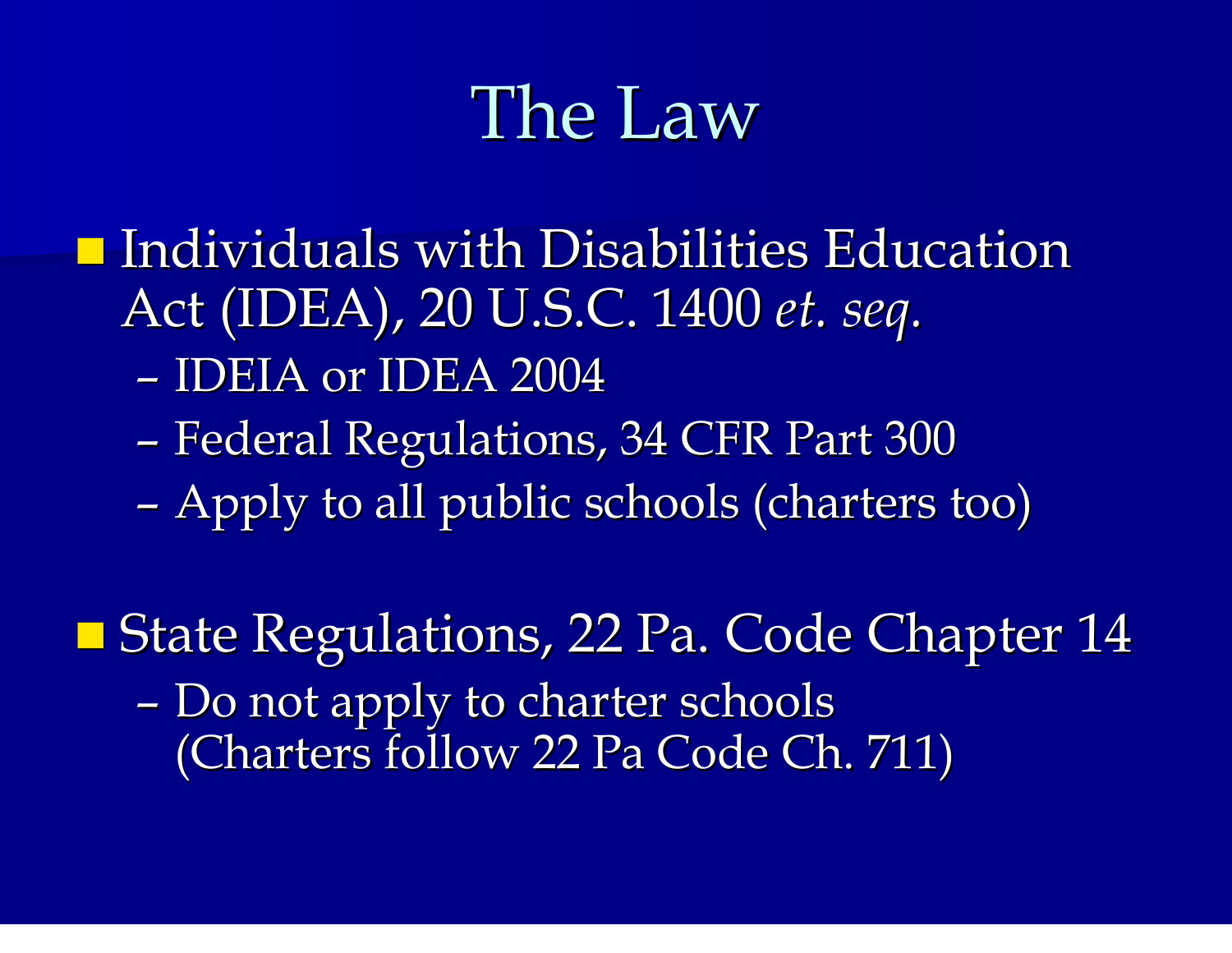# The Players

- $\blacksquare$  Child and the "parent"
- **Local education agency (LEA)** 
	- School District
	- Intermediate Unit
	- –- Charter schools, AVTS
- **State education agency (SEA)** 
	- –– Pennsylvania Department of Education (PDE)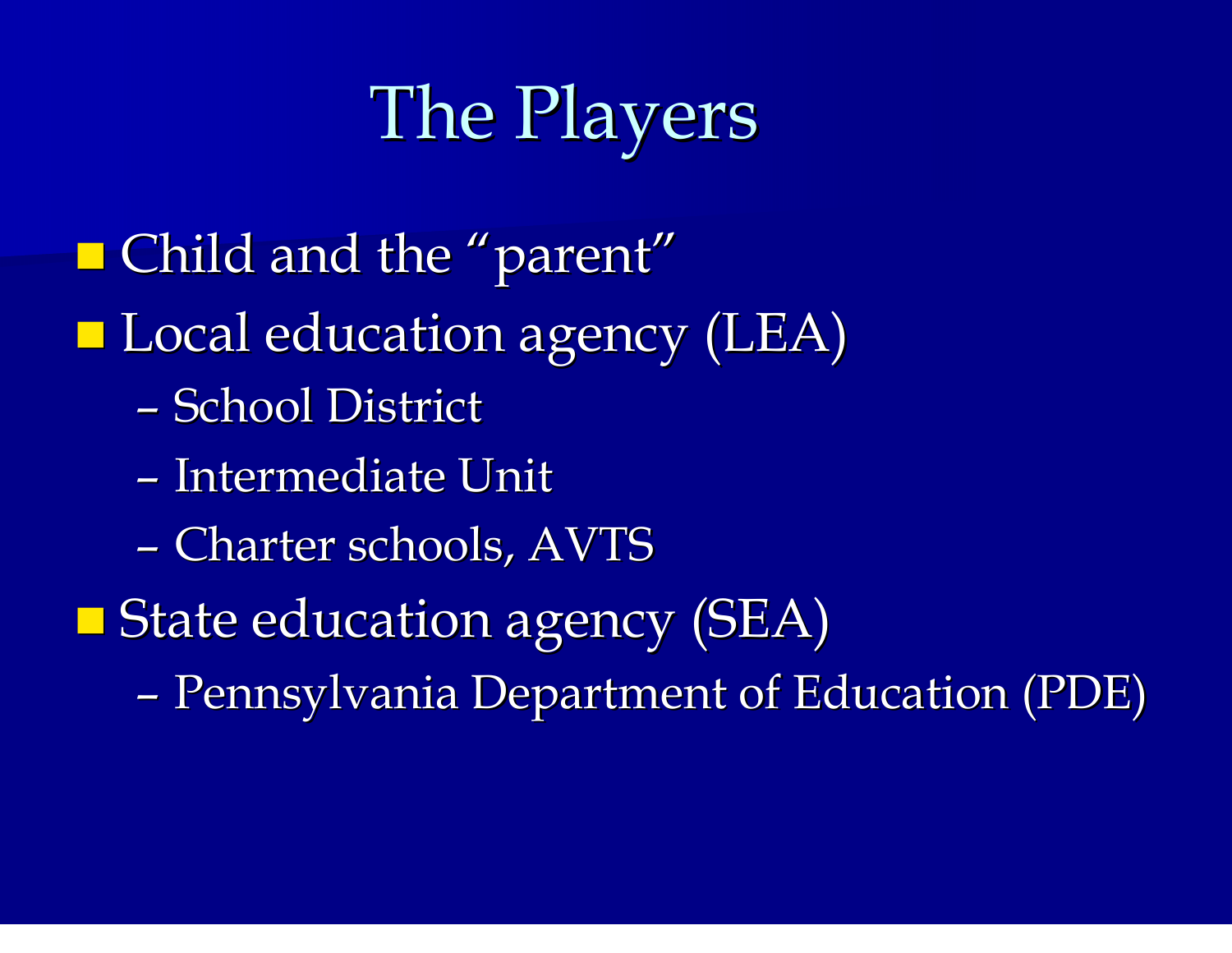## Definition: Parent

- **Biological or adoptive**
- **Foster parent**
- $\blacksquare$  Guardian (but not "the state" if ward of state)
- **Individual acting in the place of parent** (like a relative with whom child lives)
- **Surrogate parent**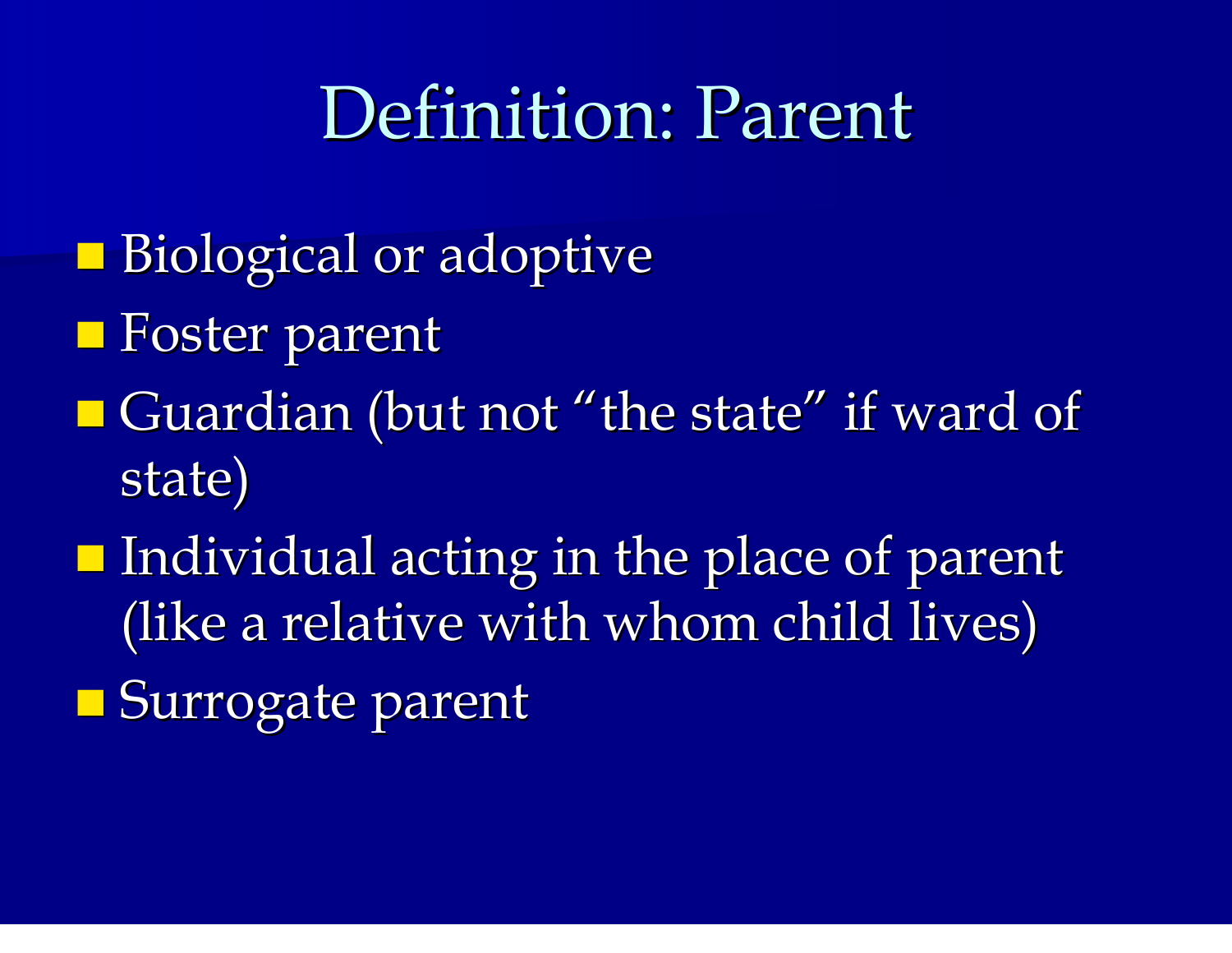# **Overview of Rights**

#### **Exaluation**

- **Firee Appropriate Public Education** 
	- –– Individualized Education Program (IEP)
- **Placement in Least Restrictive** Environment
- **Procedural Safeguards** 
	- Notice
	- –- Dispute resolution mechanisms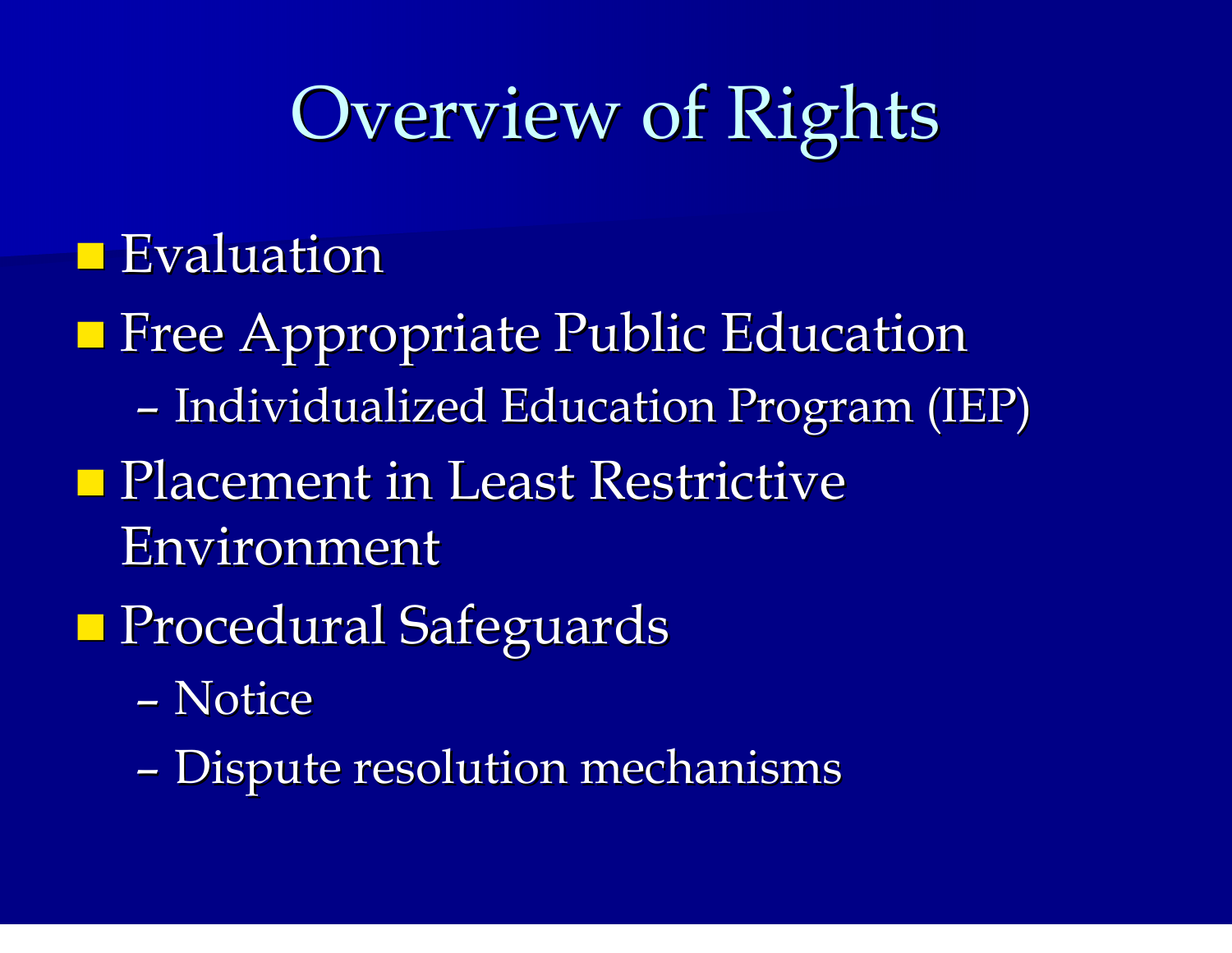# **The Process The Process**



#### **Step 1: Request an Evaluation Request an Evaluation**

- –– Can be requested at any time
- –– Must be in writing (keep a copy)
- –– MUST sign a Permission to Evaluate Form
- –- District has 60 school days and charter school has 60 calendar days to issue its report
- –– District has CHILD FIND duty as well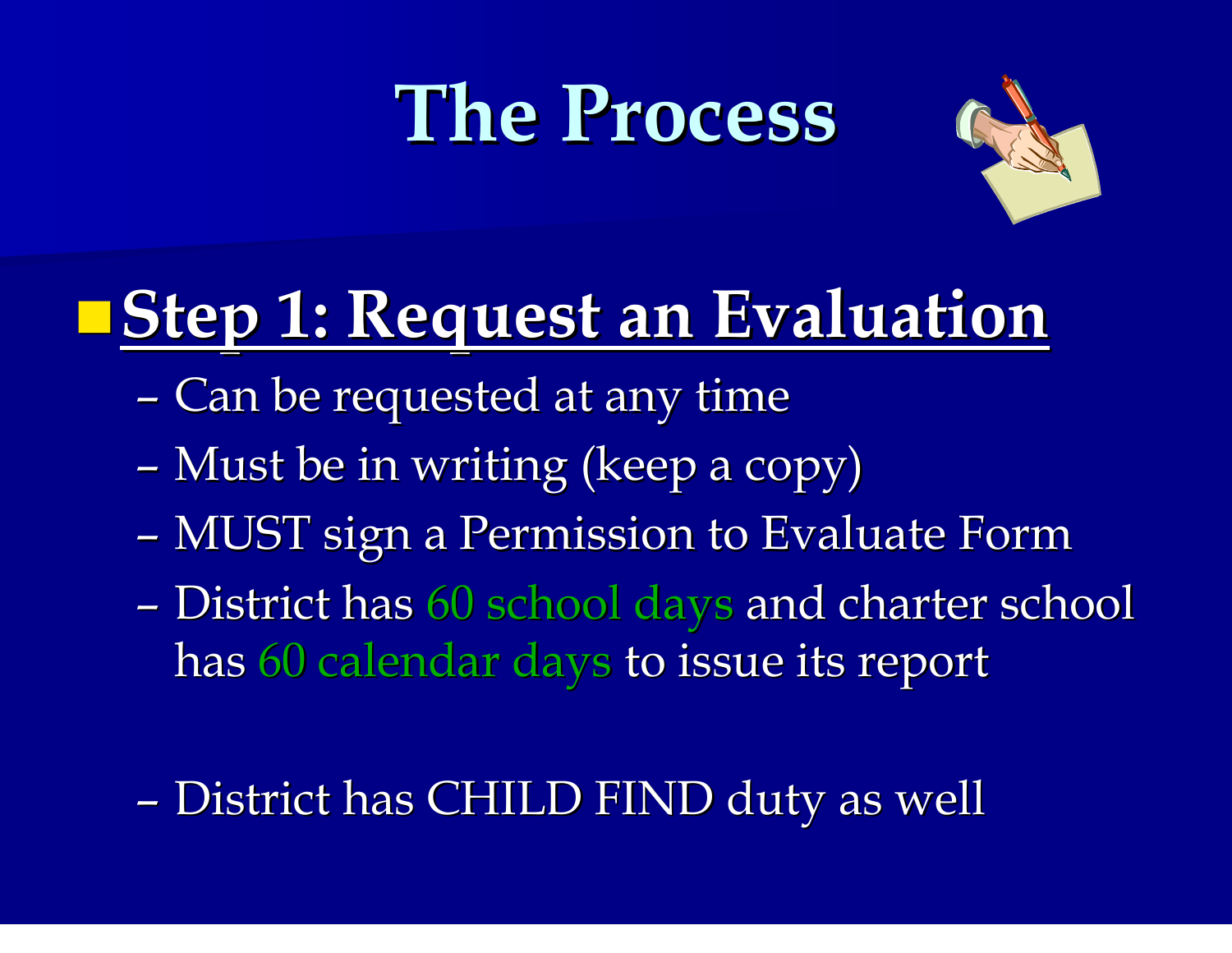# Purposes of Evaluations Purposes of Evaluations

**Determine eligibility for special** education services:

– Two -part test (see next slides)

**Provide recommendations to develop** appropriate program for child appropriate program for child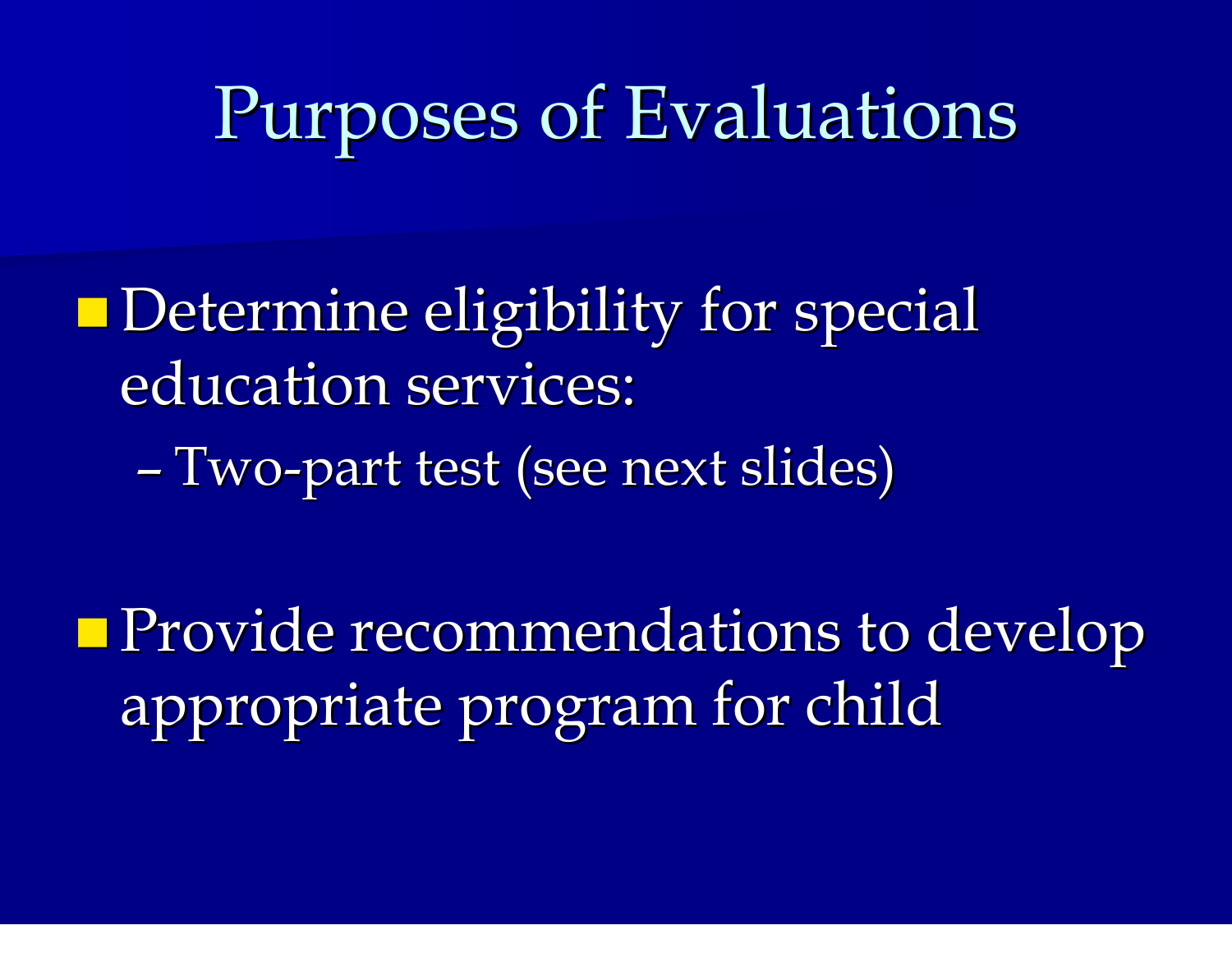# **The Process The Process**

## **Step 2: Evaluation Evaluation**

- –- Must be free, non-discriminatory and assess the child in all areas of suspected disability
	- $\textcolor{red}{\bullet}$  Not just an IQ test
- Parent Involvement
- Re-evaluations:  $\geq$  every 3 years (2 years for child with MR) but not > once a year
- –– Independent Education Evaluation (IEE)
	- **May be free to family see our factsheets**
	- **Only get one free IEE per school evaluation**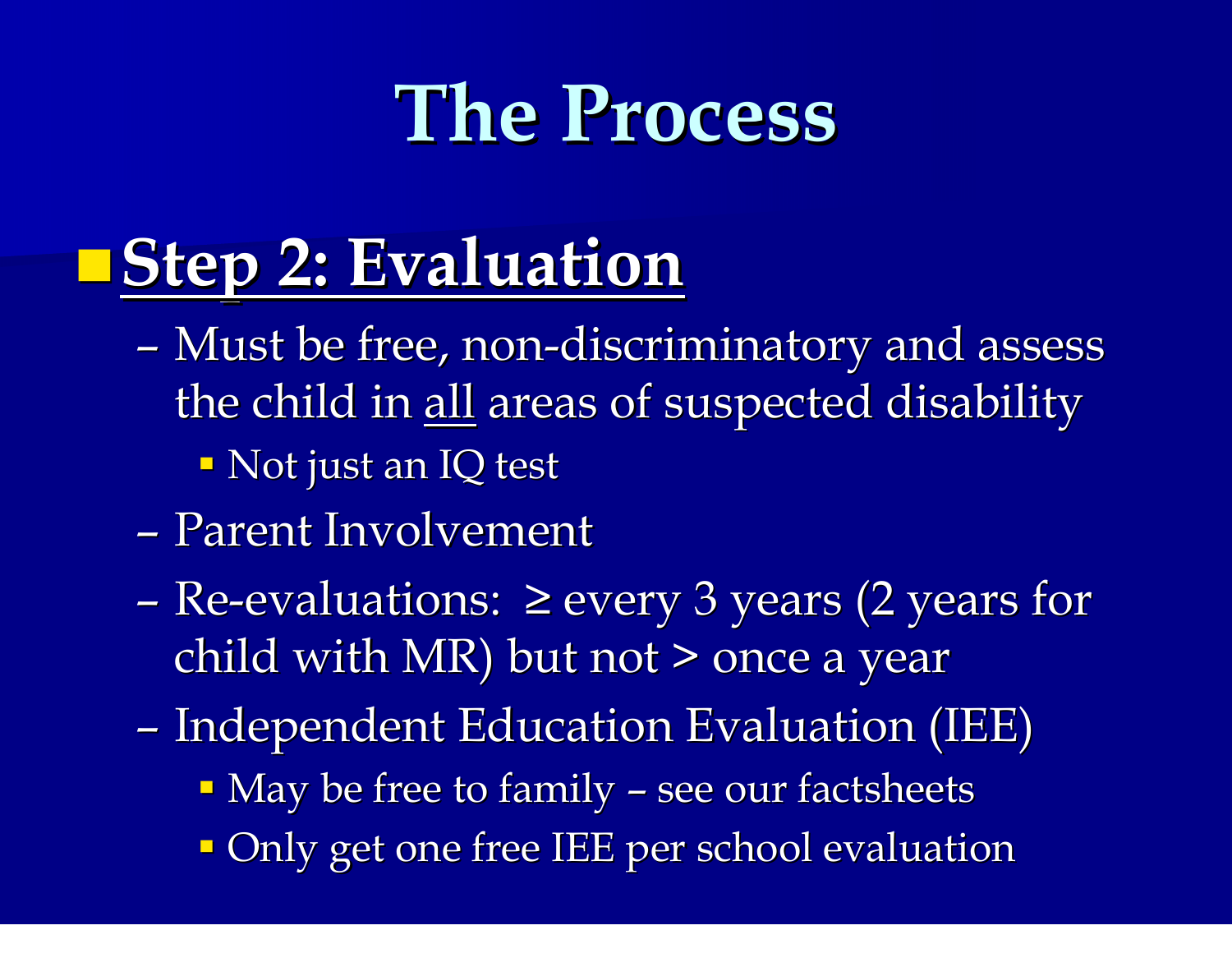# Special Education Eligibility

#### **<u>Part 1:</u> Child must have a "disability"**

- $\bullet$ • Mental retardation/
- $\bullet$ • developmental delays
- Hearing impairments
- $\bullet$ • Speech or language impairments
- $\bullet$ • Visual impairments
- Serious emotional disturbance
- $\bullet$ • Orthopedic impairments
- Autism



- $\bullet$ • Traumatic brain injury
- $\bullet$ • Specific learning disabilities
- Other health impairment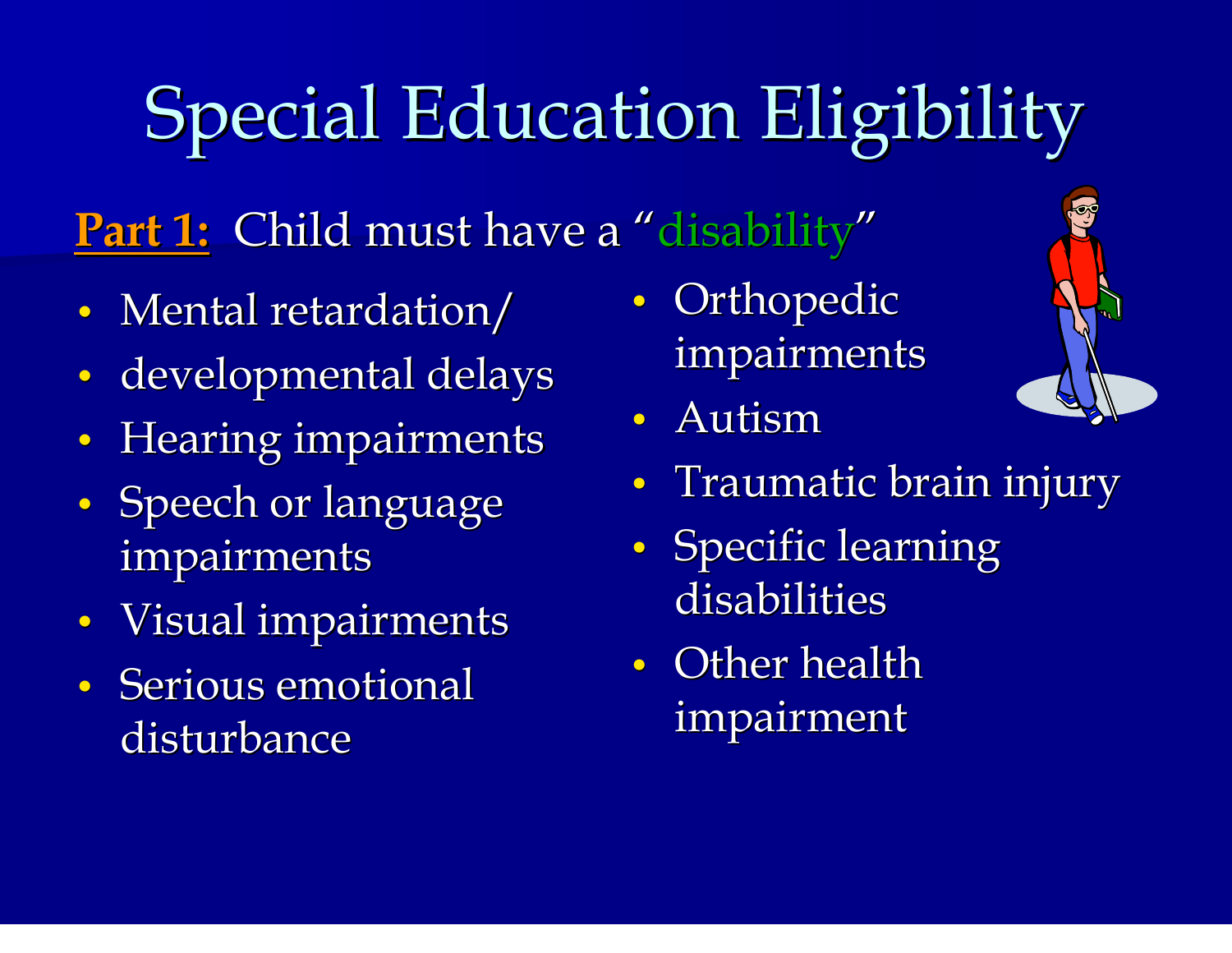# Confusing Definition #1

#### **E** "Serious Emotional Disturbance"

- Exhibits ≥ 1 of following for long time:
	- Inability to learn not explained by intellectual, sensory or health factors
	- **Inappropriate relationships or inappropriate** behavior in normal circumstances
	- **Pervasive unhappiness or depression**
	- **Physical symptoms or fears from school**
	- But not: schizophrenia or socially maladjusted

■ Key, don't just look at child's IQ or grades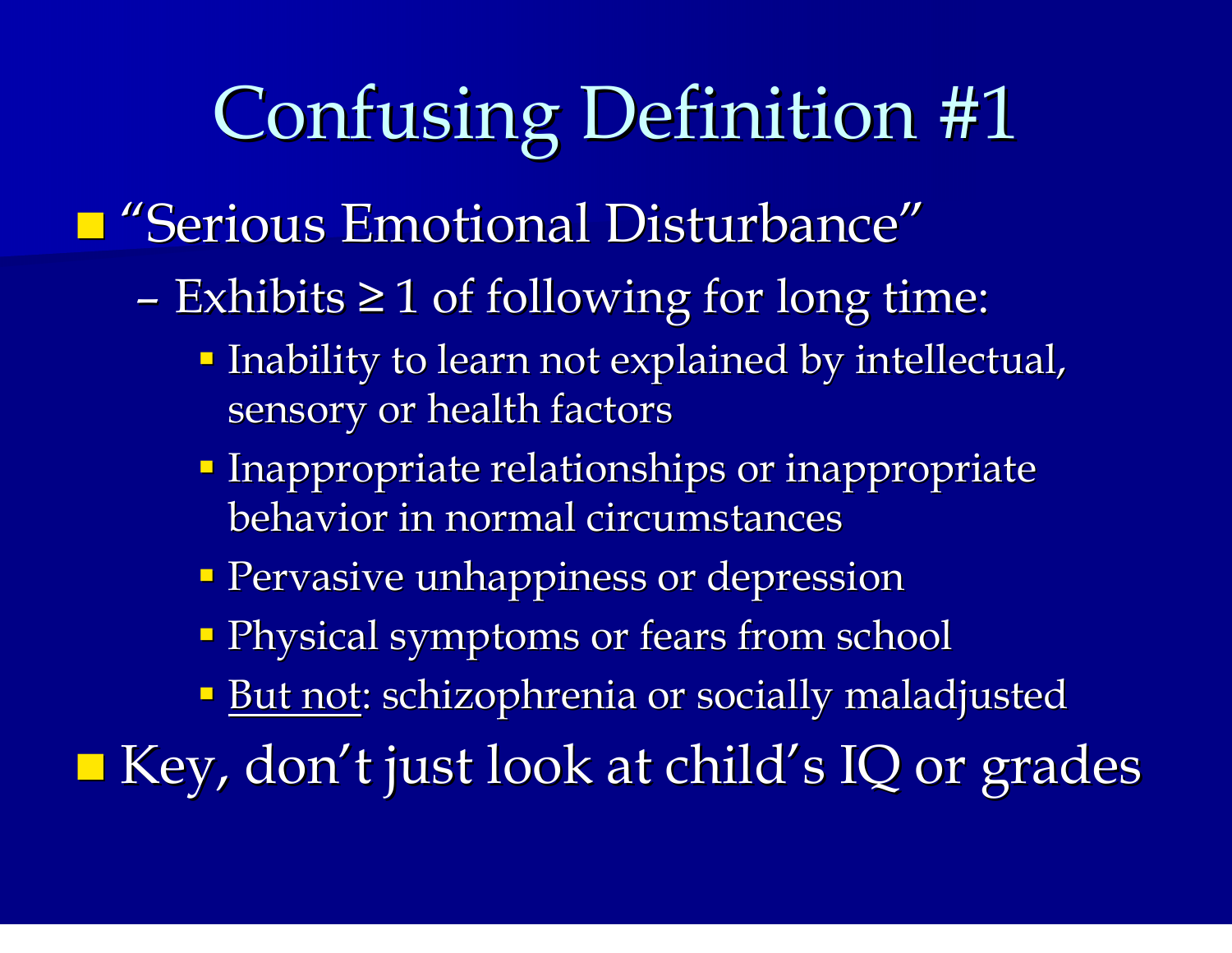# Confusing Definition #2

#### $\Box$ "Other Health Impairment"

- –– Having limited strength, vitality or alertness
- –- Includes heightened alertness to environmental stimuli that reduces alertness to the educational environment

#### **ADHD?**

- –– May qualify \*BUT \*
- Remember this is a two-part test …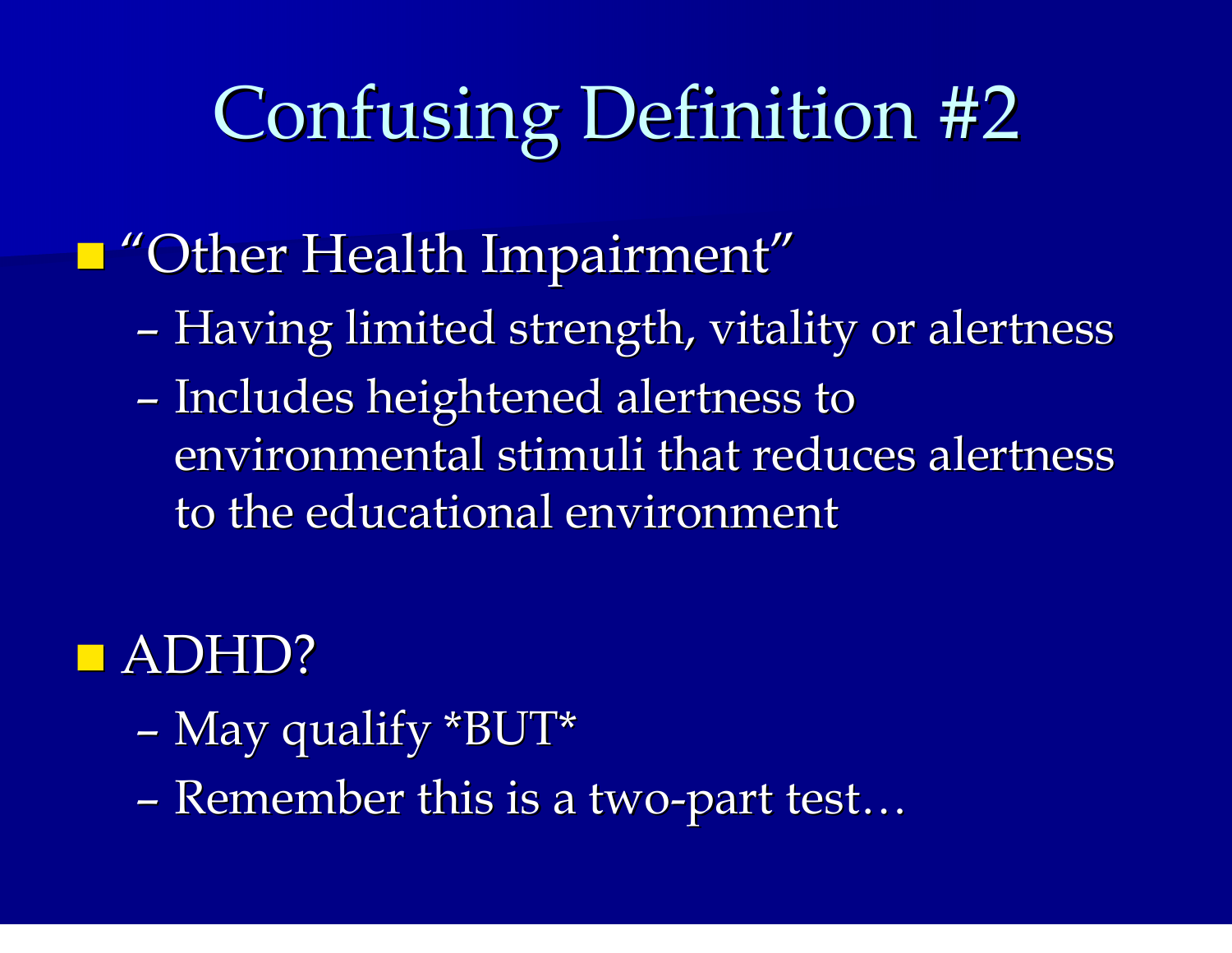#### Special Education (IEP) Eligibility :<br>.

**Part 2** <u>:</u> As a result of the disability, the child requires special education & related services

*for example:* special instruction methods, modified curriculum, speech therapy



If the child does <u>not</u> meet Part 2 but has a disability <sub>.</sub> that substantially impairs a major life activity, the child is protected by Section 504 / Chapter 15 – Non-discrimination, equal access law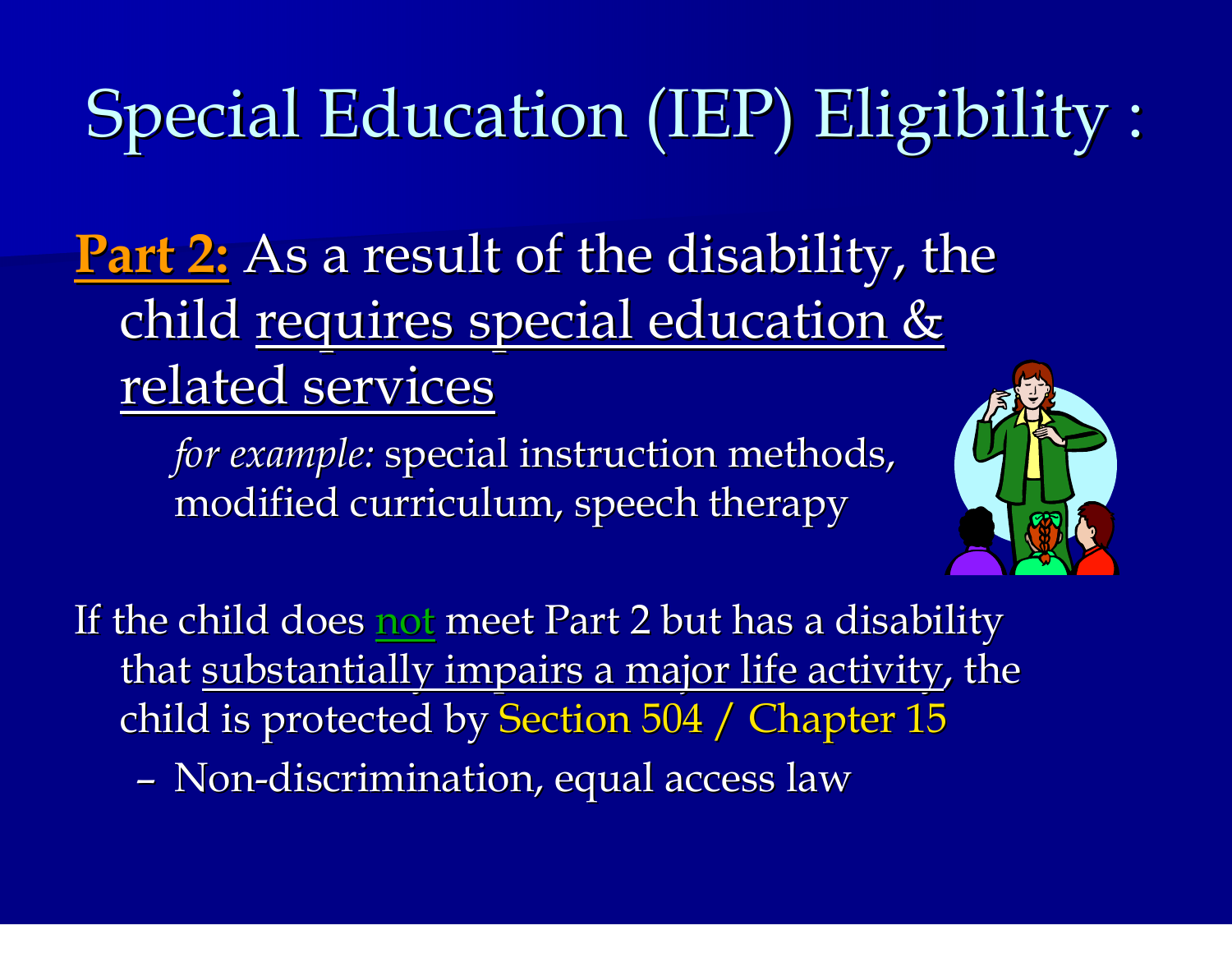# **The Process The Process**



#### **STEP 3: Develop the IEP**

- **(***If student is found eligible If student is found eligible*)
	- IEP Team
	- –– Meet within 30 calendar days of evaluation
		- **After first IEP, must meet <u>at least</u> annually**
		- **Can meet more often (must if parent requests)**
		- If fail to meet, the IEP does NOT expire!
- IEP is the "Contract" of services and supports **- FAPE** (free *appropriate* public education)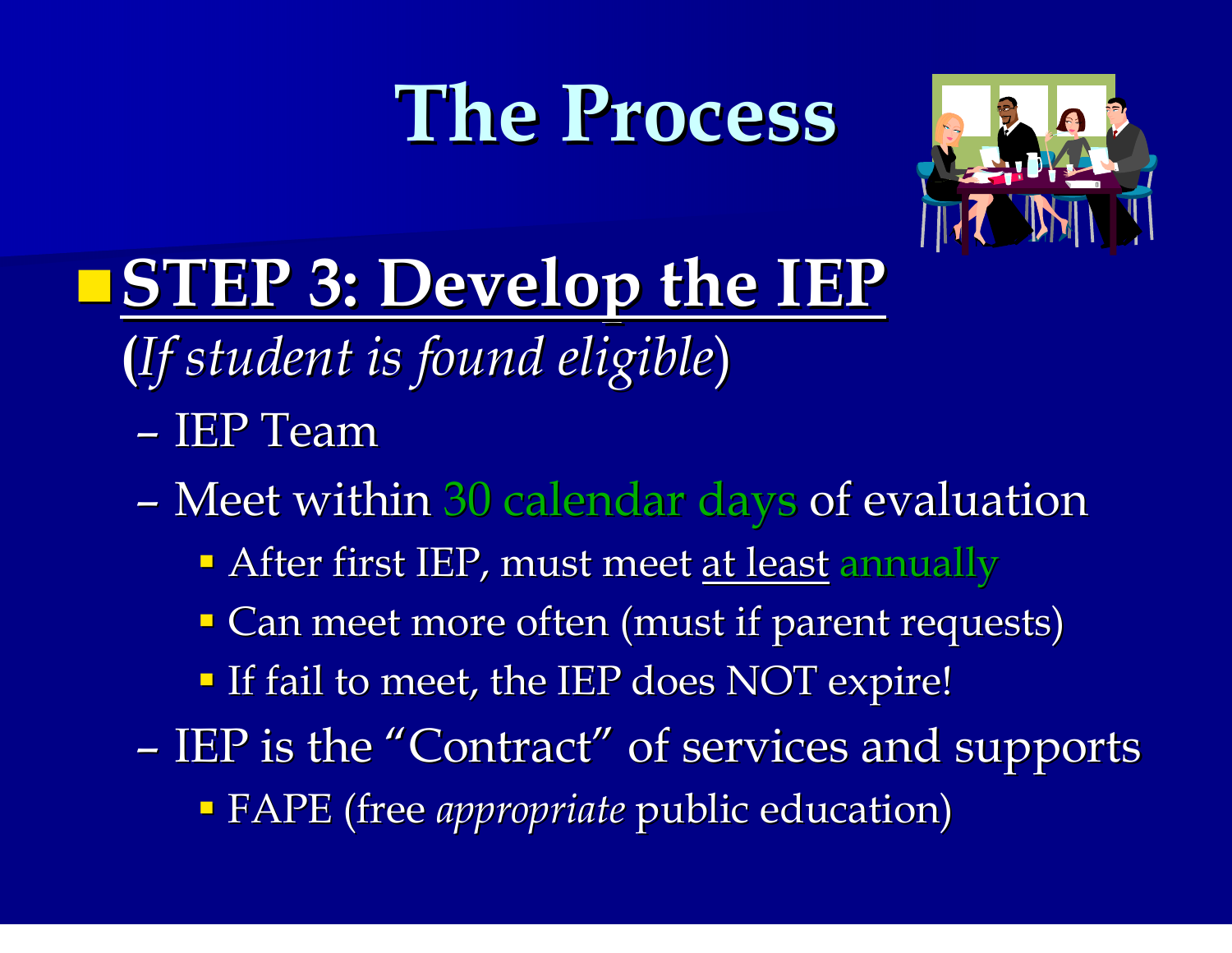# **What is in an IEP What is in an IEP ?**

- **Measurable Annual Goals**
- $\blacksquare$  Specially designed instruction in academics Phys Ed, travel & vocational training
- Related Services: transportation, speech therapy, physical therapy, counseling, etc.
- **The Transition Services: starting with IEP in effect at starting with IEP** in effect at age 16 (can plan for this earlier)
- **Assistive Technology: (devices/services): to** increase functional capabilities of the child
	- **Ex: wheelchair, communication devices, etc.**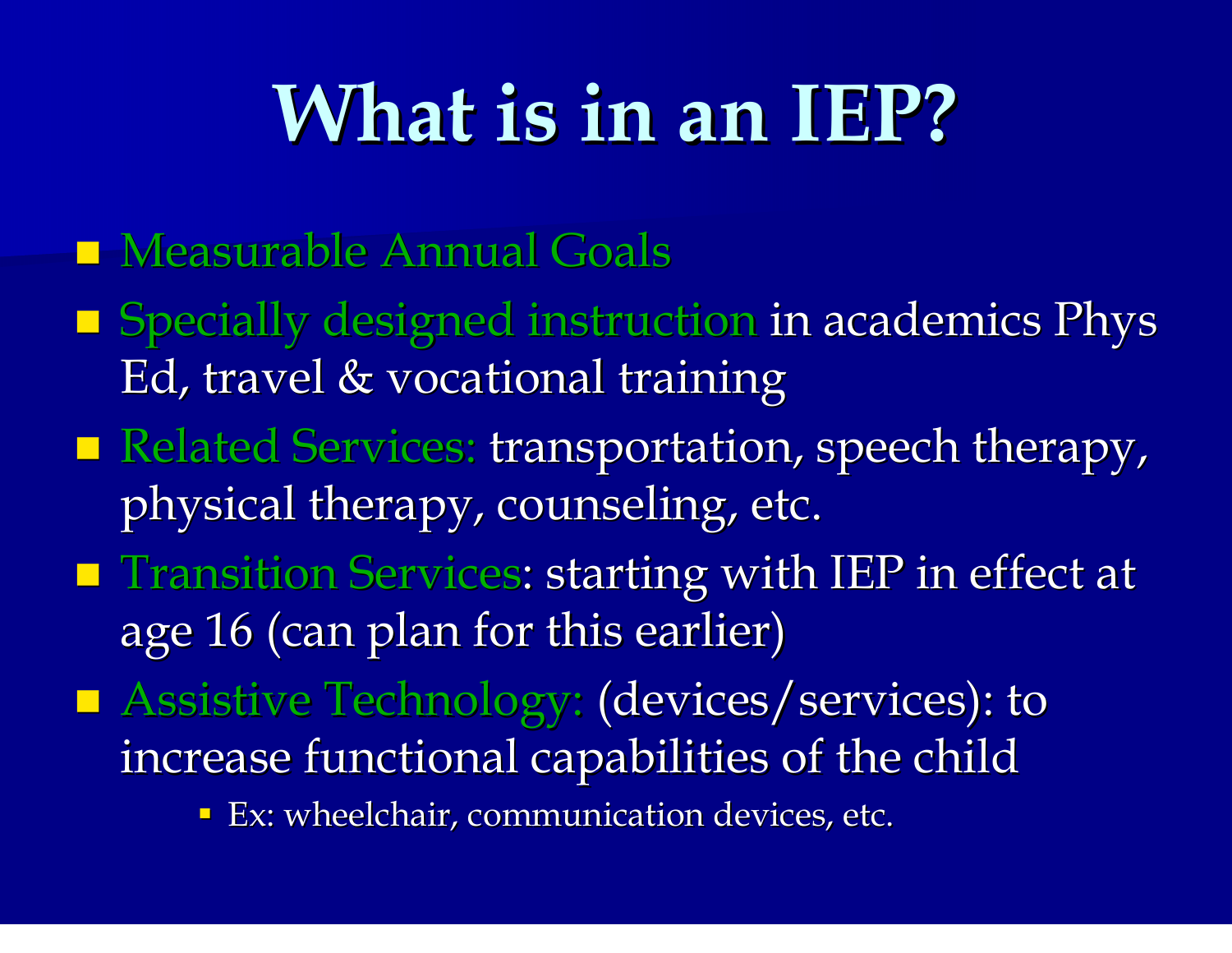## **The Process The Process**



# **Placement Decision**

- After IEP written
	- **So, it is backwards to start with placement and then** write an IEP that fits the placement
- –– Key: Least Restrictive Environment
	- **Supplementary Aids and Services**
- –– Parents must be given prior written notice (NOREP) of IEP  $&$  Placement before it starts
	- **Parents can disagree with the IEP / placement**
	- If parent's disagree, child remains in last-agreed-to placement pending resolution of the dispute process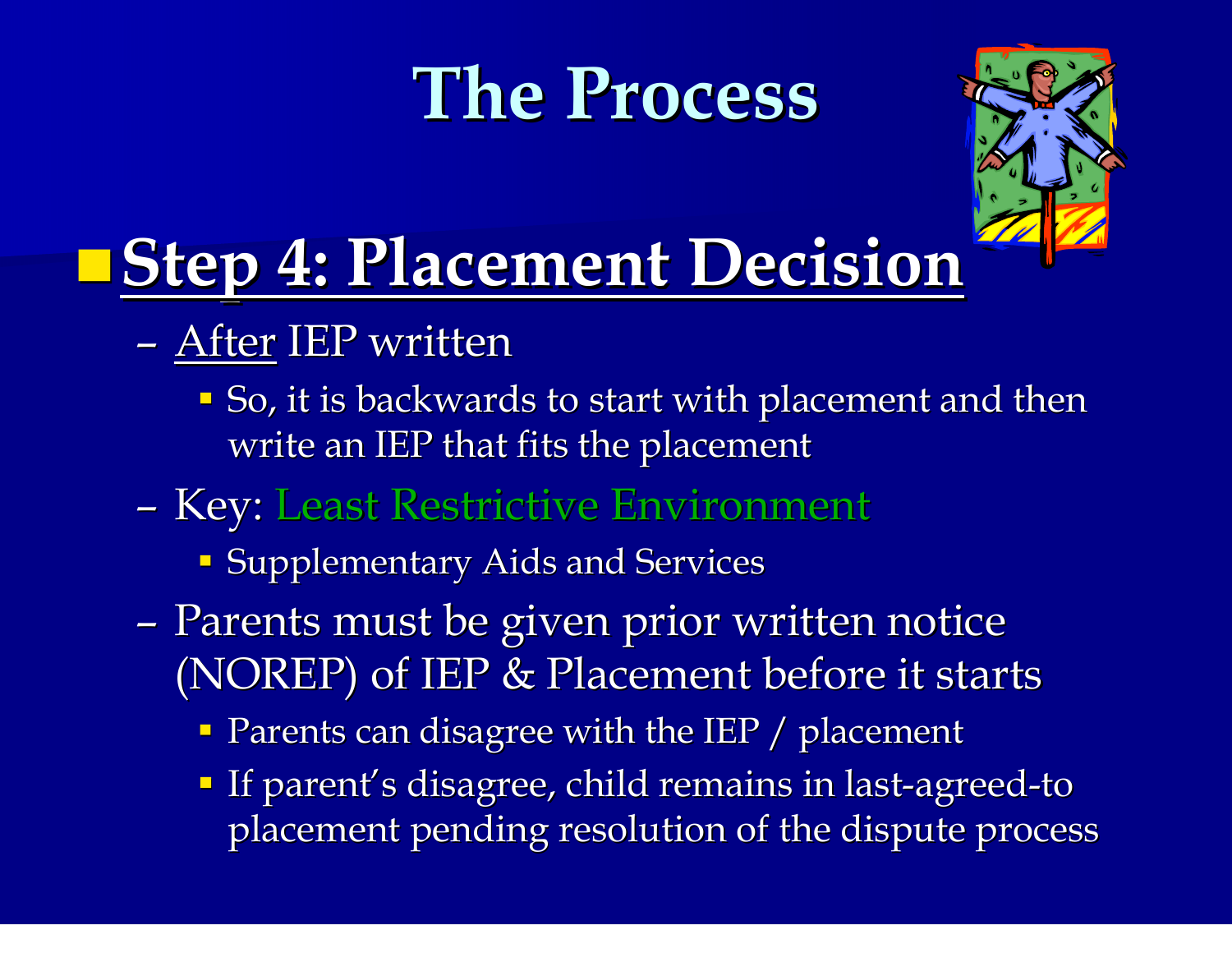## What is the Least Restrictive Environment?

 $\blacksquare$  Children with disabilities are educated with children who are not disabled to the maximum extent appropriate

–- Special classes, separate schooling, or other removal of children with disabilities from [the regular classroom] occurs only when the nature and severity of the disability is such nature and severity of the disability is such that education in regular classes with the use of supplementary aids and services cannot be achieved satisfactorily.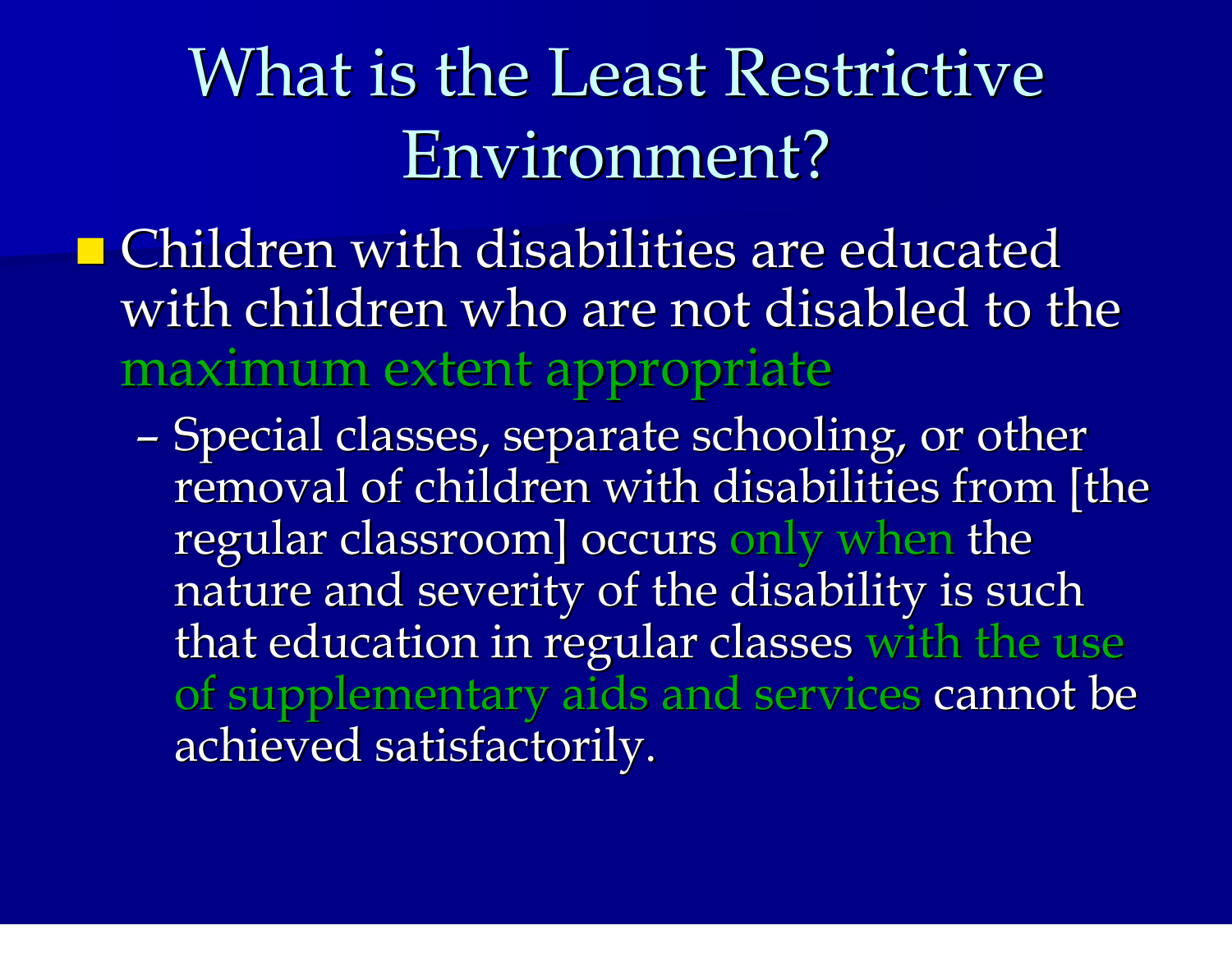#### Gaskin Settlement - Brief Overview

 $\blacksquare$  Lawsuit claimed that the state (PDE) was not enforcing the LRE requirement **Settlement** 

- –– Lasts from September 19, 2005 through 2010
- –- PDE agreed to provide technical assistance, monitoring, support and oversight to enable districts to provide students with disabilities an appropriate education (FAPE) in the least restrictive environment (LRE).
- –– Why care? More focus on LRE by schools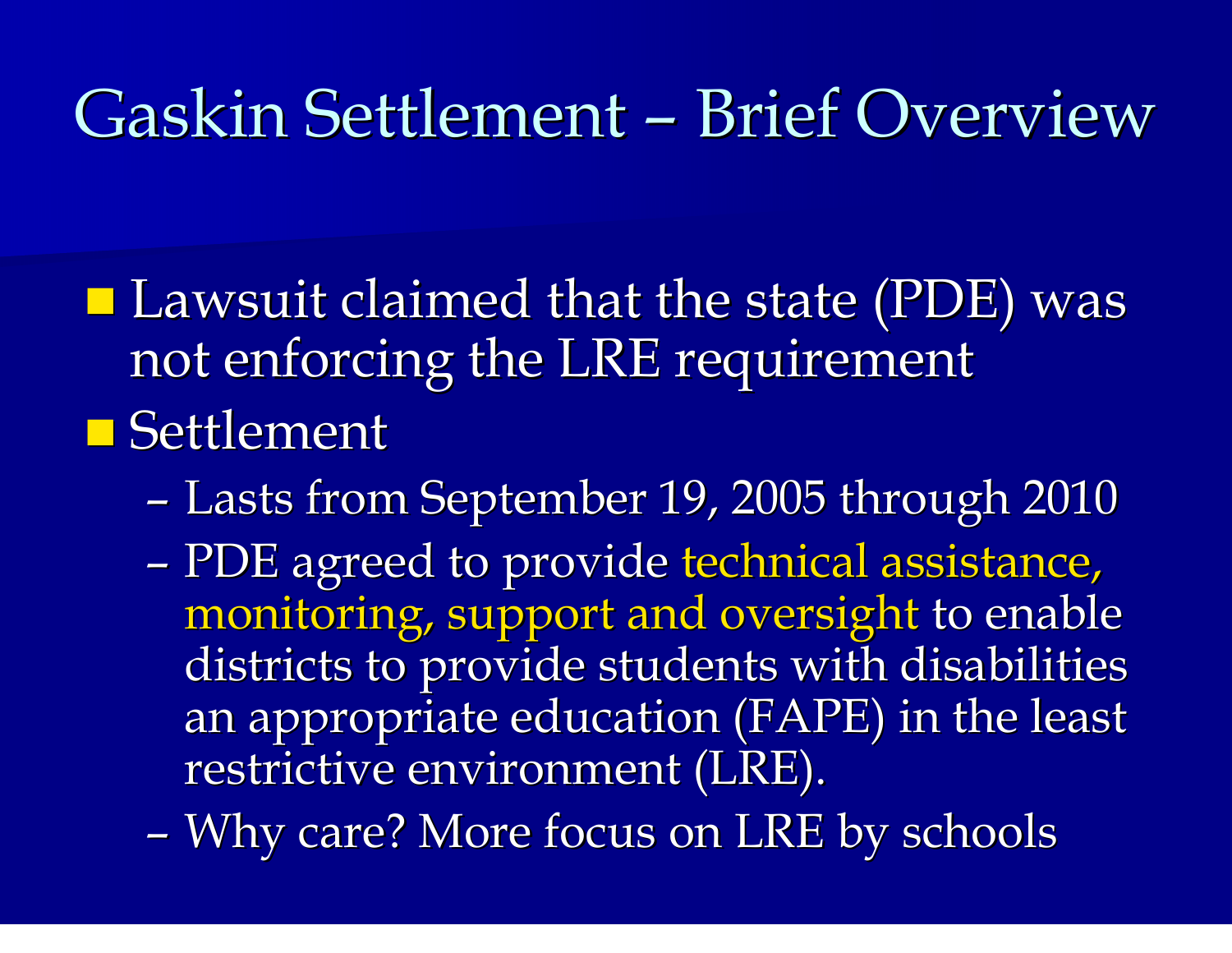# Goal of the Settlement Agreement

 $\blacksquare$  Ensure that IEP teams consider the regular classroom with supplementary aids and services before considering removing the student with a disability to a more restrictive placement.

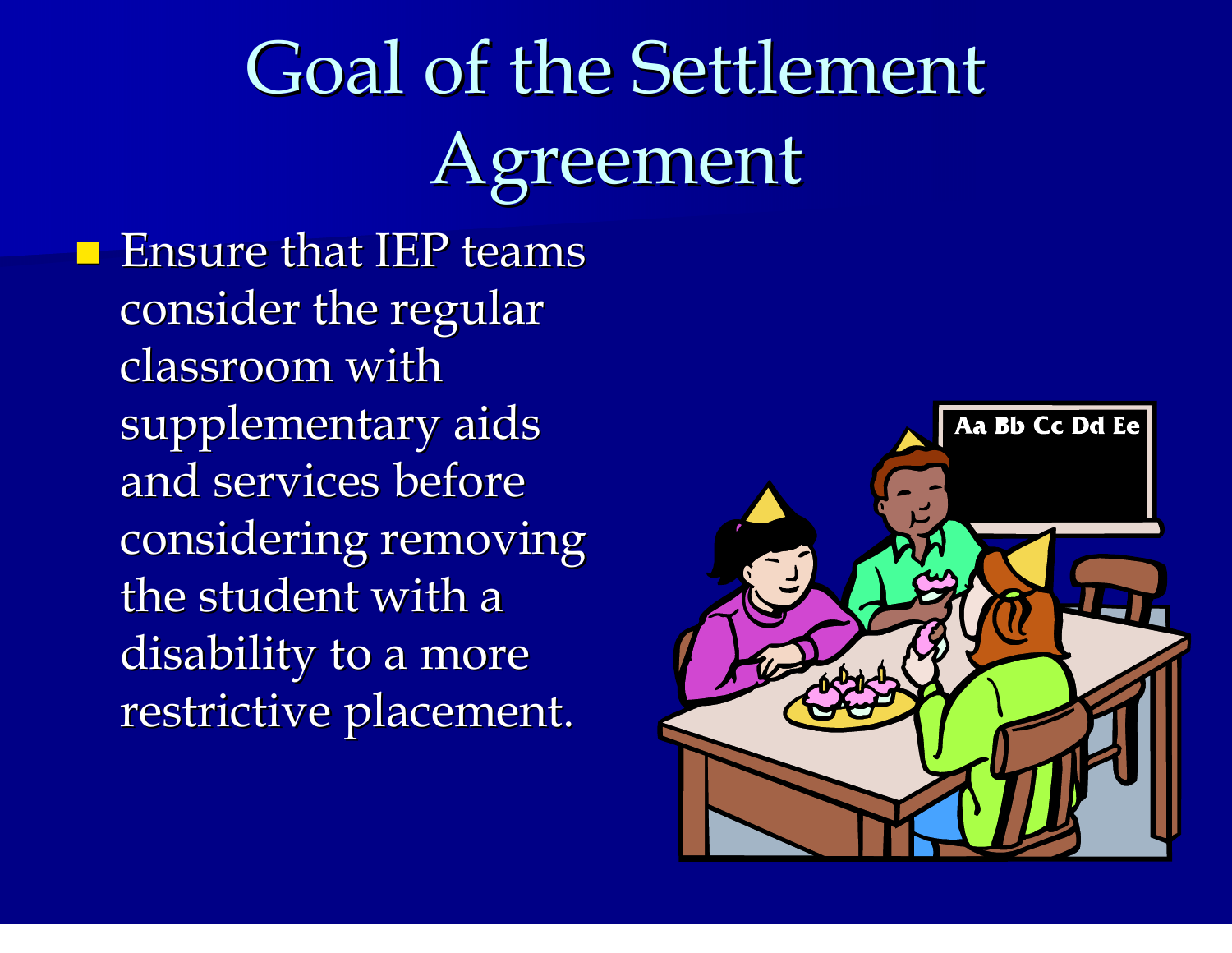What to do if there is a disagreement with the school

#### **Division of Compliance (DOC)** Complaint:



- –- When: school isn't following the IEP or a clear  $\overline{\ }$ legal rule (ex: timelines, procedures, etc.)
- –– Who: A parent or organization may file a complaint on behalf of a student
- How: Call 800 -879 -2301 to get the form or visit our website for the form
	- $\blacksquare$  Must send form to the state and a copy to school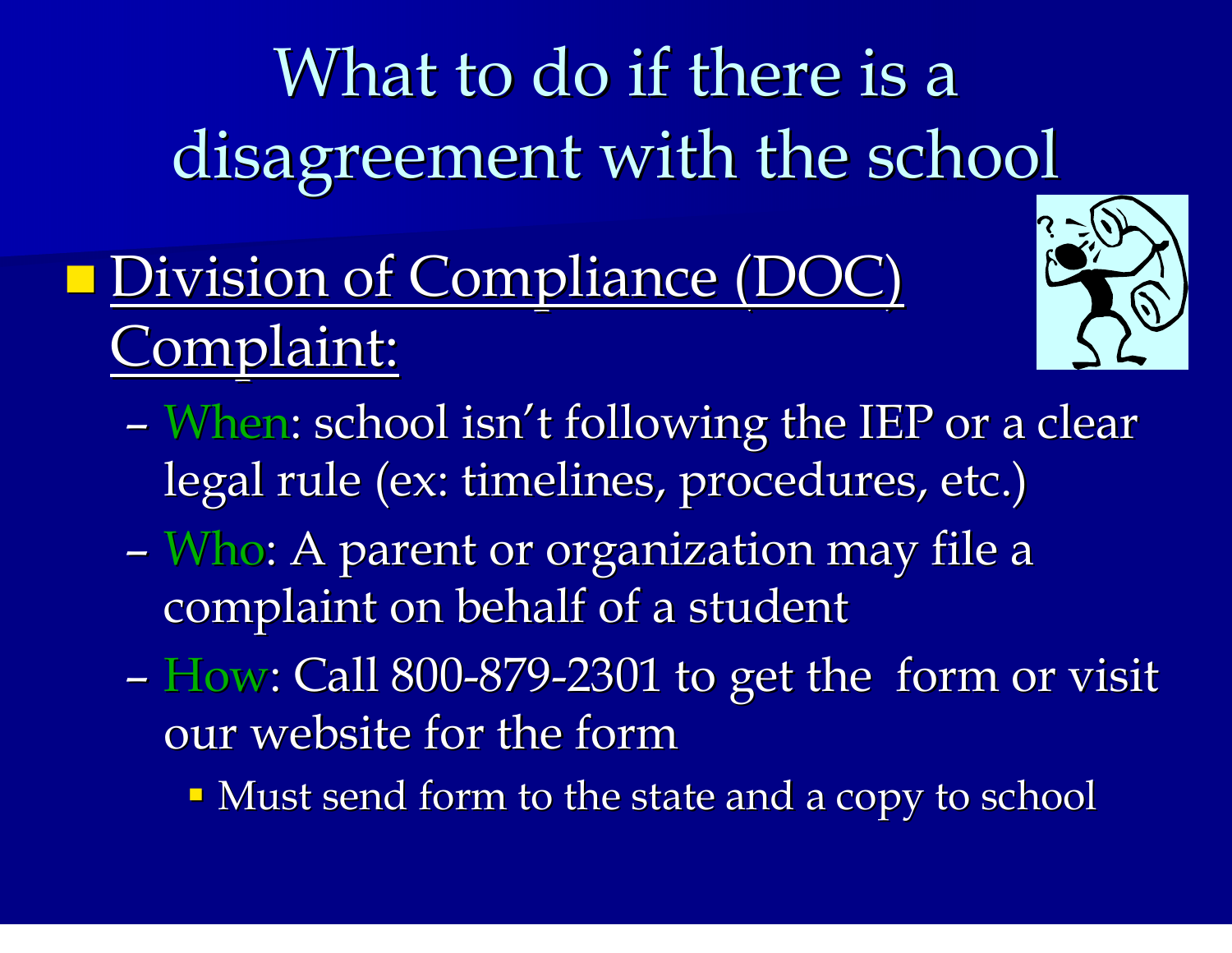What to do if there is a disagreement with the school

#### $\blacksquare$  Mediation:

- –– Free & voluntary
- –– No lawyers allowed
- Discussions are confidential
- –– New: Legally binding agreement (in court)
- –- How? call Office of Dispute Resolution at 800-992-4334

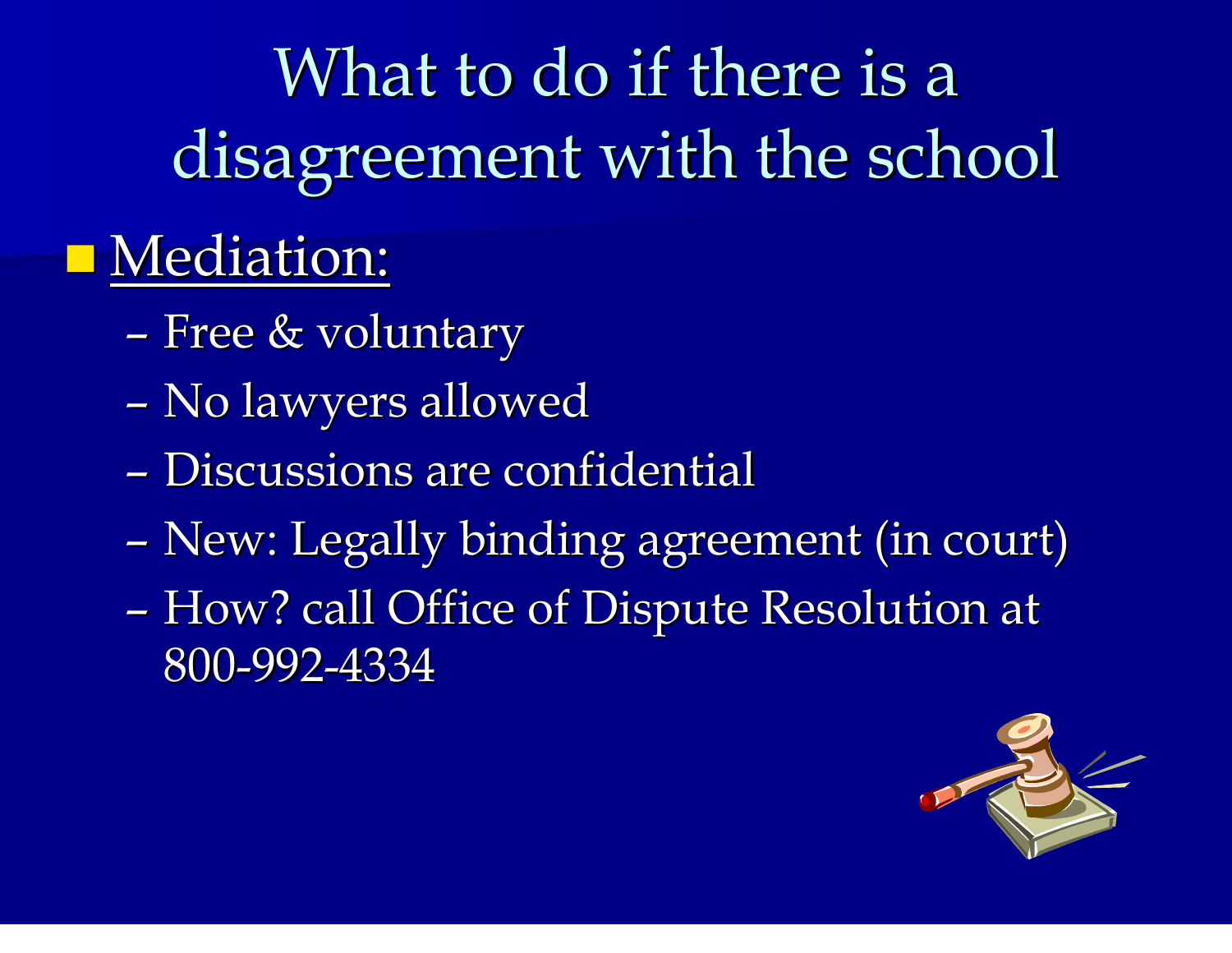# What to do if there is a disagreement with the school

#### **Special Education Hearing**

- –- How? Request by sending "complaint" letter to the school and to the state
	- **See our fact sheet for rules on how to write it**
- New: Resolution Session
- –- Appeal to state panel and then to court
- –– Attorneys' fees
	- **Parents may get fees back from school if they win** – but no longer can get expert fees paid by school
	- **But school can make parents or lawyers pay** school's fees if frivolous or harassing suit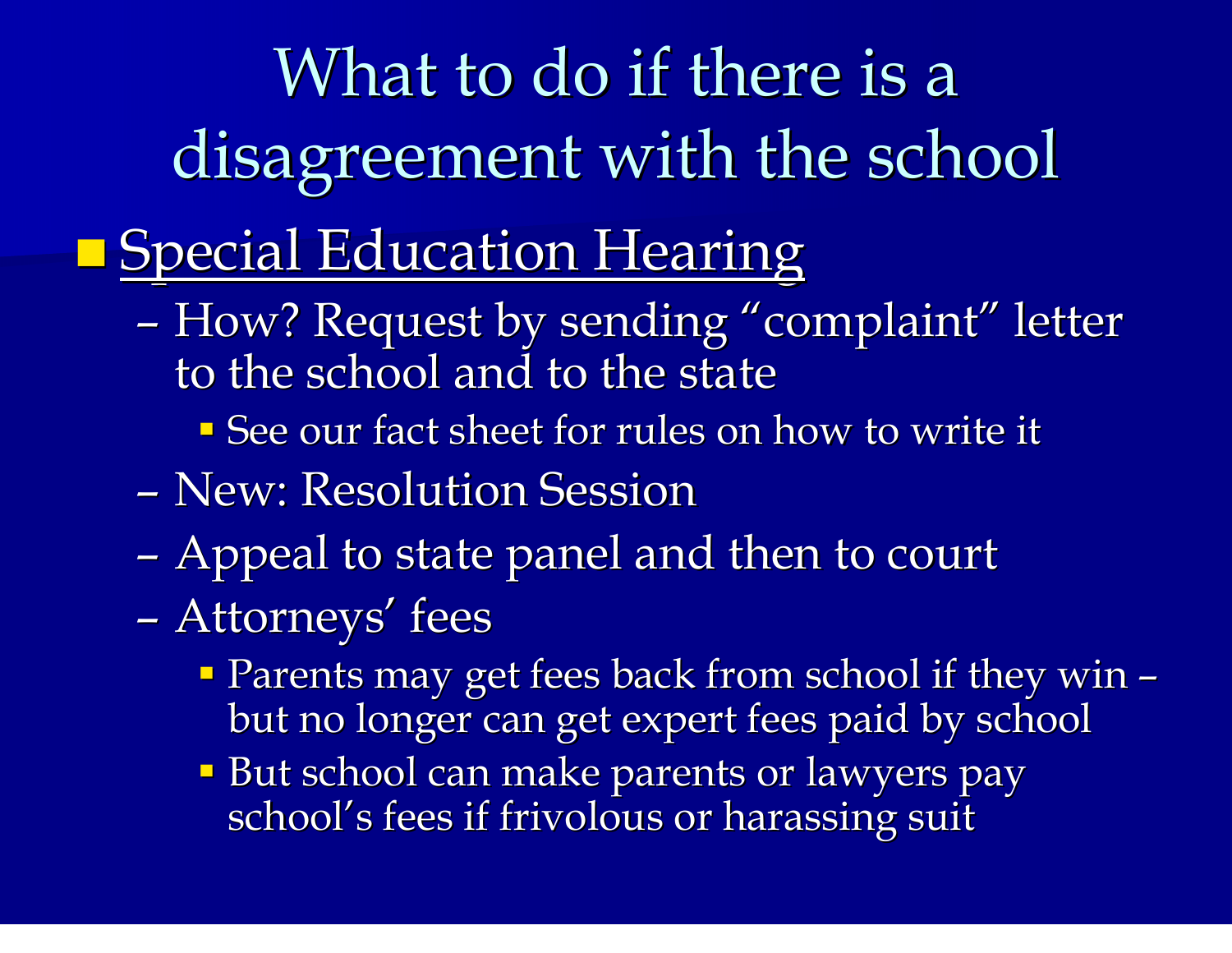## Schaffer v. Weast

#### **Schaffer v. Weast, 126 S.Ct. 528 (2005)**

- –- Justice O'Connor writing for the majority ruled that the burden of proof in a due process hearing rests with the party who files for due process.
- –- In Pennsylvania, this changed the nature of due process hearings where it was always the School District's burden to prove that it had provided the child with an appropriate education in the least restrictive environment.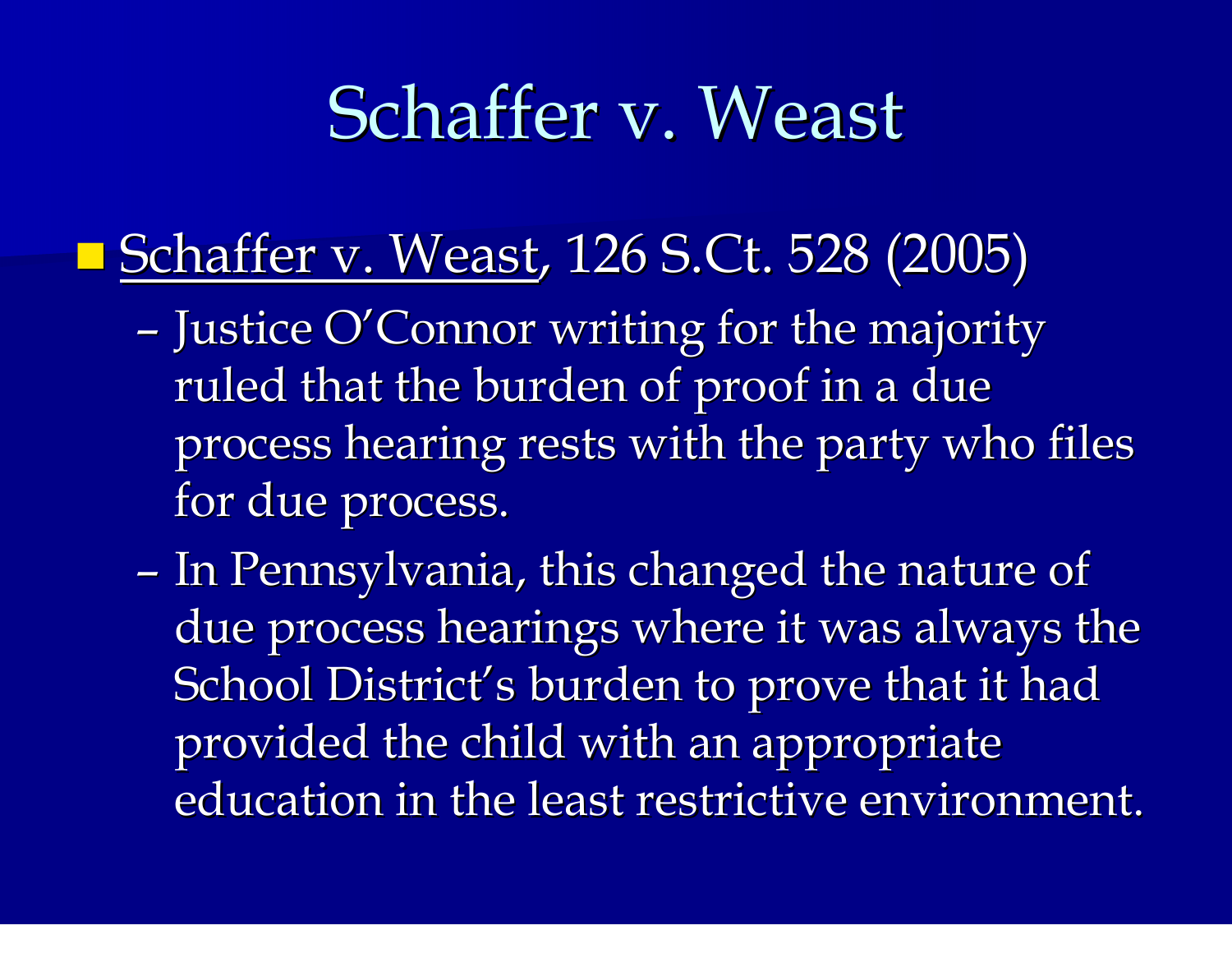School Discipline for Children with Disabilities

> 20 U.S.C. § 1415 34 C.F.R. § § 300.530 - .537 22 Pa. Code § 14.143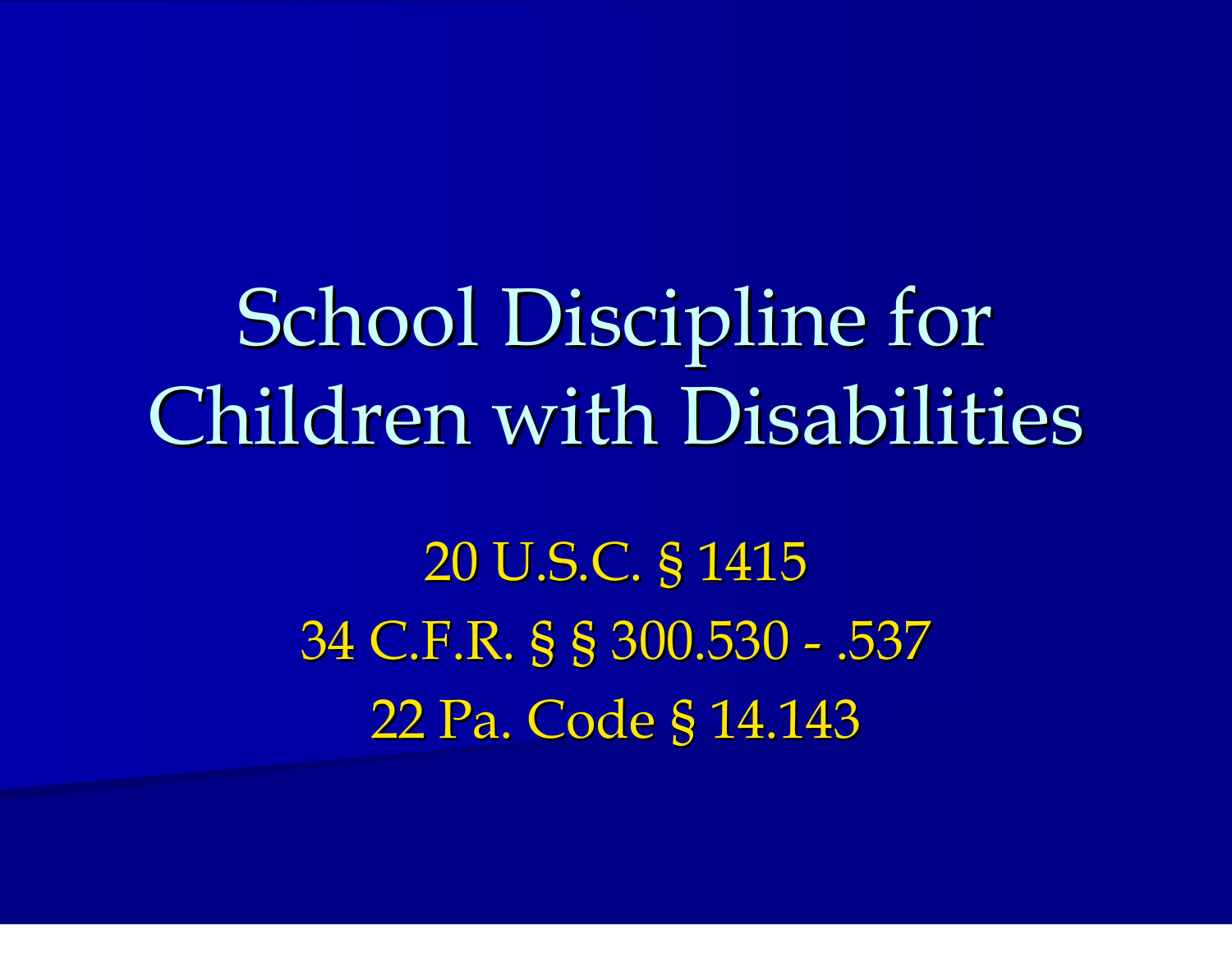# School Discipline for Children with Disabilities

- $\blacksquare$  In general, students with disabilities may be disciplined under the same rules – and same protections – as regular education students
	- Includes: in-school suspension out-of-school suspension alternative school alternative school



**Exception: Schools have to take extra measures if** the misbehavior is a result of the child's disability, and if the disciplinary sanction counts as a "change in placement"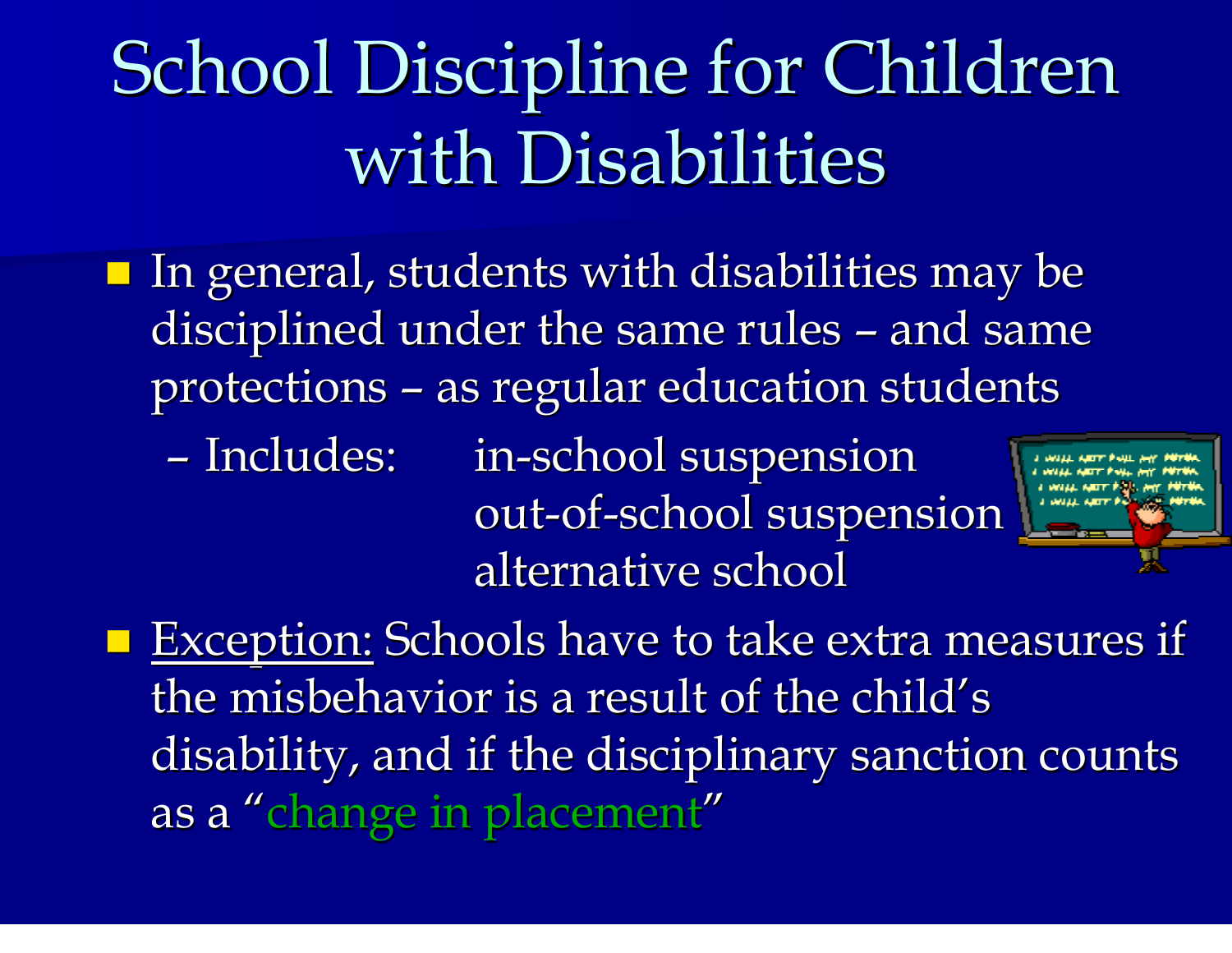# What is a change in placement?

 $\blacksquare$  Any removal from school for a child with mental retardation.

- Unless it is an "Exceptional Circumstance" ″ (See later slides)
- $\blacksquare$  A transfer to an alternative educational setting.
- $\blacksquare$  A school exclusion for:
	- > 10 school days in a row school days in a row
	- > 15 total school days in a year total school days in a year (*except public charters except public charters* )
	- **OR (most important for public charters most important for public charters )**

The child has already been excluded from school for at least 10 schools days, and the proposed additional exclusion constitutes a pattern. Factors relevant to determining whether there is a pattern are, for example, the similarity of the behavior that has resulted in a sanction, and the number, length, and proximity of the suspensions.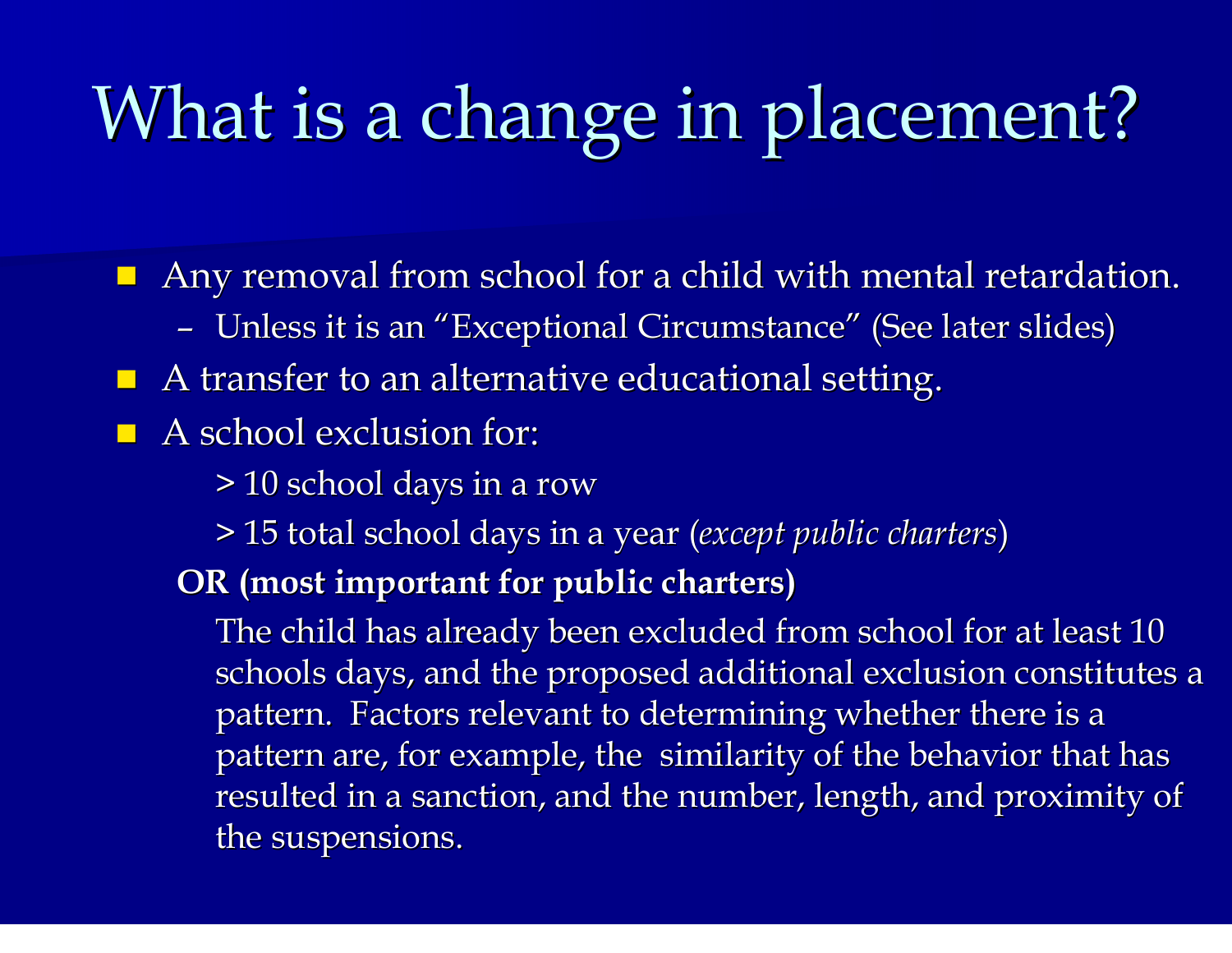What if the school wants to change the child's placement?

#### **Schools proposing the** discipline must:

- –- Give parents notice of the discipline
- –- Inform parents of their rights
- Hold a "manifestation determination meeting" within 10 school days

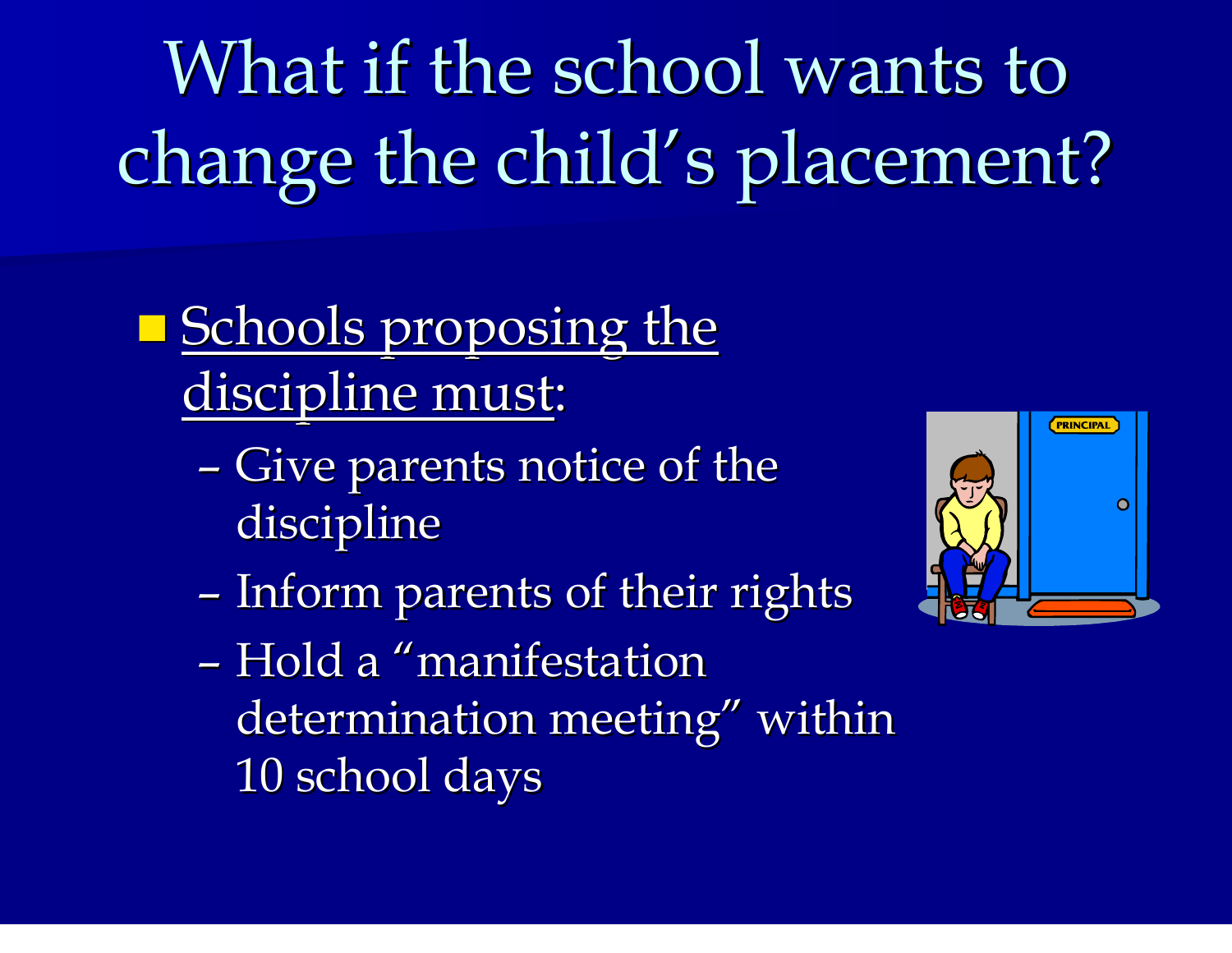# Manifestation Determination

- **The misbehavior IS** a manifestation of the disability if it:
	- –– Was *caused by* the disability
	- –– Had a *direct & substantial relationship* to the child 's disability
	- **OR** Was the *direct result* of the school's failure to implement the IEP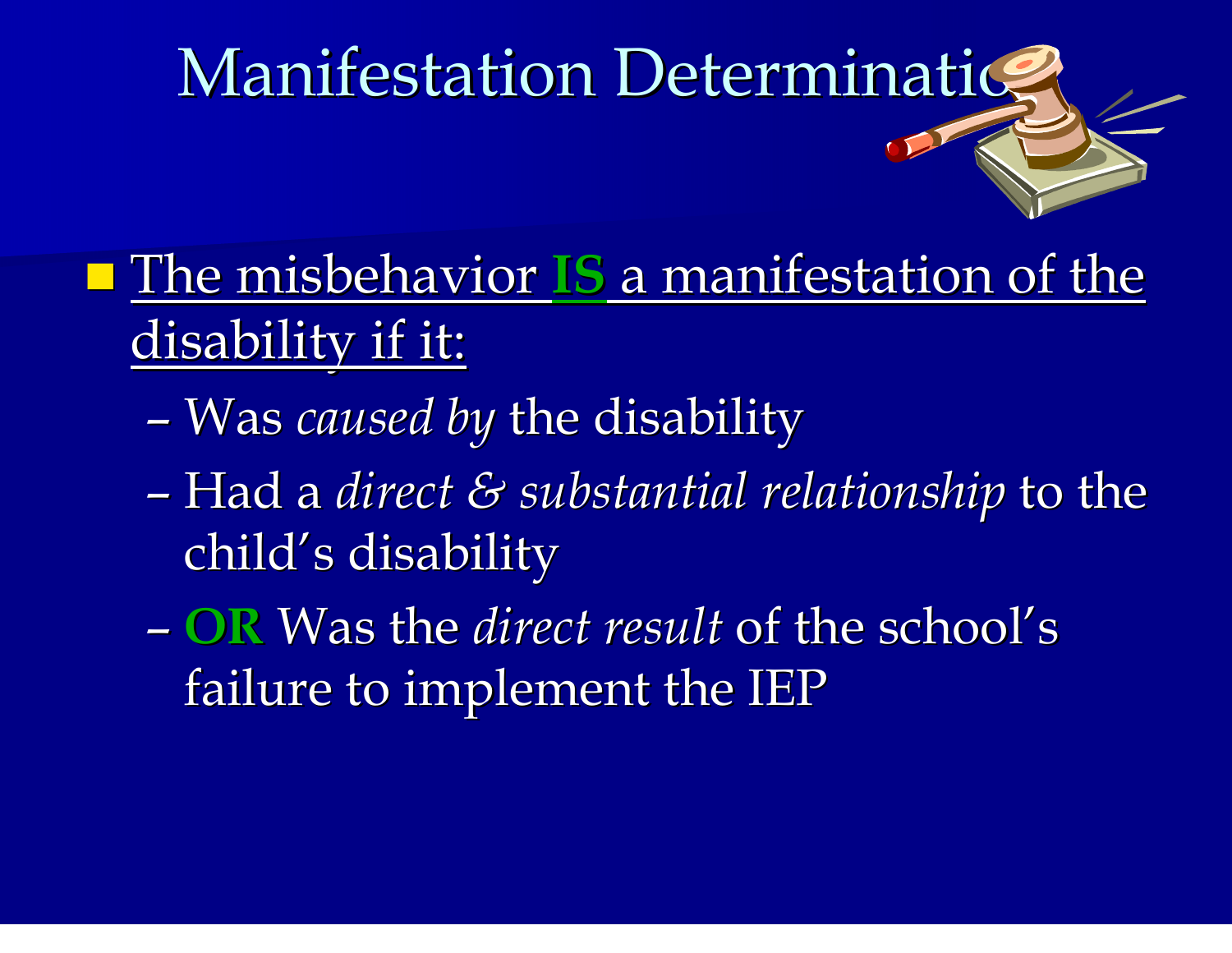When School agrees the Conduct IS a Manifestation:

**The school may NOT change the child's** placement without parent consent

> " Unless it is an "Exceptional Circumstance" (See later slides)



- If the school district has not already done so, conduct a functional behavioral assessment conduct a functional behavioral assessment
- **Develop, review, or revise a behavior plan**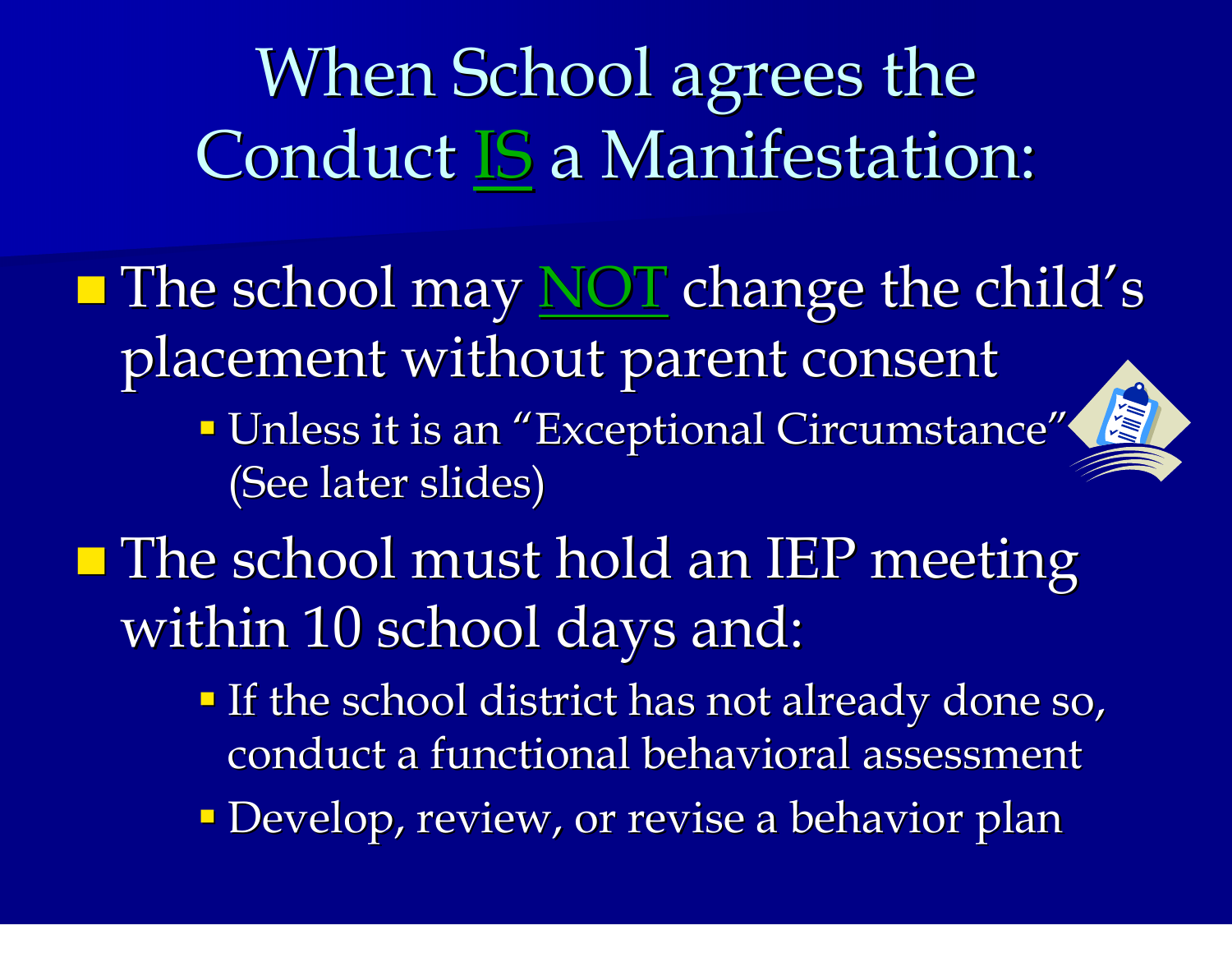# When the Conduct is N a Manifestation :

#### **The school district may discipline the child**  $\blacksquare$

- **Should decide punishment on a case-by-case basis**
- $\blacksquare$  Can't be more severe punishment than non-disabled peers

#### **If the school wants to expel the child**

- –- Requires a formal hearing (22 Pa. Code 12.8)
- –– If expelled, school must provide services for child:
	- <sup>•</sup> To participate in general curriculum &
	- **To progress toward IEP goals** (20 USC § 1415 ( k)) *NOTE: this is more than regular education students this is more than regular education students (they only get they only get "provision provision " for their education for their education)*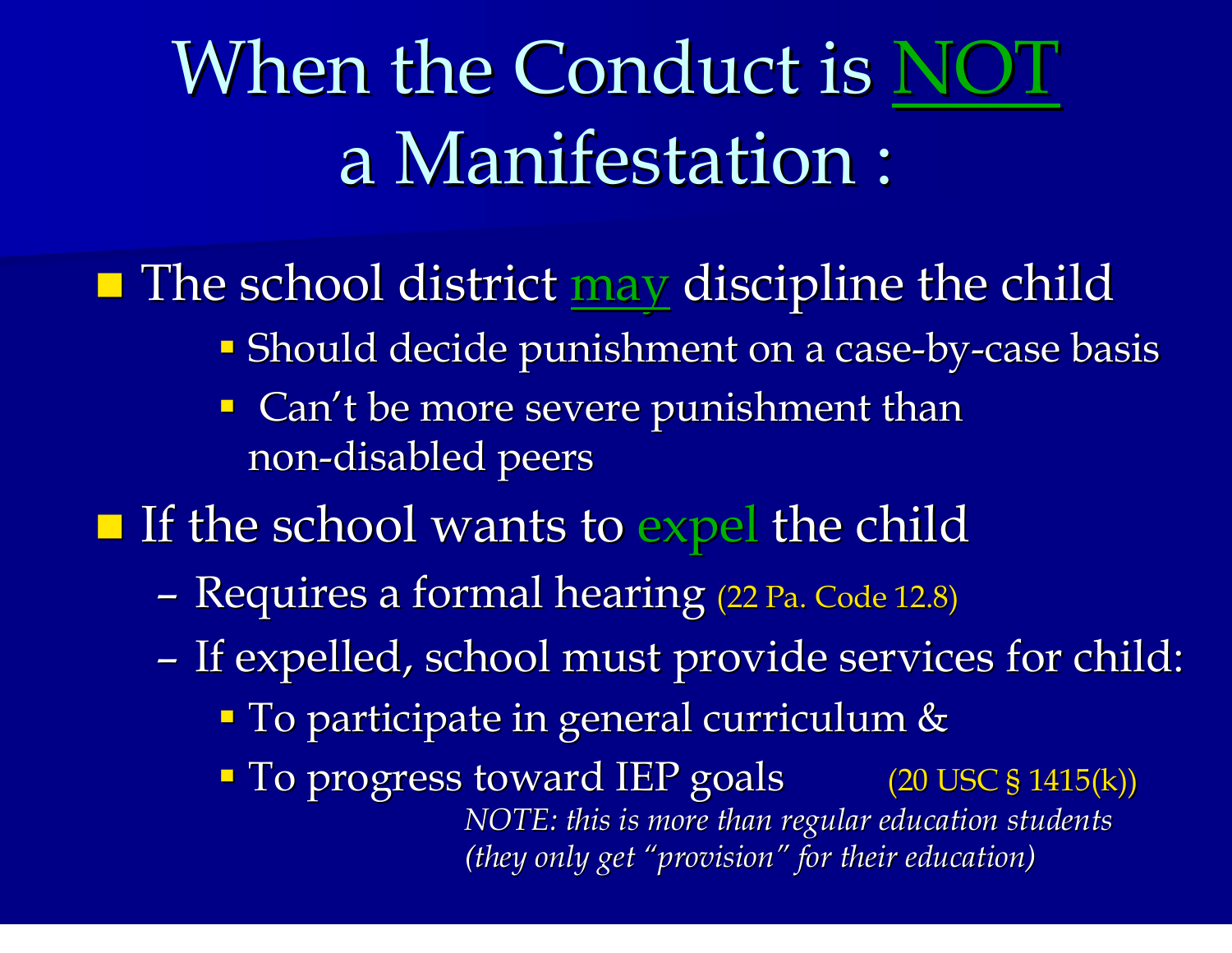When parties disagree whether the conduct is a manifestation

 $\blacksquare$  The family can ask for a hearing to challenge the team's determination

#### –- In the meantime,

- **School can impose the discipline it would impose** on non-disabled students (includes transfer to alternative schools, suspensions, expulsions)
- **Child must receive enough services to participate in** the general curriculum and make progress towards IEP goals
- **Expedited Hearing process** 
	- –– If family wins, child must be returned to previous educational setting (unless its an exceptional circumstance)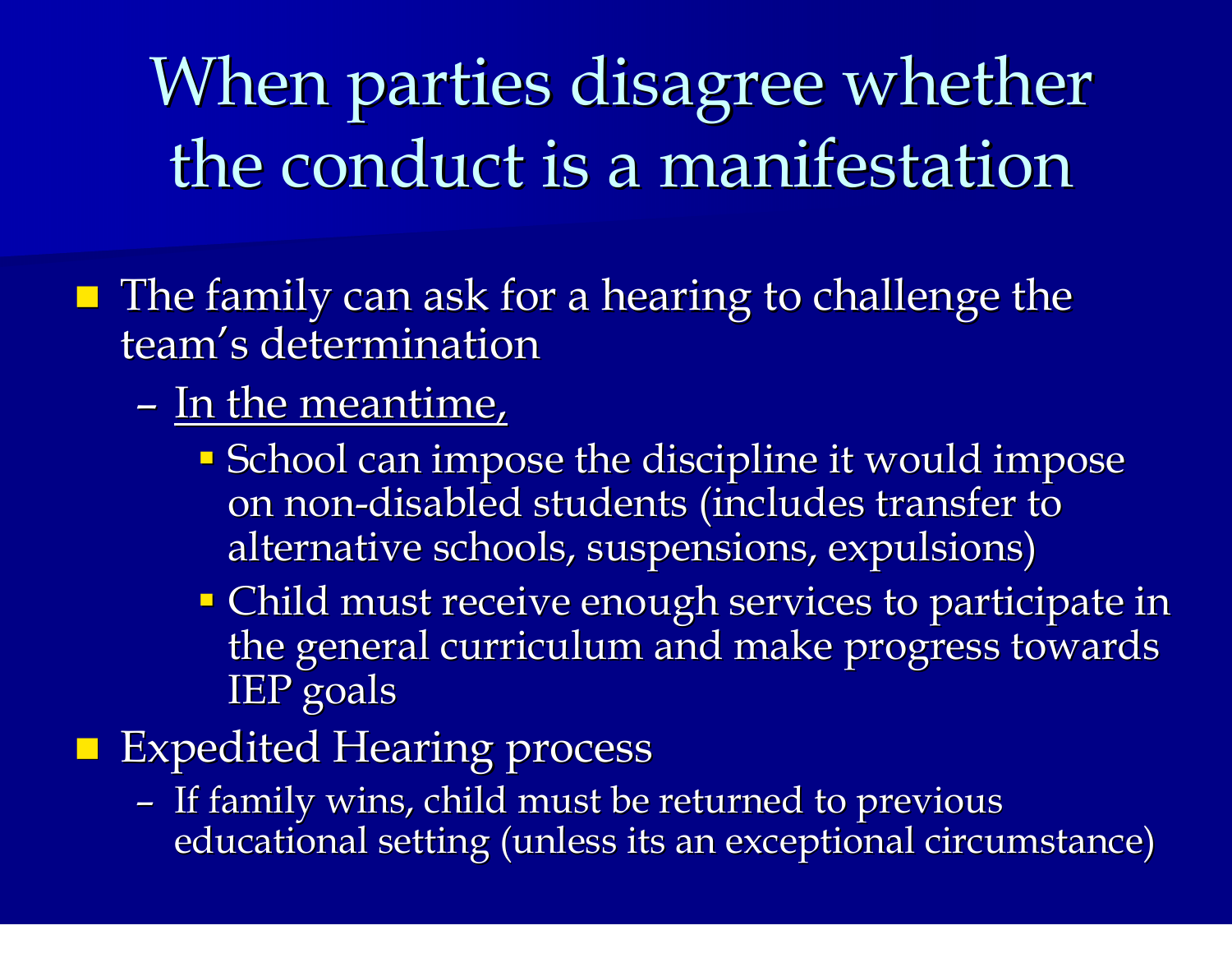# Children Not Yet Found Eligible for Special Education

## $\blacksquare$  The protections apply if, prior to the incident:

- – Parent stated Parent stated in writing in writing *to a supervisor to a supervisor, administrator or a administrator or a teacher <code>that</code> child might need special education, or*
- –- Parent requested an evaluation, or
- –– Teacher / staff expressed *specific concerns about child's pattern of behavior directly* to director of special ed. or other supervisory person

#### Exceptions:

- –– If child previously evaluated  $\&$  found ineligible or
- –– Parent refused special education/evaluation in past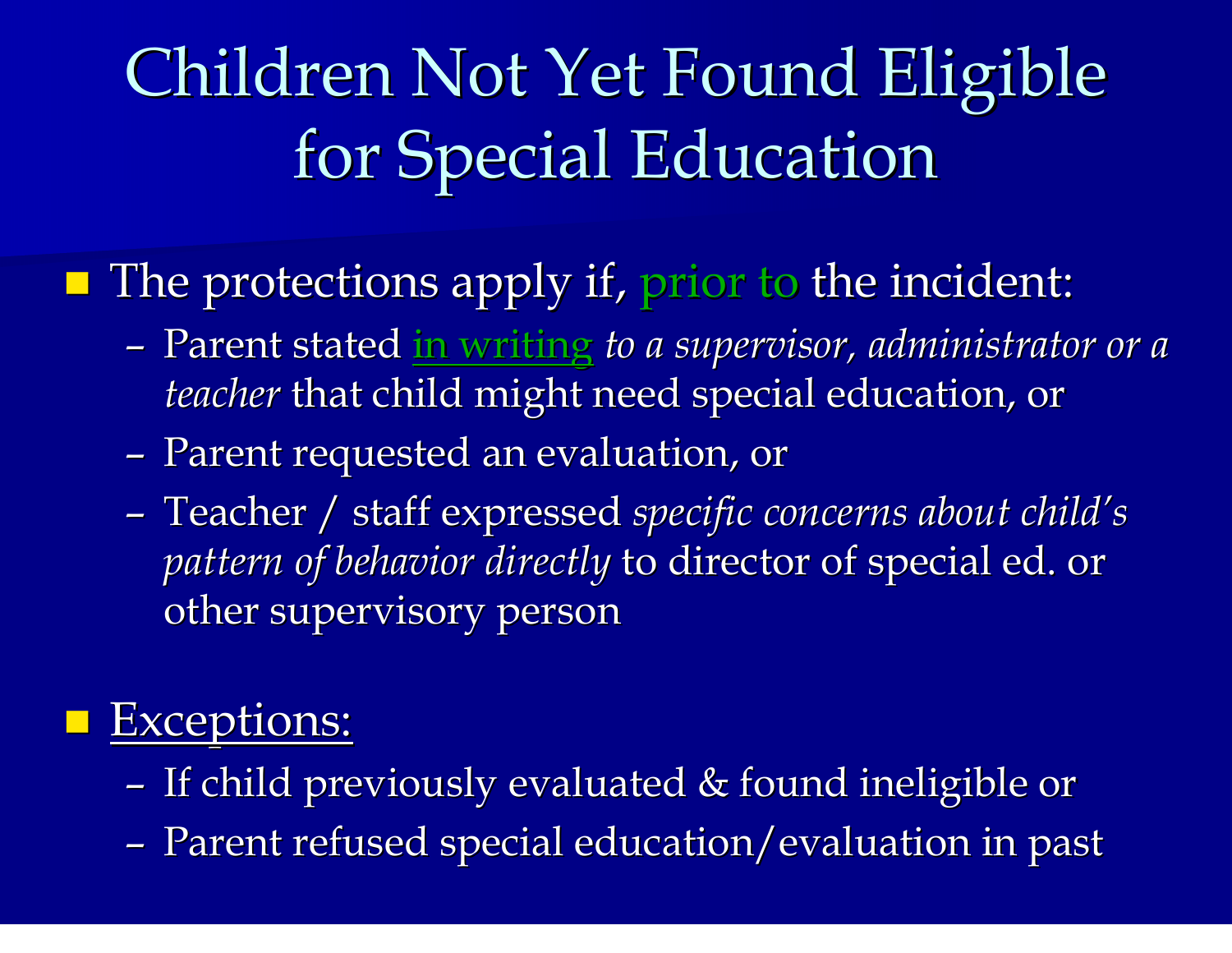Automatic Exceptions –Regardless of **Manifestation Decision** 



- Child carried a <u>weapon</u> to school /function
- **Child knowingly possessed, used or sold <u>illegal</u>** drugs while at school/ function (or if the child  $\,$ sold Rx drugs)

URGE

**- Child "inflicted <u>serious bodily injury</u>" upon** another person while at school/function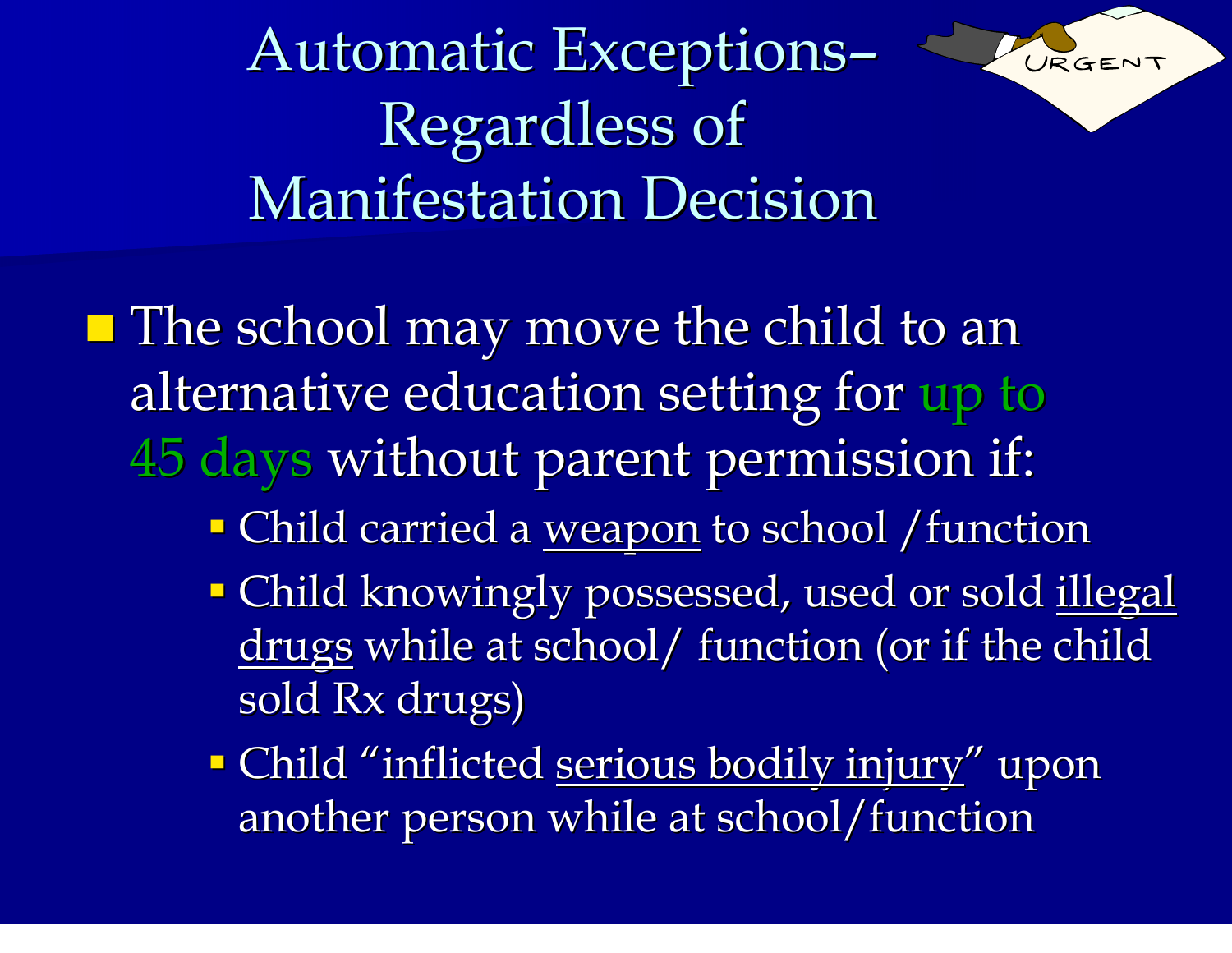### Exceptions requiring a hearing :



- $\blacksquare$  School may ask a hearing officer to place the child in an alternative setting for up to 45 days
	- –- School must show that maintaining child in the current placement is "substantially likely to result in injury to child or others"
- $\blacksquare$  After any of these 45-day placements, child must be returned to the previous placement
	- –- Unless a hearing officer orders a new 45-day stay in the alternative school based on dangerousness (above)